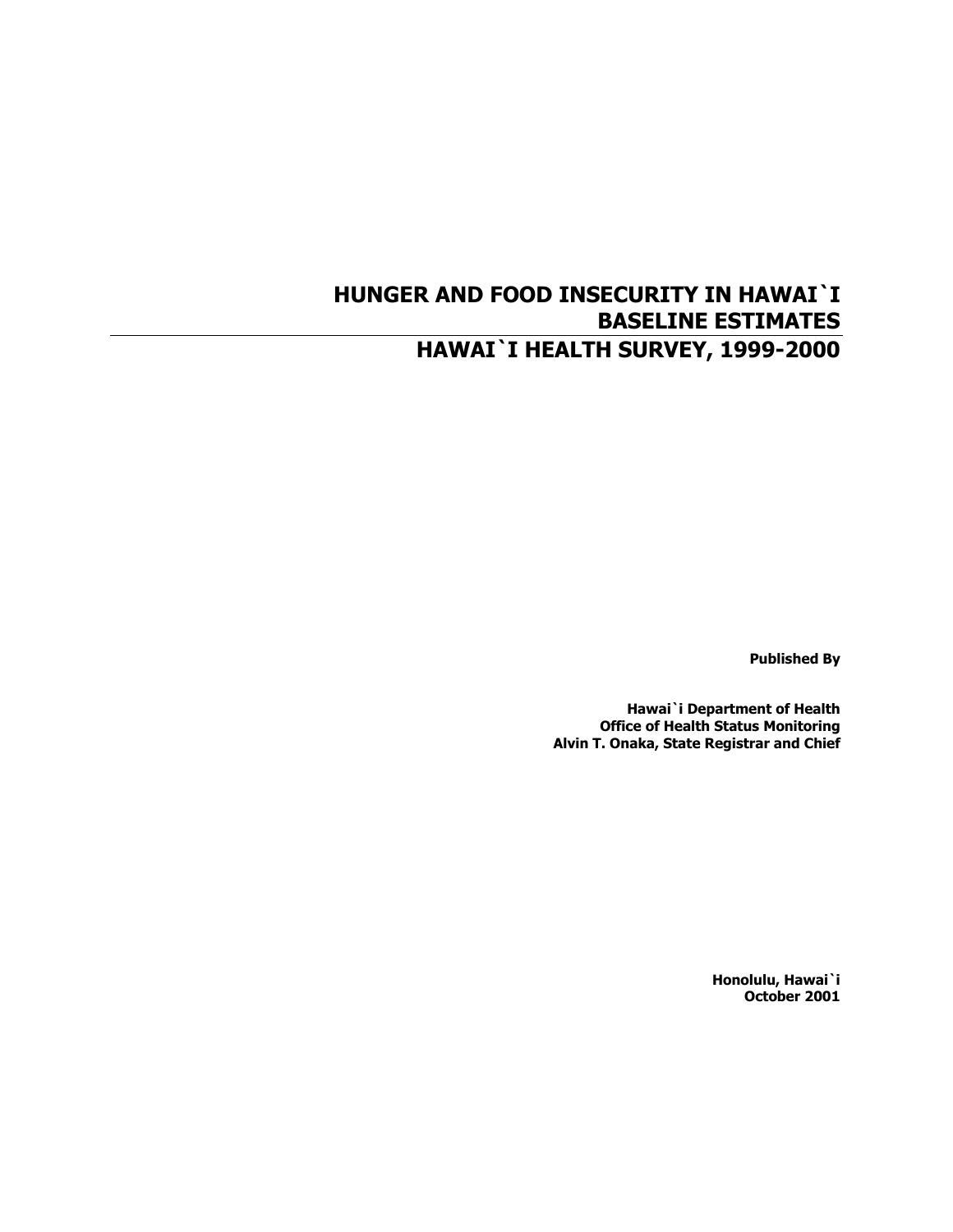### **Prepared By**

K. Kromer Baker<sup>1</sup>, J. P. Derrickson<sup>2</sup>, S. A. K. Derrickson<sup>3</sup>, **F. Reyes-Salvail<sup>1</sup>, A. T. Onaka<sup>1</sup>, B. Horiuchi<sup>1</sup>, M. Q. Yu<sup>1</sup>, and J. Dannemiller<sup>4</sup>**

 **Department of Health, Office of Health Status Monitoring, Full Plate Inc., Hawai`i State Office of Planning, Department of Business, Economic Development and Tourism and SMS Research & Marketing Services, Inc.** 

Full Citation: Baker Kromer K., Derrickson J.P., Derrickson S.A.K., Reyes-Salvail T., Onaka A.T., Horiuchi B., Yu M.Q., and Dannemiller J. *Hunger and Food Insecurity in Hawai`i: Baseline Estimates 1999-2000, Hawai`i Health Survey (HHS).* Hawai`i State Department of Health, Office of Health Status Monitoring, Honolulu, Hawai`i, October

Funding provided by the Family Health Services Division, Hawai`i Department of Health and the Institute for Research on Poverty, University of Wisconsin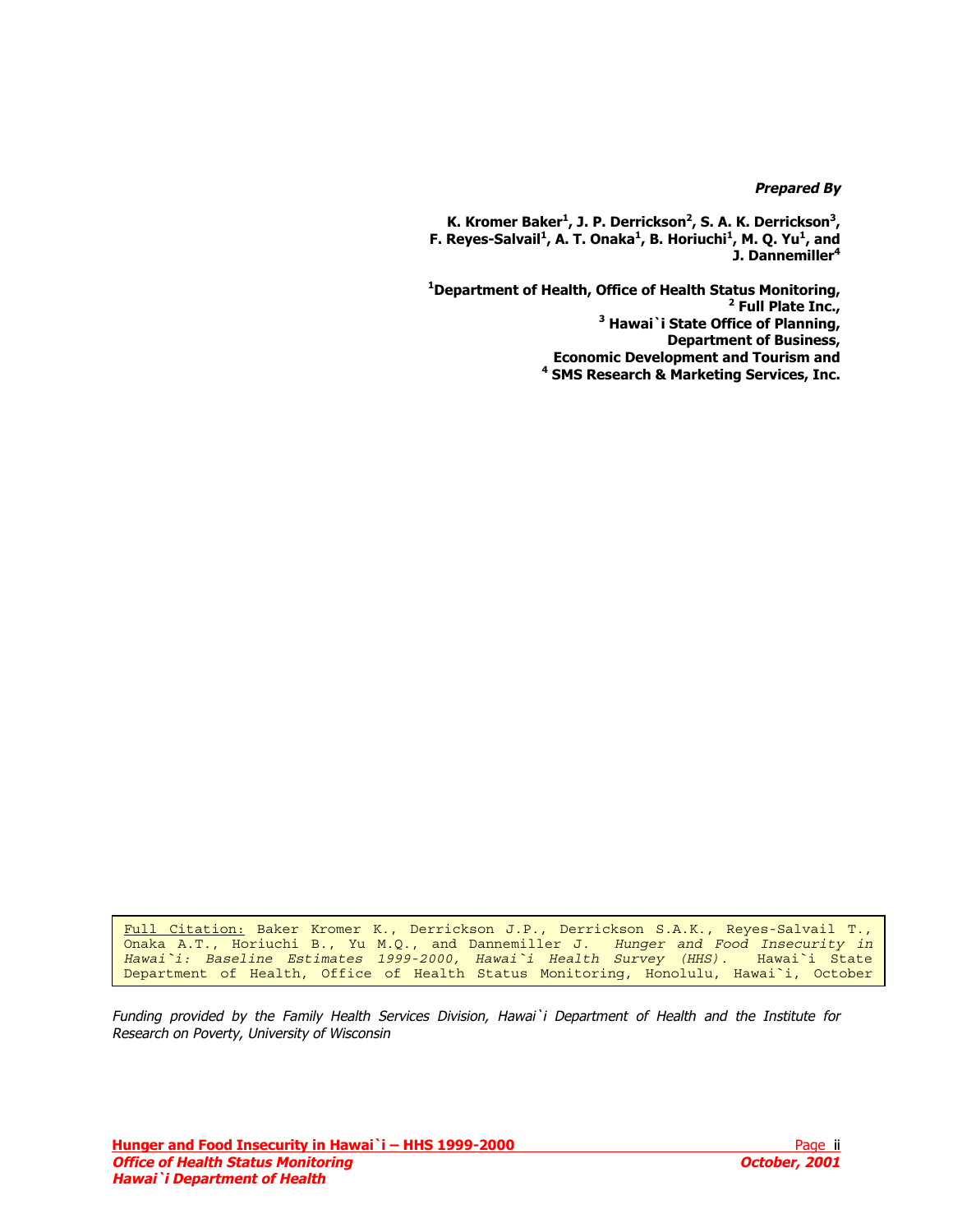## **ACKNOWLEDGEMENTS**

<span id="page-2-0"></span>We gratefully acknowledge the following people for their contribution:

- ¾ Statistical advice and confirmation of results by Professor John S. Grove (Biostatistics, University of Hawai`i at Manoa.)
- ¾ Comments and suggestions by Betty Wood, PHHSBG Epidemiologist (Hawai`i Department of Health) and Claire K. Hughes, Administrator, Office of Health Parity (Hawai`i Department of Health.)
- ¾ General comments on food security and relationship with obesity by Mae K. Isonaga (Public Health Nutritionist, Hawai`i Department of Health, Nutrition Branch.)
- ¾ Editing and placement on the Department of Health Web Site by Caryn Tottori, Research Statistician, Office of Health Status Monitoring (Hawai`i Department of Health.)
- ¾ Editing of the manuscript by Catherine Giles (Congressional Hunger Fellow, with Full Plate Inc. 2001-2002.)
- ¾ General comments by Shireen Zaman (Congressional Hunger Fellow, with Full Plate Inc. 2001-2002.)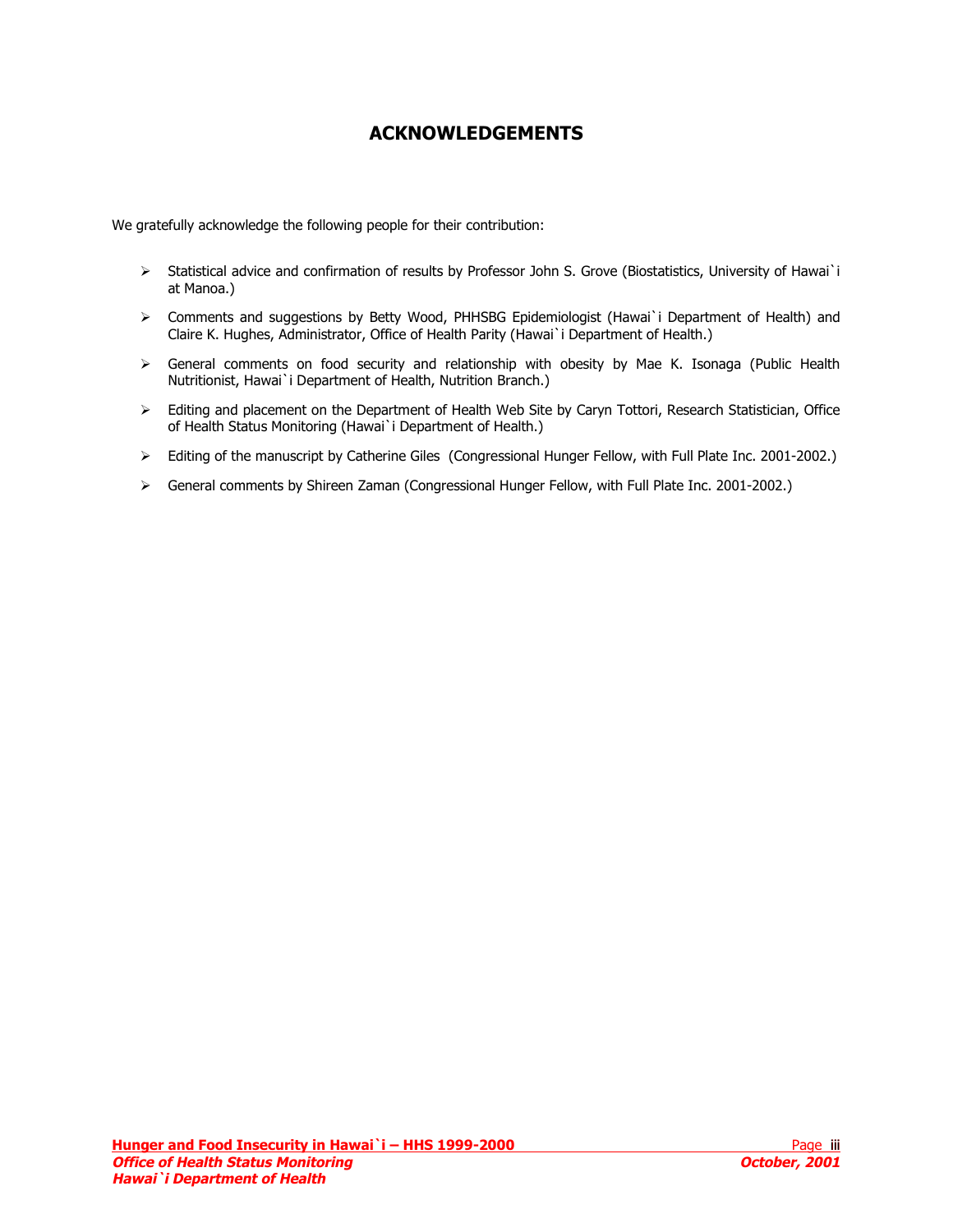# **TABLE OF CONTENTS**

| Question 1. What Is the prevalence of food insecurity in Hawai`i (at risk of hunger or actually experiencing hunger)? |
|-----------------------------------------------------------------------------------------------------------------------|
| Question 2. Where are food insecure households (and household members) geographically located?  18                    |
|                                                                                                                       |
|                                                                                                                       |
|                                                                                                                       |
|                                                                                                                       |
|                                                                                                                       |
|                                                                                                                       |
|                                                                                                                       |
|                                                                                                                       |
| A-4: Food Security Questions By Household Food Security Status, HHS 1999-2000 Weighted and Adjusted  36               |
| A-5: Food Security Questions By Household Food Security Status, HHS 1999-2000 Unweighted37                            |
| A-6: Comparison between the SFSMT Method and the National USDA Method for Coding Food Security Status  38             |
|                                                                                                                       |
|                                                                                                                       |
| A-9: Adult Household Members Food Security Status By Selected Health Variables, HHS 1999-2000 43                      |
| A-10: Household Food Security Status By Household Type, Size, Income, and Poverty, HHS 1999-2000 44                   |
| A-11 Household Food Security Status By Household Use of Assistance Programs, HHS 1999-2000  45                        |
| A-12: Household Members Food Security Status By Gender, Age, Ethnicity, and Insurance Status, HHS 1999-2000 46        |
| A-13: Adult Household Members Food Security Status By Marital Status and Education Level, HHS 1999-2000 47            |
|                                                                                                                       |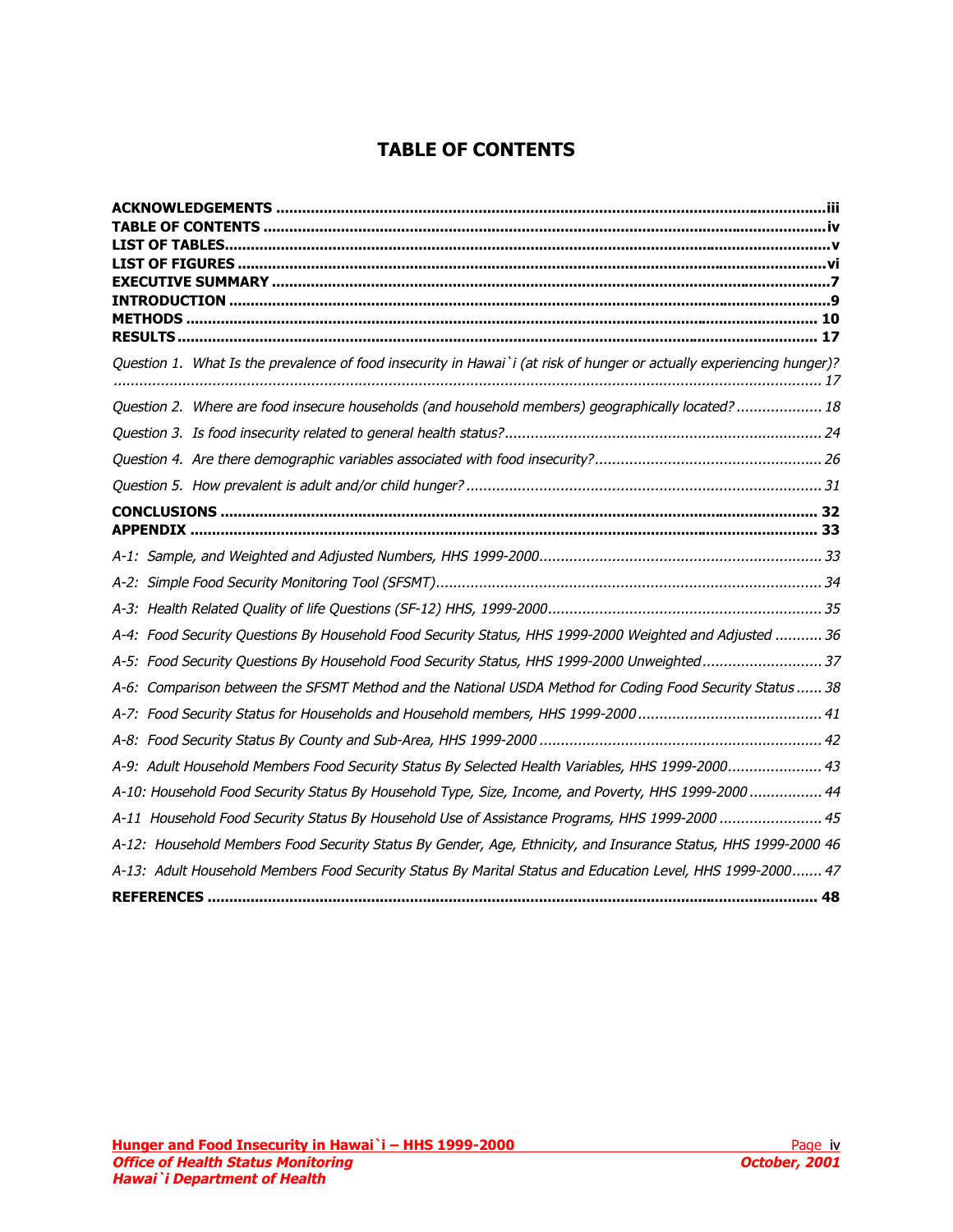# **LIST OF TABLES**

<span id="page-4-0"></span>

| Table 1. Hawai`i Health Survey 1999-2000, Weighted and Adjusted Numbers By Island 11                               |
|--------------------------------------------------------------------------------------------------------------------|
|                                                                                                                    |
|                                                                                                                    |
| Table 4. Chi-Square (Wald) and Cochran-Mantel-Haenszel Chi-Square Food Insecurity By Selected Health Variables -   |
| Table 5. Logistic Regression Chi-Square Values (Wald F) for Demographic Variables - Adult Population of Hawai`i by |
| Table 6. Odds Ratio (significant only) generated from Logistic Regression of Food Insecurity - Adult Population of |
|                                                                                                                    |
| Table 8. Comparison of USDA Method and SFSMT Method for coding Household Food Security Status, HHS 1999-           |
| Table 9. Comparison of USDA Method and SFSMT Method for coding Household Food Security Status By Household         |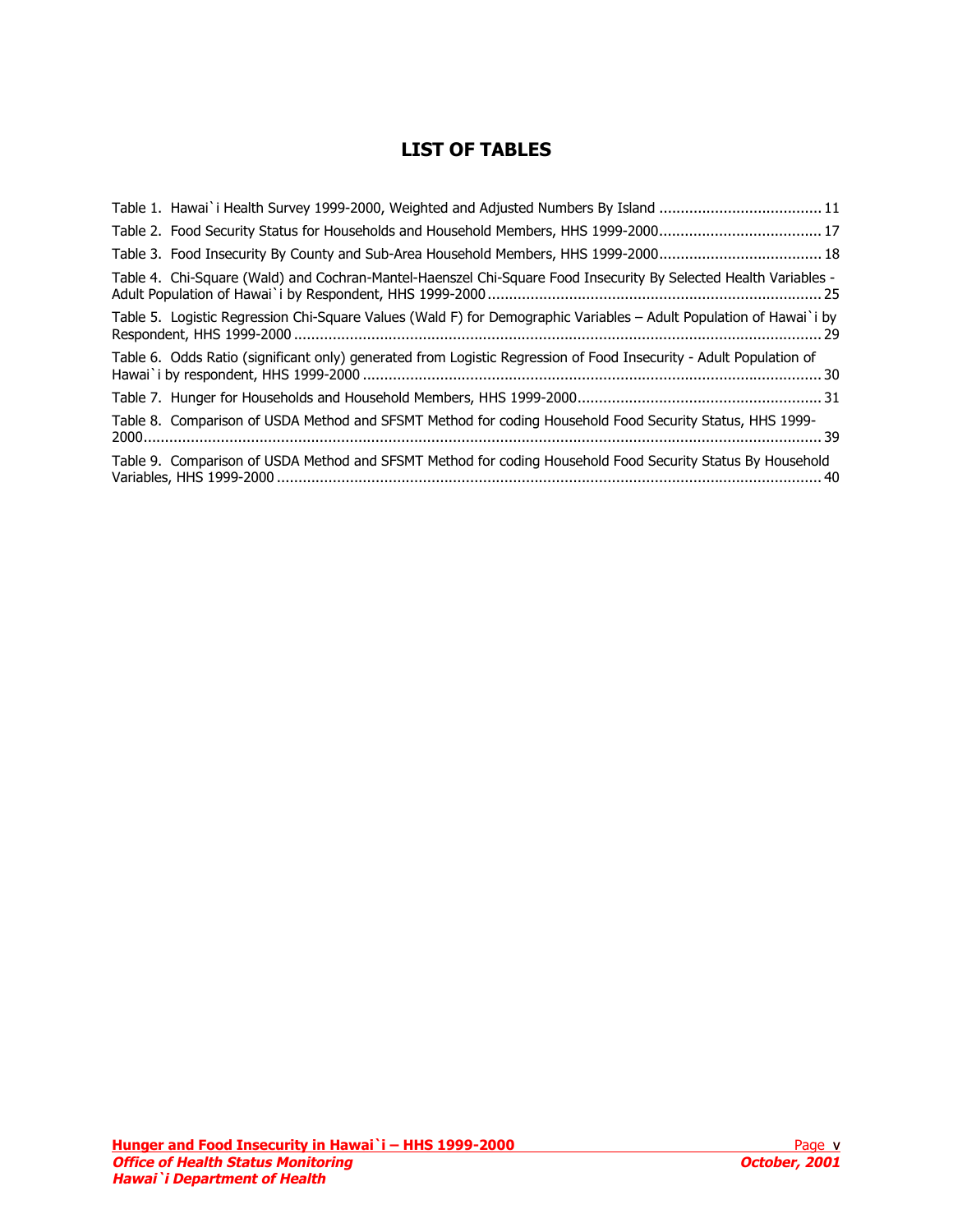## **LIST OF FIGURES**

<span id="page-5-0"></span>

| Figure 4. Food Security Status By Island and Sub-Area - Household Members, HHS 1999-2000  19                   |  |
|----------------------------------------------------------------------------------------------------------------|--|
| Figure 5. Food Security Status By Sub-Area for the Island of O`ahu (City and County of Honolulu) - Household   |  |
| Figure 6. Food Security Status By Sub-Area for the Island and County of Hawai`i - Household Members, HHS 1999- |  |
| Figure 7. Food Security Status By Sub-Area for the Island and County of Kaua`i - Household Members, HHS 1999-  |  |
| Figure 8. Food Security Status By Sub-Area for Maui County – Household Members, HHS 1999-2000 23               |  |
| Figure 9. Health Variables By Food Insecurity - Adults Household Members, HHS 1999-2000  24                    |  |
| Figure 10. Household Characteristics, Income, and Poverty By Food Insecurity – Households, HHS 1999-2000  26   |  |
| Figure 11. Household Assistance Variables By Food Insecurity - Households, HHS 1999-2000 27                    |  |
| Figure 12. Gender, Age, Ethnicity, and Insurance Status By Food Insecurity - Household Members, HHS 1999-2000  |  |
| Figure 13. Marital Status and Education Level By Food Insecurity- Adult Household Members, HHS 1999-2000  29   |  |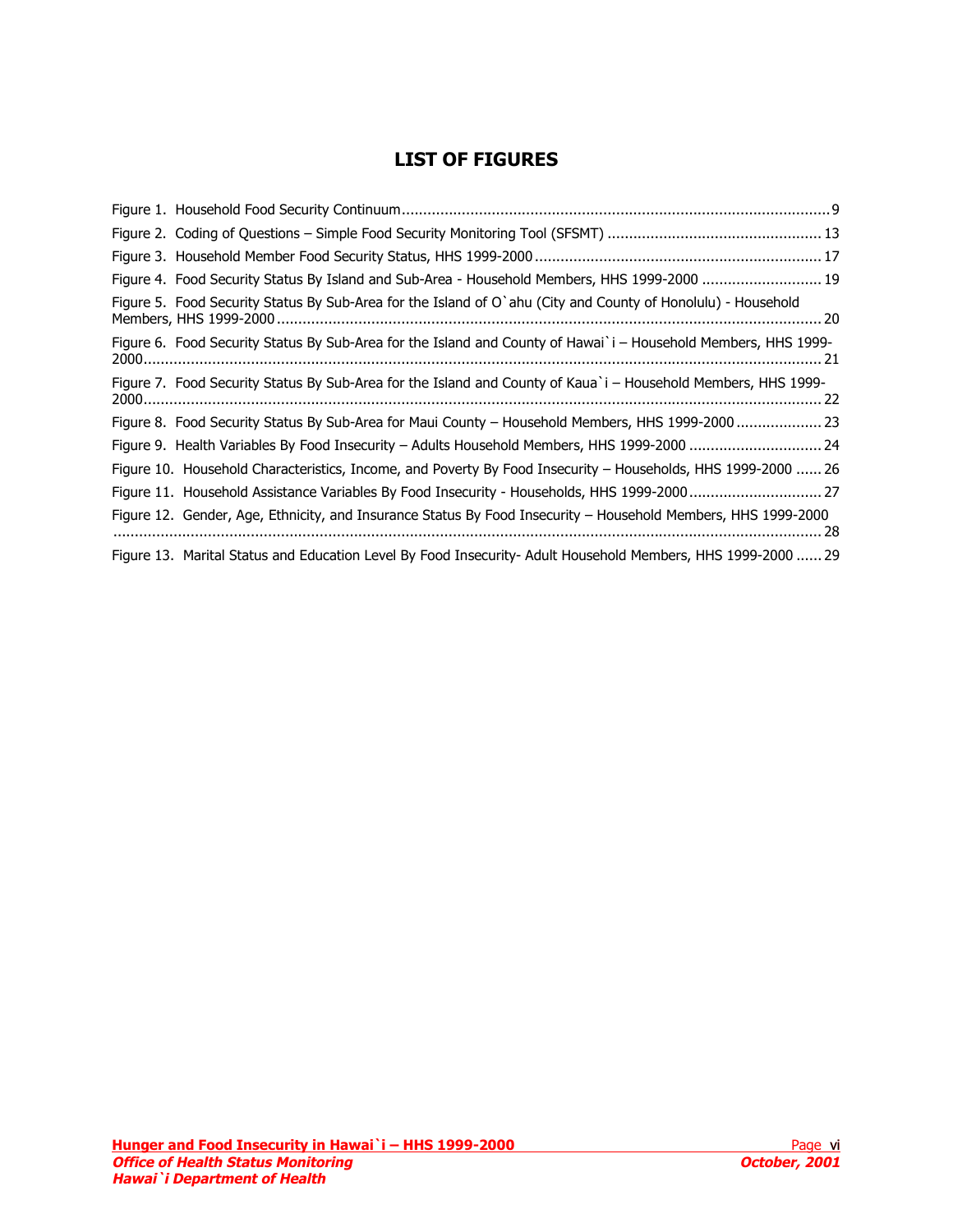## **EXECUTIVE SUMMARY**

# <span id="page-6-0"></span>**Hunger and Food Insecurity in Hawai`i: Baseline Estimates Hawai`i Health Survey 1999-2000**

### **INTRODUCTION**

Food security, as defi[n](#page-48-0)ed by the U.S. government, is "the ready availability of nutritionally adequate and safe foods and the ability to acquire them in socially acceptable ways'<sup>n</sup>. In 2000, the Office of Disease Prevention and Disease Promotion, of the U.S. Department of Health and Human Services recognized enhancing food security status as a nationwide health objective (Healthy People 2010: Obj[ect](#page-48-0)ive 19-8)<sup>2</sup>. National [d](#page-48-0)ata indicated 9.2% of households in Hawai`i were food insecure in 1995<sup>3</sup>, 10.4% in 1996-1998<sup>4</sup>. The purpose of this Hawai`i Department of Health report is to provide baseline information on food insecurity status for 1999-2000. Specific objectives are to assess the prevalence of food insecurity in Hawai`i across counties and geographical sub-areas, and to measure the association of food security status to other health and demographic variables.

#### **METHODS**

Data came from the Hawai`i Health Survey (HHS), a statewide random telephone survey. The HHS is used by the State Department of Health to collect data on selected health and demographic variables from the population of Hawai`i. Data were pooled over a two-year period (1999-2000) and an average weight for the two years applied. There were 10,233 adult respondents (10,233 households) surveyed, providing data on 29,860 household members. Food security status was measured using a validated set of six national food security indicators. The least severe item was "The food I/we bought just didn't last and we didn't have enough money to get more." Food security status of household members was mapped by geographical sub-area by using telephone prefix information. The relationships among food security status and other health and demographic variables were analyzed statistically to determine associations and their significance. Pertinent data are presented in tables and figures.

#### **FINDINGS**

|                   | Food Security Status in Hawai`i | <b>Number</b>     |           |  |  |
|-------------------|---------------------------------|-------------------|-----------|--|--|
|                   | 1999-2000                       | <b>Households</b> | Persons*  |  |  |
| <b>PREVALENCE</b> |                                 |                   |           |  |  |
| <b>ESTIMATES</b>  | Food Secure                     | 342,010           | 932,169   |  |  |
|                   | Food Insecure                   | 67,812            | 221,834   |  |  |
|                   | At-risk of hunger               | 50,444            | 168,450   |  |  |
|                   | Adult hunger                    | 15,009            | 41,197    |  |  |
|                   | Child and Adult hunger          | 1,901             | 9,964     |  |  |
|                   | Child hunger only               | 458               | 2,223     |  |  |
|                   |                                 |                   |           |  |  |
|                   | Hawai`i Population Estimate*    | 409,822           | 1,154,003 |  |  |

Full Citation: Baker Kromer K., Derrickson J.P., Derrickson S.A.K., Reyes-Salvail T., Onaka A.T., Horiuchi B., Yu M.Q., and Dannemiller J. *Hunger and Food Insecurity in Hawai`i: Baseline Estimates 1999-2000, Hawai`i Health Survey (HHS).* Hawai`i State Department of Health, Office of Health Status Monitoring, Honolulu, Hawai`i, October

l \*The questions are asked of the entire household so all persons living in the same household are coded the same

Sample numbers provisionally weighted and adjusted for total population of Hawai`i: the homeless, Ni`ihau, Kalawao, group quarters, and households without telephones are not represented.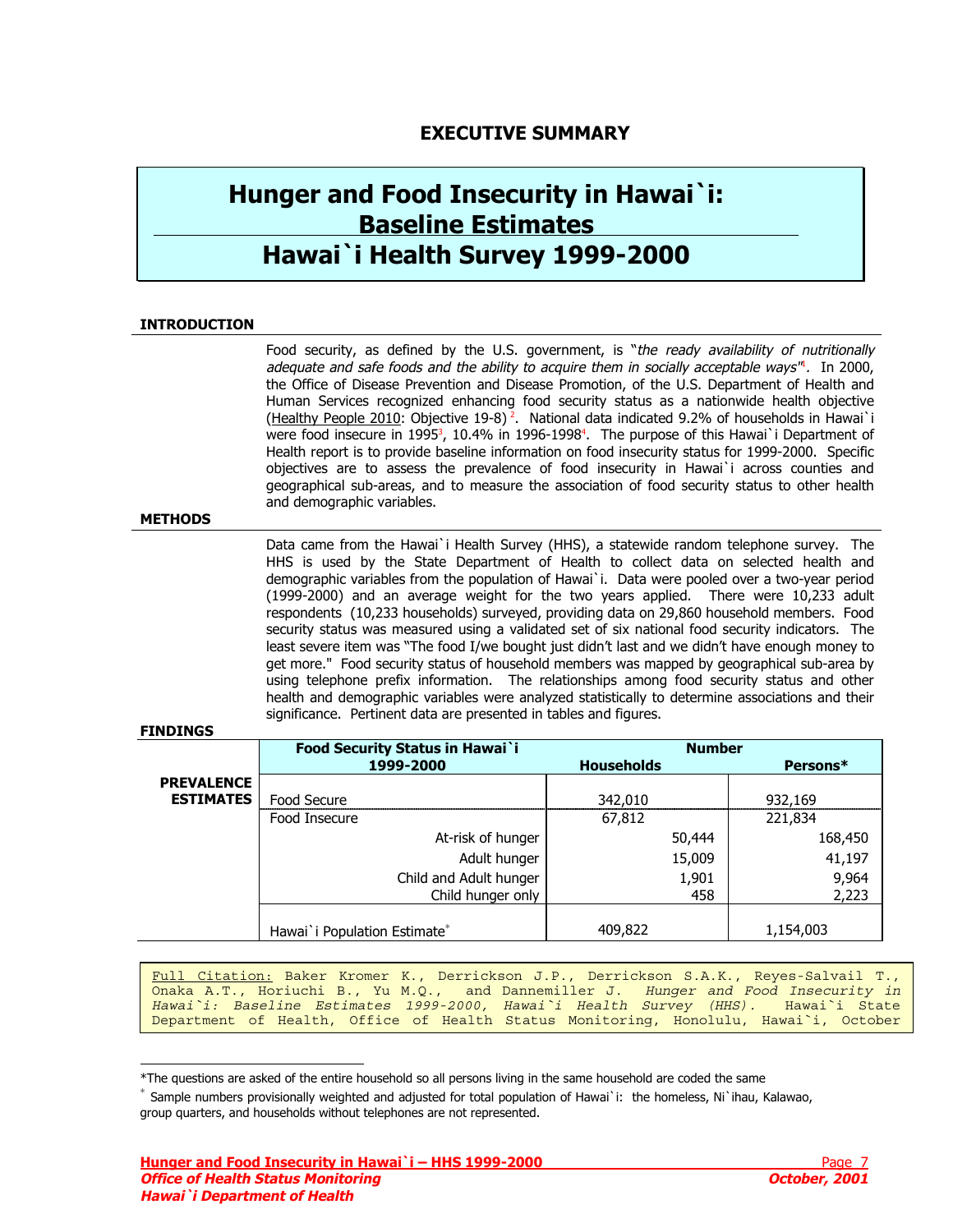

### **HEALTH VARIABLES**

- ¾ Adults that reported poorer mental and/or physical health (SF-12® summary scores) were more likely to live in a food insecure household. The results were statistically significant by Chi-square values.
- $\triangleright$  Food insecurity was associated with obesity: adults residing in food insecure households were 1.57 times more likely than adults in food secure households to report that they were obese (12.8% of adults obese in food secure households versus 20.1% in food insecure households.)
- ¾ Food insecurity was associated with various indicators of chronic health conditions: food insecure adults were (1.41, 1.32, and 1.12 times) more likely to diabetes, asthma, or arthritis respectively.

#### **DEMOGRAPHIC VARIABLES**

- ¾ 1 in 5 (221,834) Hawai`i residents lived in a food insecure household in 1999-2000.
- ¾ 1 in 4 (62,397) children ages 0-14 lived in a food insecure household.
- $\triangleright$  Food insecurity affected even moderate-high income households: 17% of households with poverty values 200-300% above poverty level were food insecure.
- $\triangleright$  Food insecurity affected over 1 in 4 Hawaiians/Part Hawaiians, 1 in 4 Filipinos, and 1 in 2 Other Pacific Islanders compared to 1 in 10 Japanese or Chinese.
- $\triangleright$  Fewer than 1 in 4 food insecure households received food stamps in 1999-2000.

## **IMPLICATIONS**

In summary, 1 in 5 Hawai`i residents lived in a food insecure households between 1999-2000. High-risk communities existed through out the State. Children and the poor were particularly vulnerable. However, households with higher income sometimes also struggled with food insecurity; these households were not eligible for federal food assistance programs. Findings confirm that food insecurity merits continual monitoring. The homeless, Ni`ihau, Kalawao, households without telephones, and group quarters were not sampled.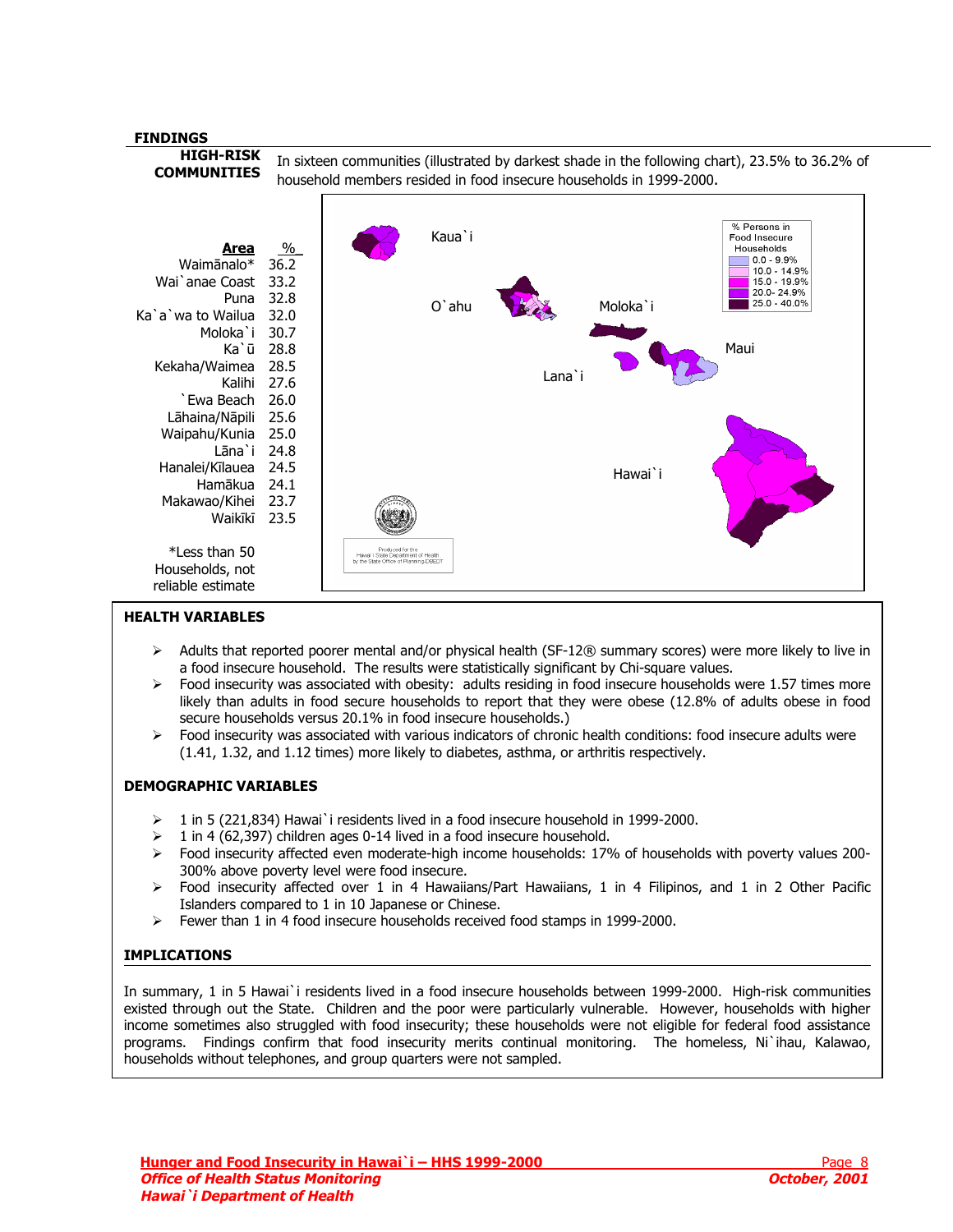## **INTRODUCTION**

## <span id="page-8-0"></span>**1. BACKGROUND**

Definitions<sup>1[,5,6,7](#page-48-0)</sup>used by the U.S. Government as the basis for monitoring food security across the nation include the following:

**Food security** is the ready availability of nutritionally adequate and safe foods and an assured ability to acquire them in socially acceptable ways (e.g. not needing to resort to emergency food sources, scavenging, and stealing.)

**Food insecurity** exists whenever the availability of nutritionally adequate and safe foods or the ability to acquire acceptable foods in socially acceptable ways is limited or uncertain.

**Hunger** is the severe form of food insecurity where there is an uneasy or painful sensation caused by a lack of food, because of inadequate resources for foods.

Through extensive local research, the pattern of food insecurity among Hawaii's residents has been documented to be similar to other food insecure households across the nation.<sup>8,9,10,11</sup> As depicted in Figure 1, food security status can be represented by a continuum ranging from households who are food secure (who have confidence in their ability to secure acceptable food) to progressively more severe levels of food insecurity. Food insecurity status typically initially is food insecurity without hunger labeled herein as "atrisk of hunger". As the situation deteriorates, the household experiences hunger usually first among adults and then among children.

## **Figure 1. Household Food Security Continuum**



Enhancing food security status is now a nationwide health objective (Healthy People 2010, A Nationwide Health Promotion and Disease Prevention Agenda)<sup>[2](#page-6-0)</sup>

Objective 19-18: Increase the prevalence of food security among U.S. households to at least 94 percent of all households. (Baseline: 88 percent of all U.S. households were food secure in 1995.)

Baseline data are needed for Hawai`i as well as subsequent data points to measure progress toward the target. As suggested by the Centers for Disease Control and Prevention (CDC), data are needed at all levels of government and/or non-governmental organizations.

## **2. PURPOSE**

This of this report is to provide baseline information on food insecurity status (and associated health and demographic variables) specific to the households in Hawai`i. It is hoped that the information will be used by programs, researchers, and the general public who are involved in ending hunger in Hawai`i. Data was gathered from questions on food security added to the annual Hawai`i Health Survey (HHS), modeled after the National Health Interview Survey. By using the HHS, a larger sample size was possible than used with prior national estimates, thus allowing a more detailed and reliable analysis.

The following basic key questions are posed in order to provide a format for baseline information.

- 1. What is the prevalence of food insecurity in Hawai`i?
- 2. What geographic areas have the highest percent of people residing in food insecure households?
- 3. Is food insecurity related to general health status?
- 4. Are there demographic variables associated with food insecurity?
- 5. How prevalent is adult and/or child hunger?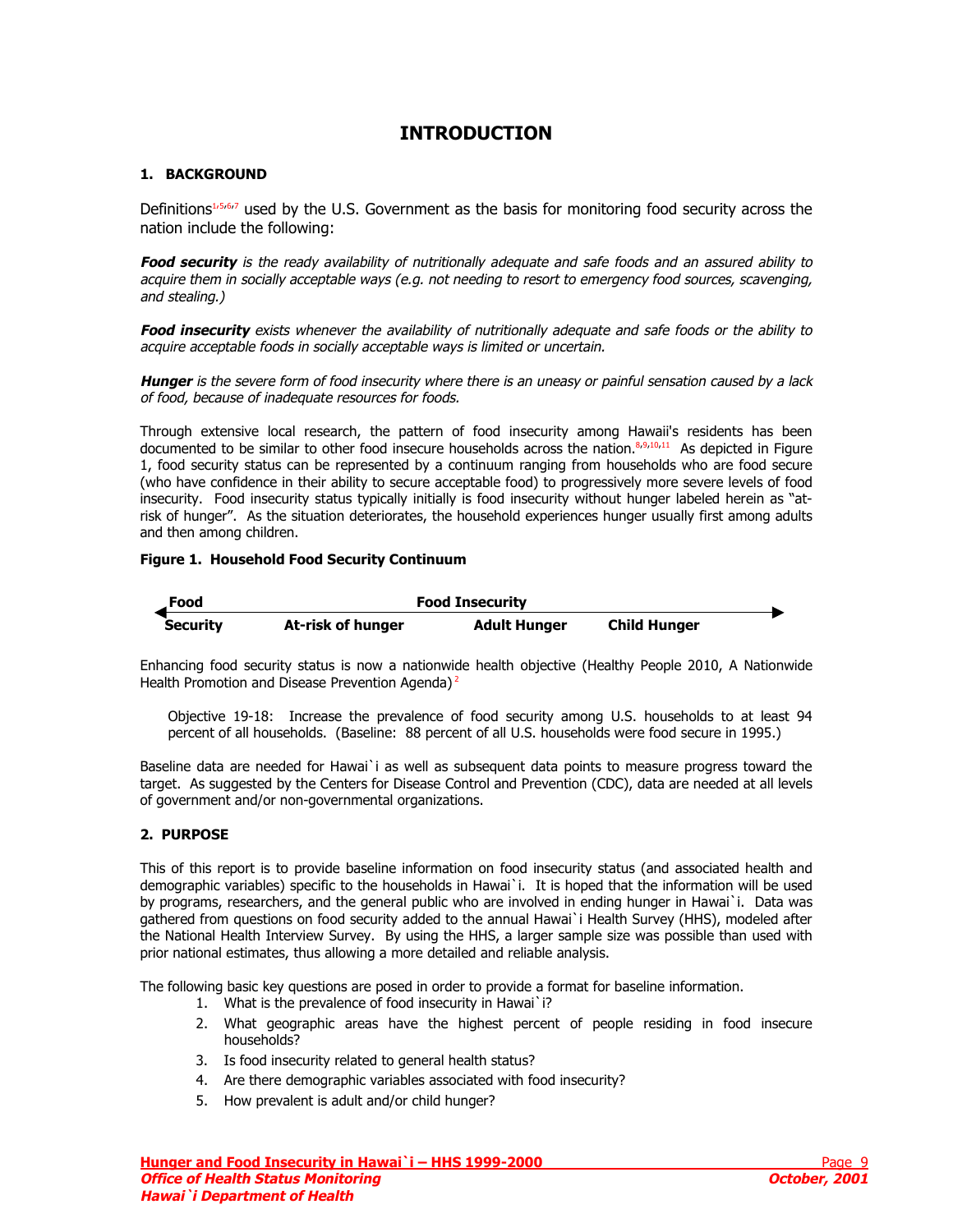## **METHODS**

## <span id="page-9-0"></span>**1. OVERVIEW**

The Hawai`i Health Survey (HHS), a statewide randomly generated telephone survey administered through the Department of Health Office of Health Status Monitoring [\(O](#page-48-0)HSM), collects information on health and demographic variables of households and persons in Hawai<sup>'</sup>i.<sup>12</sup> The HHS is a source of statewide data on selected demographics and health characteristics including general health status, prevalence of selected chronic health conditions, income, race, household size, household income (and poverty), and insurance status for intercensal years.

OHSM has contracted with SMS Research to conduct a telephone sample survey (1996 to the present.) For a more detailed description of the survey instrument and methods, please consult the Procedure Manual of the Hawai`i Health Survey published by SMS Research Inc. and OHSM.<sup>[13](#page-48-0),[14](#page-48-0)</sup>

## **2. SAMPLING, WEIGHTING, AND ADJUSTMENT OF DATA**

The telephone survey allows for sampling of all non-institutionalized residents (all occupied housing units) in the State of Hawai`i, including those in military housing (on and off base), rooming houses, and boarding houses throughout the state. Not included are:  $\Psi$  (1) the homeless, (2) all households and individuals residing in Kalawao County and on the island of Ni`ihau, (3) individuals residing in group quarters, and (4) households without telephones.

The total sample for the combined years 1999-2000 included 10,233 households with 29,860 household members. In 2000, 5,882 adult respondents (from the same number of households) were surveyed. The households sampled included 17,183 individuals (1.5% of the mid-year state resident population.) In 1999, 4,351 adult respondents (from the same number of households) were surveyed. The households sampled included 12,677 individuals (1.1% of the mid-year state resident population.)

Data are collected from the respondent (aged  $\geq$ 18 Years) pertaining to the:

- $\triangleright$  Household weighted and adjusted for all households in Hawai`i
- $\triangleright$  Household members

j

- o Respondent only weighted and adjusted for all adults in Hawai`i
- o All household members weighted and adjusted for the population of Hawai`i

Thus, data can be reported for the household and/or the household members (respondent or total.)

Annual state and county estimates of population, with distributions by age and gender, from the Department of Business, Economic Development, and Tourism (home of the State Data Center) are used to weight the survey data.<sup>15</sup> Outer islands have been oversampled in an alternate year pattern beginning in 1996. In 1999, the island of Hawai`i was oversampled. In 2000, all outer islands were oversampled.

The final weight factor for each person is a product of probability of household selection, household nonresponse, factor for crude completion adjustment, and post-stratification by age-sex-strata. Data for a twoyear period (1999-2000) were pooled, summarized and an average weight for the two years applied. The following table summarizes the sample and weighted (adjusted for those areas not sampled) numbers for households and household members (adults, total household members) by island for the combined years 2000 and 1999. The weights for islands and sub-areas that were oversampled were adjusted accordingly.

ψ The survey population excluded persons in group quarters (those in military barracks, shipboard populations, college dormitories, homes for the aged, prisons, and other unspecified group quarters or institutionalized settings), as well as the residents of Kalaupapa on the Island of Moloka`i (the site of the former Hansen's disease colony and still excluded from all surveys in the State), and the island of Ni`ihau. Because the survey method was conducted by telephone interviewing, the sample effectively excluded homeless persons and persons in households with no working telephone service.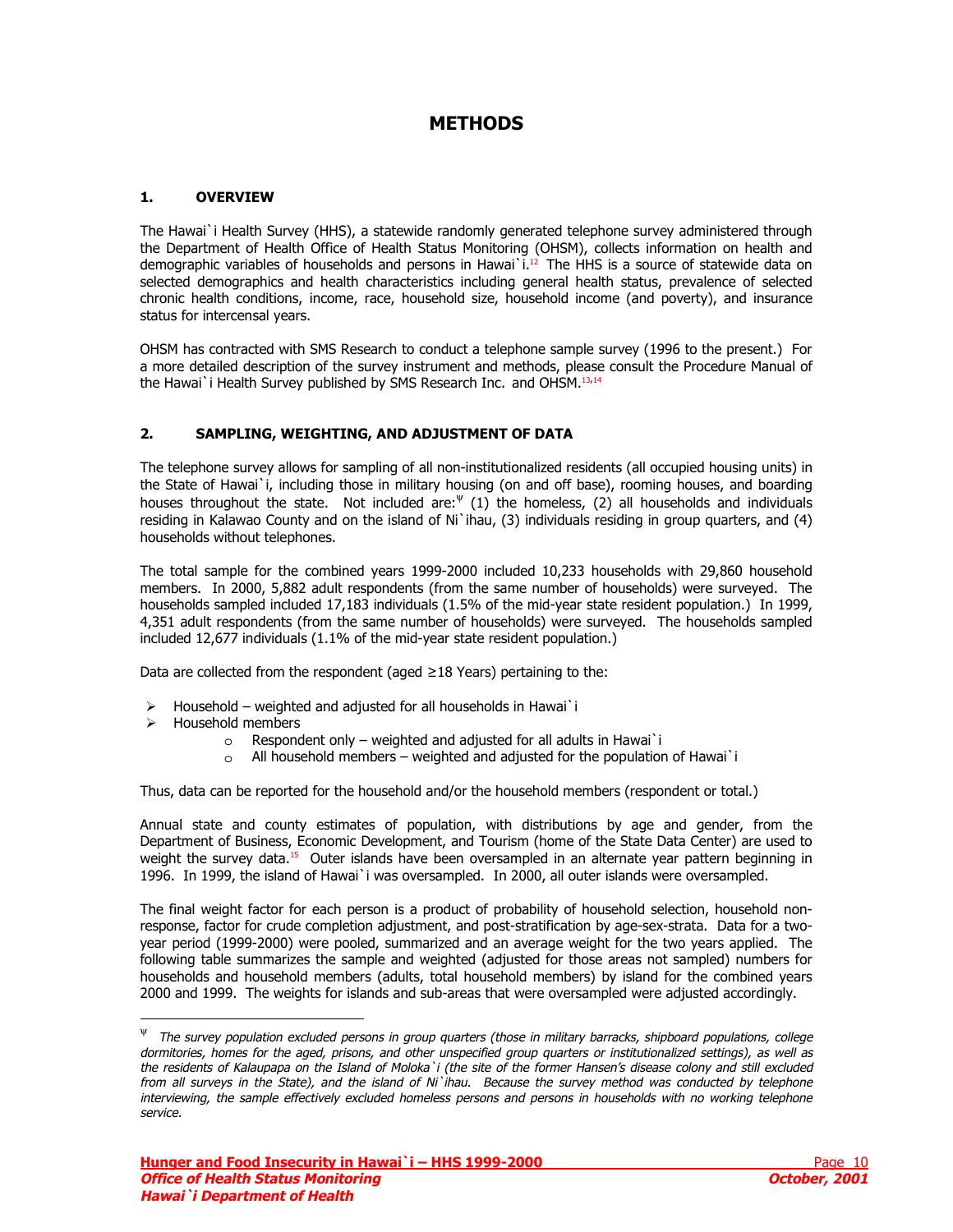### <span id="page-10-0"></span>**Table 1. Hawai`i Health Survey 1999-2000, Weighted and Adjusted Numbers By Island**

|                        | Sample     |                       |                   |               |               | Weighted and Adjusted <sup>1</sup> |               |               |                                 |       |
|------------------------|------------|-----------------------|-------------------|---------------|---------------|------------------------------------|---------------|---------------|---------------------------------|-------|
| <b>Year and Island</b> | Households | All<br><b>Members</b> | <b>Households</b> |               |               | <b>Population</b>                  |               |               | Adults /<br><b>By Repondent</b> |       |
|                        | n          | n                     | N                 | $\frac{9}{6}$ | C.I.          | N                                  | $\frac{9}{6}$ | C.I.          | N                               | %     |
| 2000/1999              |            |                       |                   |               |               |                                    |               |               |                                 |       |
| <b>TOTAL</b>           | 10,233     | 29,860                | 409,825           | 100.0         |               | 1,154,001                          | 100.2         |               | 859,260                         | 100.0 |
| O'ahu                  | 3565       | 10,750                | 291,177           | 71.0          | $70.9 - 71.2$ | 837,914                            | 72.7          | $72.2 - 73.2$ | 629,254                         | 73.2  |
| Hawai`i                | 3217       | 9,120                 | 53,970            | 13.2          | $13.1 - 13.3$ | 140,502                            | 12.2          | $11.9 - 12.5$ | 101,161                         | 11.8  |
| Kaua`i                 | 1373       | 3,960                 | 20.454            | 5.0           | $4.9 - 5.1$   | 55,502                             | 4.8           | $4.7 - 5.0$   | 40.289                          | 4.7   |
| Maui                   | 1616       | 4,628                 | 40,842            | 10.0          | $9.8 - 10.1$  | 109,973                            | 9.5           | $9.3 - 9.8$   | 81,757                          | 9.5   |
| Moloka`i               | 349        | 1,059                 | 2,345             | 0.6           | $0.6 - 0.6$   | 6.867                              | 0.6           | $0.6 - 0.6$   | 4,679                           | 0.5   |
| Lana`i                 | 113        | 343                   | 1,037             | 0.3           | $0.3 - 0.3$   | 3,243                              | 0.3           | $0.2 - 0.3$   | 2,120                           | 0.2   |
| Maui Sub-Total         | 2,078      | 6,030                 | 44,224            | 10.8          | $10.7 - 10.9$ | 120,083                            | 10.4          | $10.1 - 10.7$ | 88,556                          | 10.3  |

Please see [A-1](#page-32-0): for data for the years 1999 and 2000 individually.

### **3. SURVEY INSTRUMENT**

Data on health and demographic variables are routinely collected each year. Food security variables, not routinely collected, were added in 1999-2000.

#### A. Health Variables

#### **Food Security:**

Since 1995, household food security status has been measured nationally using a set of 18 food security items.[5,6](#page-8-0) The 18-item national food security measure approximates the extent and severity of household food insecurity over a 12-month period. For clarity, the method used to analyze national data from 1995, and 1996-1998 are referred to as the USDA Method. A six-question Simple Food Security Monitoring Tool (SFSMT) w[a](#page-8-0)srecently validated from the 18-item USDA measure for food security monitoring in Hawai`i.<sup>8,9,10,11</sup> The SFSMT reflects the continuum of food security outlined in Figure 1. Since six items significantly reduces response burden and the SFSMT can approximate the USDA method, the SFSMT was used in this report.

The six questions in the SFSMT reflect the continuum of food security. In addition, the SFSMT results are coded to be more sensitive to those households at risk of hunger by including any negative responses to the six food security questions. For this report, the original six-question SFSMT was used. Because of findings, an additional question was later added and this seven question the SFSMT is recommended for future use (Please see [A-2](#page-33-0).) Nationally a six-question food security survey instrument has been subsequently developed and is now being tested at the national and state level.

Figure 2 outlines the SFSMT and how responses were coded. The respondent answered questions for the household on food security regarding the total household. **Therefore, food security information presented for persons (household members) was based solely on the food security status of the household (each person within the household has the same status.) The respondent was NOT asked about the food security status of each household member.** All respondents were asked the first three questions. If respondents had no affirmative responses to the first three questions, they were not asked the remaining three questions. A similar skip pattern was used with the USDA method to reduce respondent burden.<sup>[5](#page-8-0)</sup> If a household answered one or more of the first three questions affirmatively (sometimes true, often true or yes), the interviewer proceeded onto the next set of two questions (respondent hunger and adults not eating for a whole day because of inadequate resources for food.) Only households with children with one or more previous affirmative responses were asked the final question pertaining to hunger among children.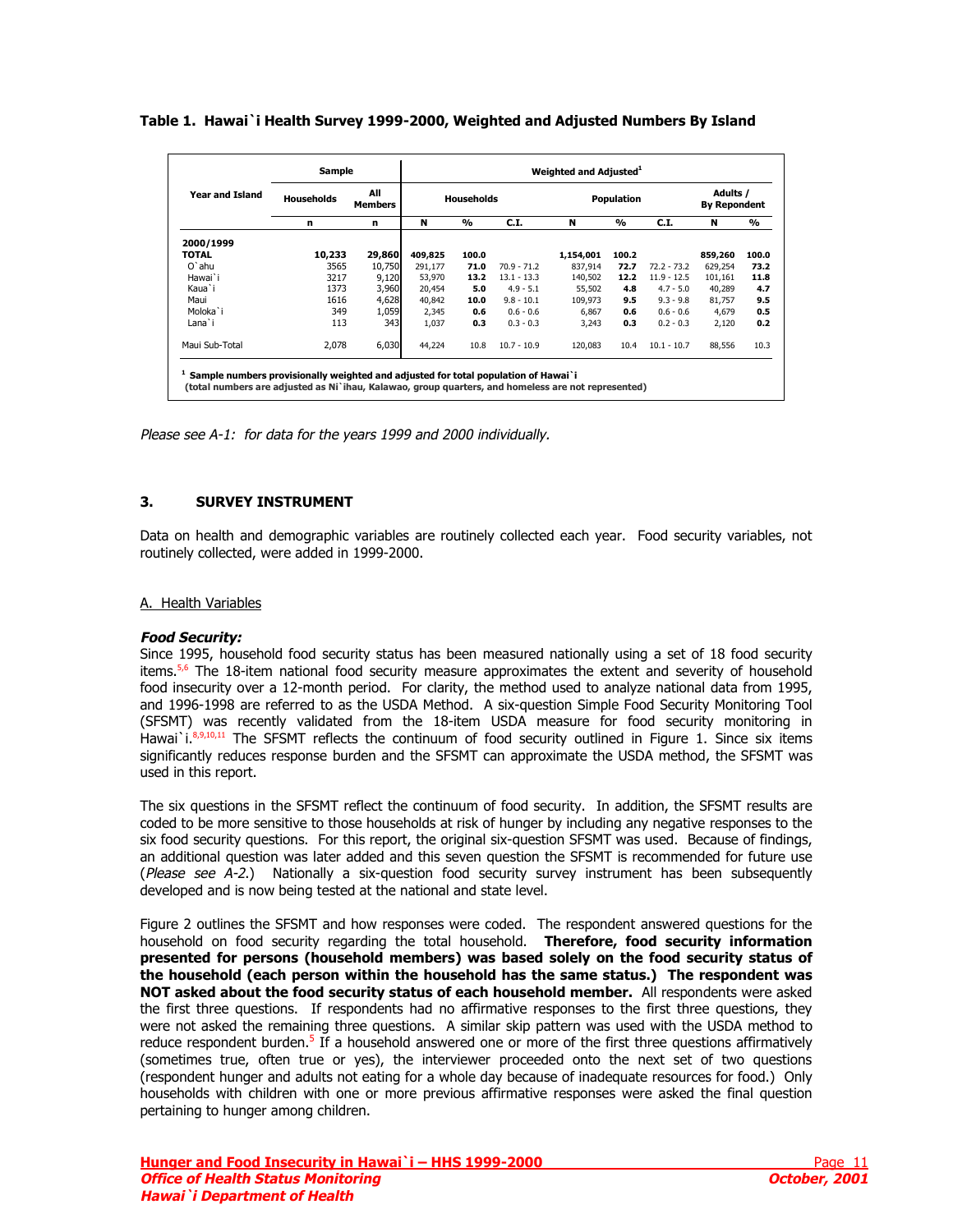As outlined in Figure 2, the SFSMT relies on the content of each response to categorize responses. If no affirmative responses were given the household was designated "food secure" while alternatively, if at least one single affirmative response was given to one of the first three questions the household was categorized "at risk of hunger", the least severe form of food insecurity. In order to be categorized as experiencing "hunger among adults", an affirmative response was required to question four or five and a negative response to question six on child hunger. Households categorized as experiencing hunger among children required an affirmative response to question six on "child hunger"; and could either be "child and adult hunger" or "child hunger only", depending on the answers to questions four or five. All "at risk", and "hunger" categories were combined to form the "food insecure households".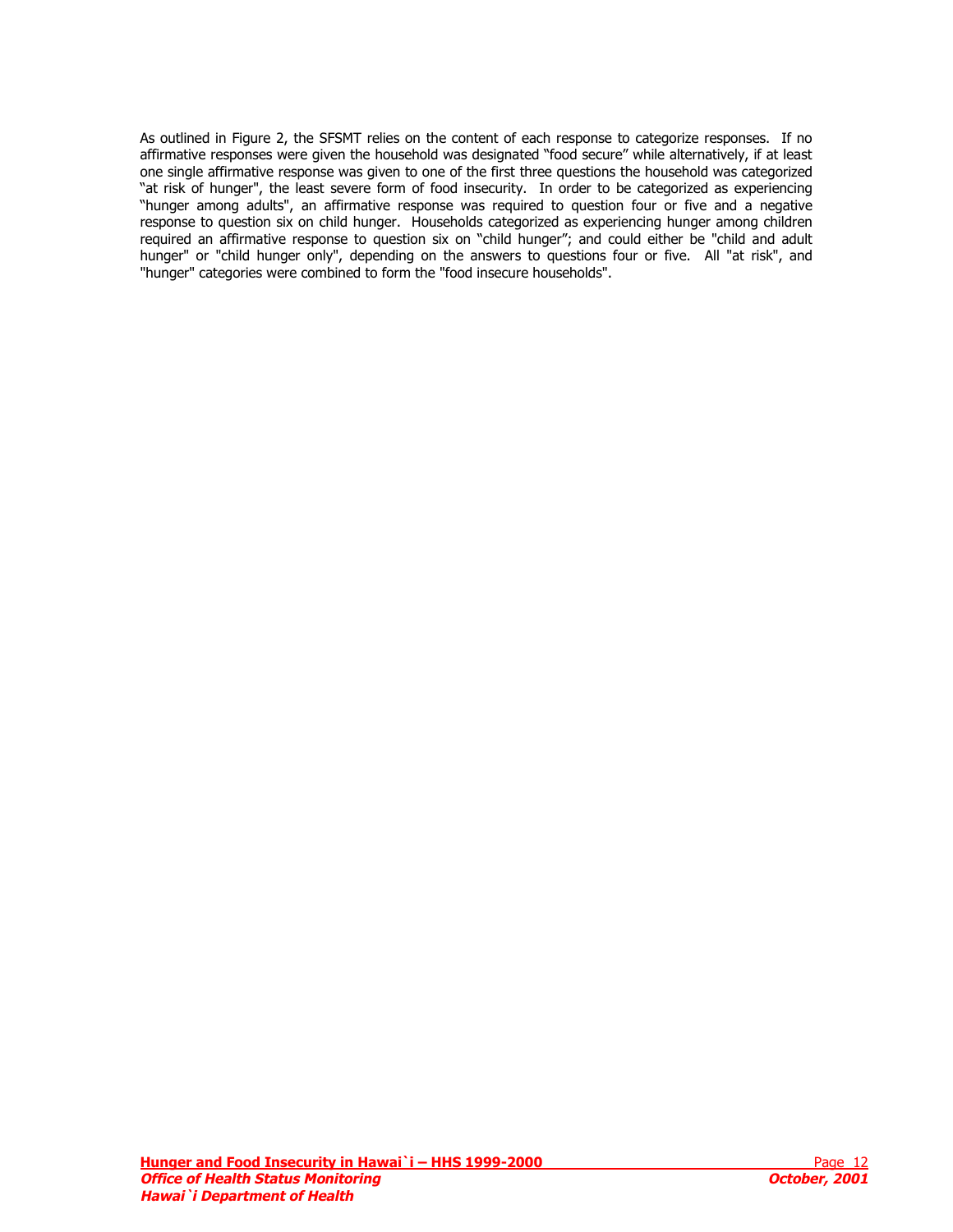### **Figure 2. Coding of Questions – Simple Food Security Monitoring Tool (SFSMT)**

<span id="page-12-0"></span>

#### **CLASSIFICATION OF RESPONSES - SFSMT:**

- ¾ FOOD SECURE
- ¾ FOOD INSECURE
	- $\checkmark$  AT RISK OF HUNGER
		- $\checkmark$  ADULT HUNGER ONLY
		- $\checkmark$  CHILD HUNGER WITH OR WITHOUT ADULT HUNGER

#### **Body Mass Index (BMI):**

Height and weight is asked only of the Respondent, thus data are for only the population aged  $\geq 18$  years. The obesity measure is based on Body Mass Index (BMI). BMI was defined as weight in kilograms divided by height in meters squared  $(kg/m^2)$ . The National Heart, Lung, and Blood Institute (NHLBI) (June 17, 1998) released the Federal guidelines for the "clinical definition" of overweight and obese: [16](#page-48-0)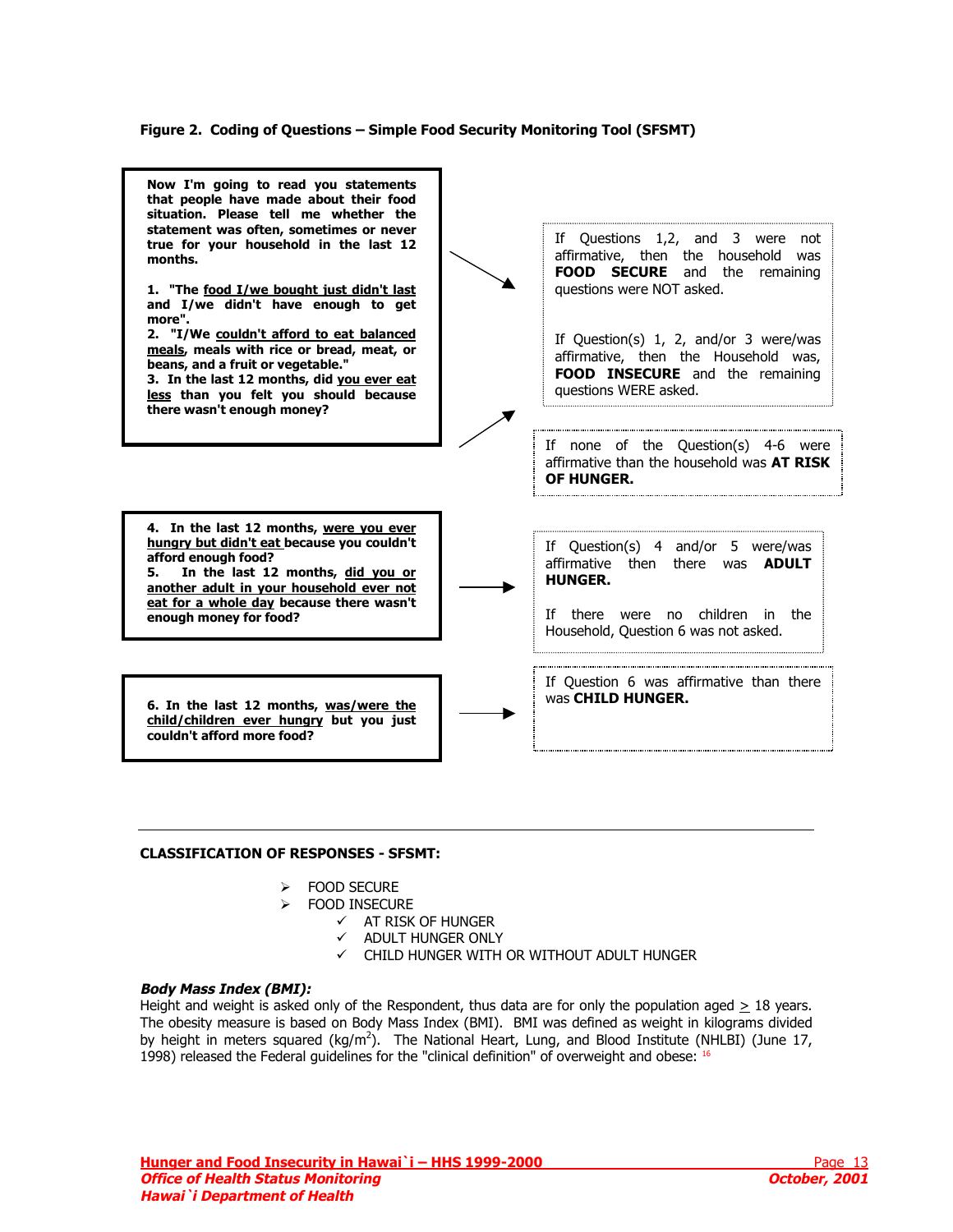#### <span id="page-13-0"></span>**BMI Categories:**

| ⋗ | Underweight | < 18.5        |
|---|-------------|---------------|
| ↘ | Normal      | 18.5-25.0     |
| ⋗ | Overweight  | 25.0-30.0     |
| ↘ | Obese I     | $30.0 - 35.0$ |
| ↘ | Obese II    | 35.0-40.0     |
| ↘ | Obese III   | >40.0         |

### **Chronic Health Conditions:**

Respondents are asked of each household member: "Has anyone in the household been told by a physician or medical professional that they have arthritis?" The same question is asked on other health conditions including asthma, diabetes, high blood cholesterol, and hypertension. The response was recorded for each household member. However, in the present report for comparability to other variables, estimates are for the adult population based on answers recorded for the respondent.

#### **Health Related Quality of Life Questions:**

 $SF-12@^{17}$  questions (a shortened 12 questionnaire from the  $SF-36@$  questionnaire) are related to self reported general health, limitations caused by physical and/or emotional problems, pain limiting activities, limitations to amount and type of work, and limitations in social activities due to health problems (Please see A-3.) Scoring for the summary scales MCS-12 (mental component summary scale) and PCS-12 (physical component summary scale) from the 12 questions on health are as outlined in the SF-12 $@$  manual.<sup>17</sup> The SF-12® scoring algorithm is a composite score of weighted item responses to 12 questions on self-reported physical and mental health status. The content validity of the SF-12® compares favorably with that of the longer SF-36® Health Survey.

A higher summary scale value indicates better health for both the mental and physical summary scale. The scores are standardized so that the mean equals 50 and the standard deviation 10 for the general U.S. population.

#### B. Demographic Variables.

## **Age:**

Respondents (adults) are age 18 or over. For all household members, respondents are asked the person's age at last birthday. If, when the data are compiled, a person's age is missing, it is imputed using a "hot deck" method: a response from another person with similar demographic and economic characteristics is substituted. Children are defined as persons less than 18 years of age.

#### **Assistance Variables:**

The respondent is asked whether any member of the household is presently receiving Food Stamps, AFDC/Welfare benefits, Social Security Income, Disability Benefits, Housing Assistance/Section 8, Free or Reduced Lunch, Head Start benefits, and/or employment benefits. The responses are recorded for the household.

## **Geographic Sub-Area:**

Geographic residence of household members is based on the household's telephone prefix. Sub-areas are prefixes grouped as defined in the Verizon Hawai`i Telephone directory with additional input from state district health officers. For geographic depiction of food insecurity prevalence, data was generated by subarea using telephone prefix codes. OHSM collaborated with The State Office of Planning (Department of Business, Economic Development and Tourism) to create maps showing the geographic distribution of food insecurity based on the telephone prefix sub-areas. The State Office of Planning's GIS program digitized telephone prefix boundaries and linked them to the Verizon data and the data provided by OHSM to produce the maps contained in the present report.

#### **Education:**

Education status is recorded for all adult household members. The categories include education through kindergarten, grades 1-8, grades 9-10, grade 12 (or GED), 1-3 years of college, 4 or more years of college, and unknown or refused. However, in this report for the sake of consistency in data presentation estimates are based solely on the respondent's answers (adult population.)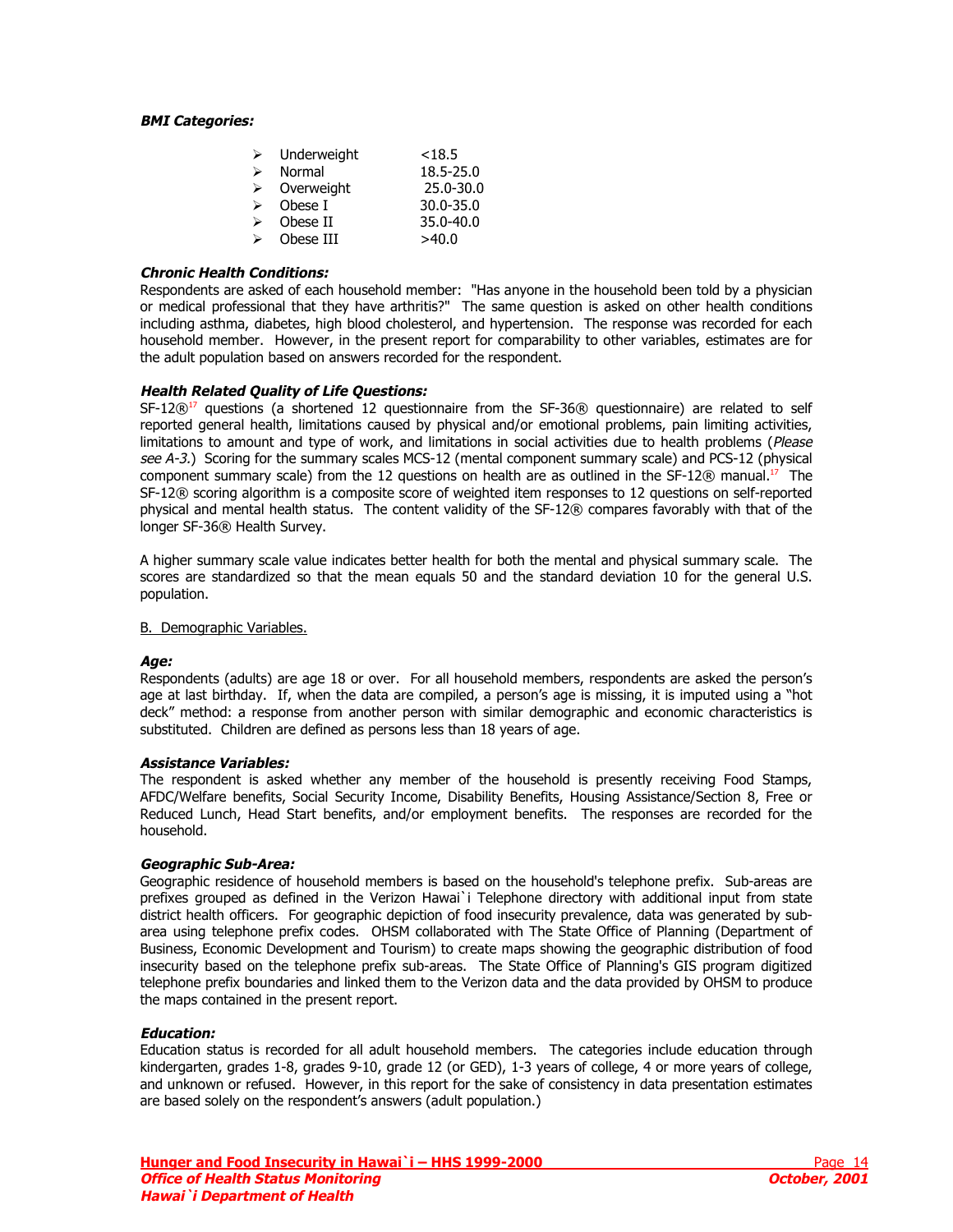### **Gender:**

The Respondent identifies gender for household members, in order of age, including themselves.

### **Household:**

A household includes all persons who occupy a housing unit (house or apartment), whether they are related to each other or not. $18$ 

### **Household Type:**

Household status: Household status is classified according to four categories:

- 1. Single adult with no children
- 2. Multiple adults with no children
- 3. Single adult with a child or children
- 4. Multiple adults with a child or children

#### **Income:**

The respondent is asked the total household income. Because of a bimodal distribution and occurrence of unknown income (either not knowing the household income or refusing to answer the question), the median (rather than the mean) is used to estimate an average income by food security status. Usually, when the household income is coded as unknown or refused, values are imputed with the [use of the "hot deck"](#page-9-0)  method based on income of households with similar demographic characteristics.<sup>13,14</sup> However, for the purpose of the present report income that was unknown is not imputed and is recorded as unknown.

#### **Insurance Status:**

Seventeen questions on insurance coverage in the HHS are analyzed to compute a final insurance status based on; insurance status, health plan, drug and dental coverage, type of Medicare coverage, and whether the insurance is provided by the employer. If a household member is uninsured, the respondent is asked the reason and the duration. Insurance questions are asked of the respondent for each household member.

#### **Marital Status:**

In 1999 and 2000, marital status was asked only of the respondent. Thus, the status is reported only for the adult population of Hawai`i. The categories included: married, widowed, divorced, separated, never married, and unknown or refused.

#### **Poverty Status:**

Poverty status is determined by using the "poverty guidelines" and takes into account not only income but also household size supported by the income. Thus, it is a more useful indicator of actual personal income. It is reported for the household and/or the household members.

The poverty guidelines are designated for the year in which they are issued and reflect price changes for the prior year. The Hawai`i Health Survey income question is asked also of the prior year. Thus, the 1999 and 2000 Federal Poverty Guidelines were used for 1999 and 2000 respectively in the present report to compute percent poverty levels. Households below 100 percent of the guideline are said to be below the poverty guideline. Individuals in those households are said to be "living below poverty".<sup>19</sup> Poverty levels for persons of unknown income were listed as unknown.

Poverty quidelines are updated annually in the Federal Register by the U.S. Department of Health and Human Services.<sup>19</sup> The poverty quidelines are used for administrative purposes giving programs such as Head Start, Food Stamp Program, and Children's Health Insurance Program guidelines.

## **Race:**

The Respondent lists up to four races for both their (and for each household member) mother and their father. The choices were White/Caucasian, Hawaiian, Chinese, Filipino, Japanese, Korean, Samoan/Tongan, Black/African American, Native American/Aleut/Eskimo/Inuit, Vietnamese, Asian Indian, Portuguese, and Guamanian/Chamorro. In addition, the respondent can: specify another race if it is not listed, reply they do not know, or refuse to answer.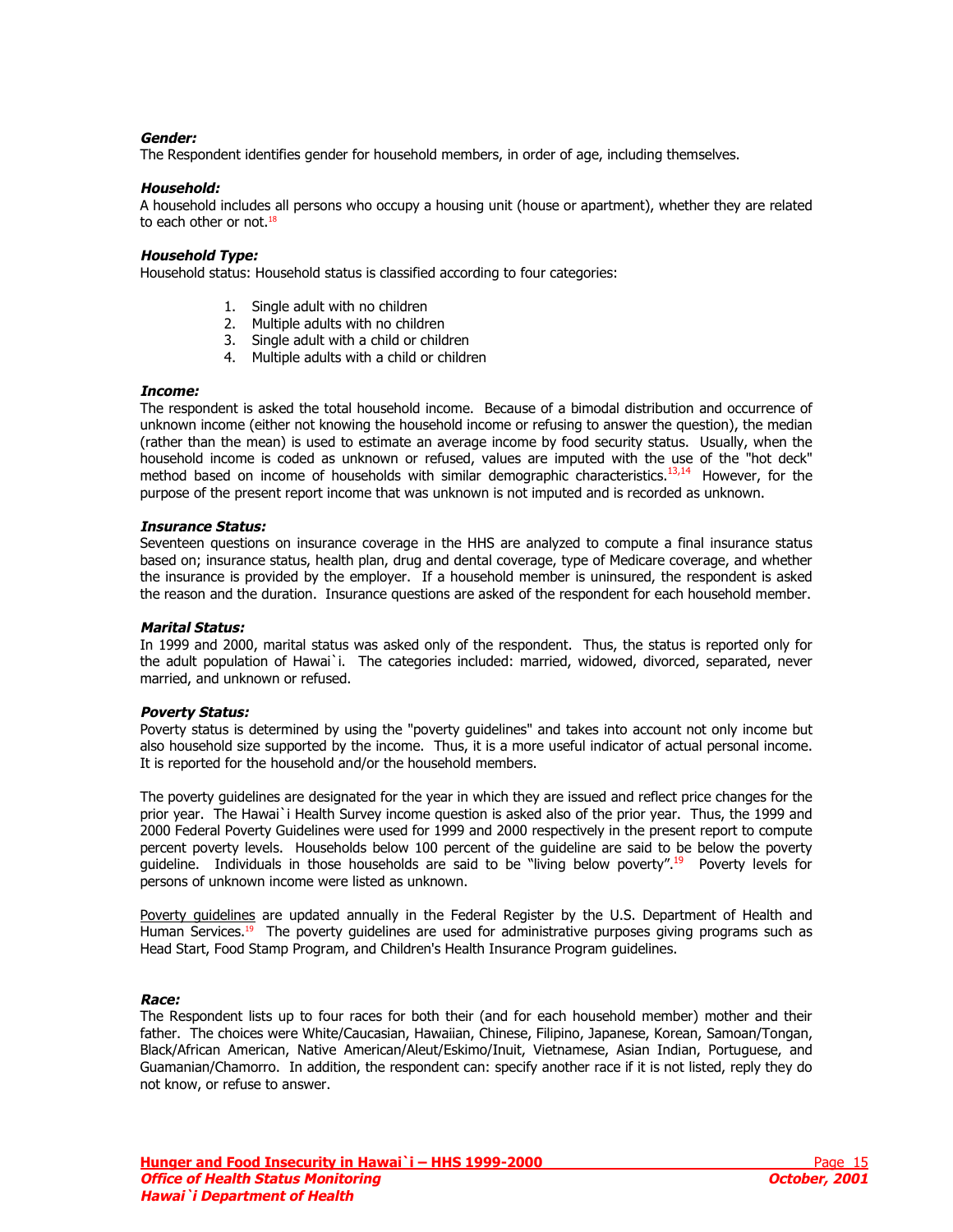OHSM codes these eight possible choices for each individual to one race in order to comply with prior Census rules coding race<sup>20</sup>. Specifically, if Hawaiian is listed for the Mother or Father the person is coded to Hawaiian. Otherwise, the person is coded to the first race listed (other than Caucasian or unknown) for the Father. If the Father's race is Caucasian or unknown then the coding is determined by using the Mother's first race. If the Mother's first race is Caucasian or unknown, the Father's first race is coded. Otherwise, the person is coded to don't know, unsure, or refused.

## **4. DATA ANALYSIS**

Data from the 2000 and 1999 data sets were combined (they were collected independently) to provide a larger sample size for more reliable estimates of prevalence by sub-area.

OHSM analyses, compiles, and reports information from the HHS. Software programs used by OHSM staff included SAS, SUDAAN, MS Word, MS Excel, and PowerPoint. Estimates of variance, tests of association, 95% confidence limits, and other statistics were completed using SUDAAN software (for the analysis of data from surveys that have a large sample size and a complex survey design.) The alpha value for all statistical tests was set at  $p \le 0.05$ . The software program SUDAAN was used for statistical tests between food security, and the health and demographic variables for the adult population (by respondents.) SF-12® values were recoded to a score of ≤50 or a score >50, BMI status was coded as underweight/normal or overweight/obese, and poverty was coded below poverty level (≤100) or above poverty level (>100.) In addition, the SUDAAN Cochran-Mantel-Haenszel Chi-Square test was used to test the association of selected variables and food security controlling on poverty levels.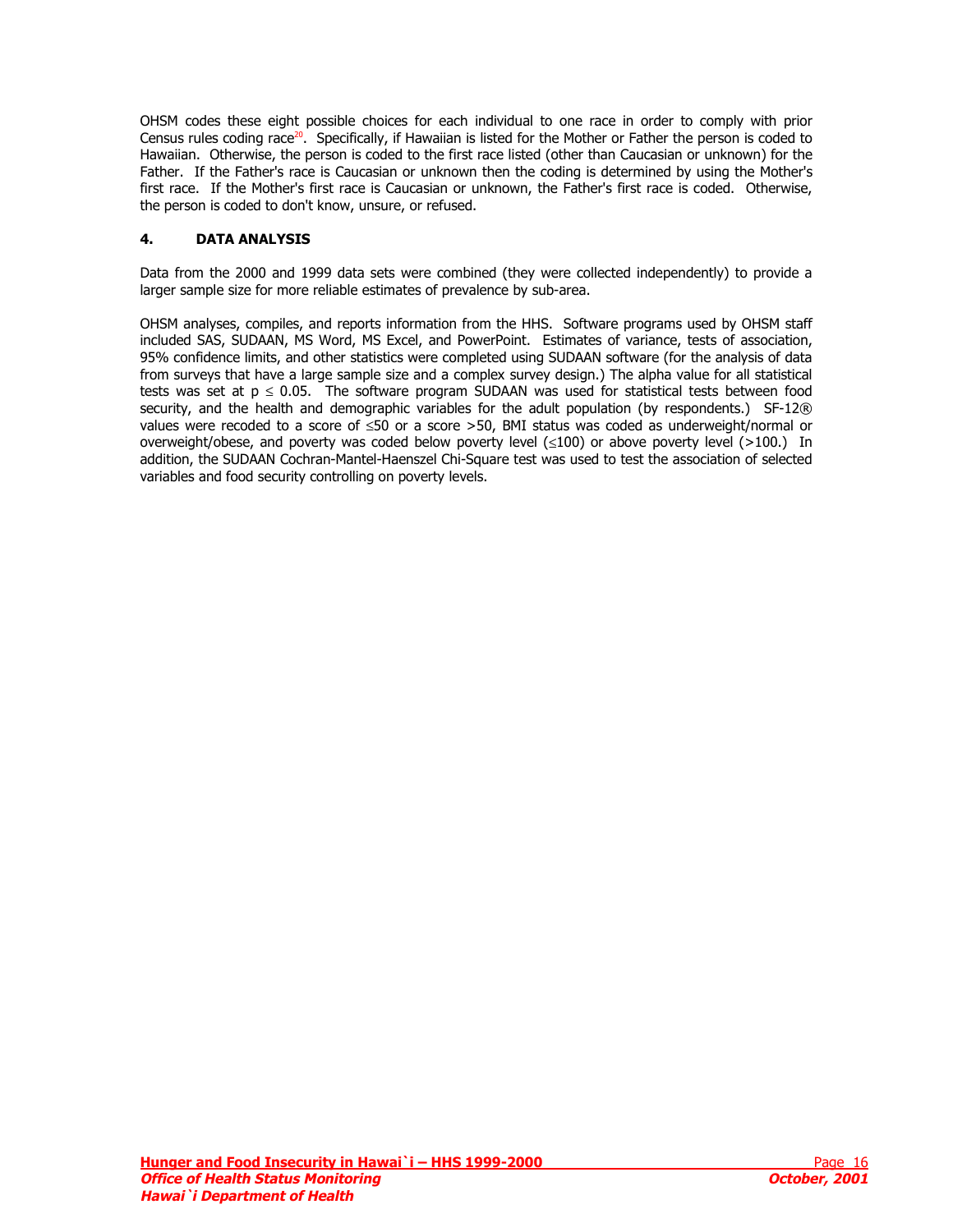## **RESULTS**

<span id="page-16-0"></span>Baseline estimates of food security status are presented in relation to questions posed in the Introduction. Food Insecurity is presented as either at risk of hunger or actually experiencing hunger (adult and/or child hunger.) Question 6 deals with further separating hunger into: adult only, adult and child, and child only.

### **QUESTION 1. WHAT IS THE PREVALENCE OF FOOD INSECURITY IN HAWAI`I (AT RISK OF HUNGER OR ACTUALLY EXPERIENCING HUNGER)?**

It is estimated that 16.5% of households in Hawai`i experienced some form of food insecurity during the period of 1999-2000 and these households included 19.2% of the population.

## **Table 2. Food Security Status for Households and Household Members, HHS 1999-2000**

|                                                                                                    | 2000/1999              |         |                  |               |                                  |        |               |  |
|----------------------------------------------------------------------------------------------------|------------------------|---------|------------------|---------------|----------------------------------|--------|---------------|--|
| <b>Food Security Status</b>                                                                        |                        |         | Households $1,2$ |               | Household Members <sup>3,4</sup> |        |               |  |
|                                                                                                    |                        | N       | <b>Col. %</b>    | 95% C.I.      | N                                | Col. % | 95% C.I.      |  |
| Food Secure                                                                                        |                        | 342,010 | 83.5             | $82.5 - 84.4$ | 932,169                          | 80.8   | $79.5 - 82.0$ |  |
| Food Insecure                                                                                      |                        | 67,812  | 16.5             | $15.6 - 17.5$ | 221,834                          | 19.2   | $18.0 - 20.5$ |  |
|                                                                                                    | At Risk of Hunger      | 50,444  | 12.3             | $11.5 - 13.1$ | 168,450                          | 14.6   | $13.5 - 15.7$ |  |
|                                                                                                    | Child and Adult Hunger | 1,901   | 0.5              | $0.3 - 0.7$   | 9,964                            | 0.9    | $0.6 - 1.3$   |  |
|                                                                                                    | Adult Hunger Only      | 15,009  | 3.7              | $3.2 - 4.2$   | 41,197                           | 3.6    | $3.1 - 4.2$   |  |
|                                                                                                    | Child Hunger Only      | 458     | 0.1              | $0.1 - 0.2$   | 2,223                            | 0.2    | $0.1 - 0.4$   |  |
| <b>TOTAL</b>                                                                                       |                        | 409,822 |                  |               | 1,154,003                        |        |               |  |
| All households, sample size 10,233                                                                 |                        |         |                  |               |                                  |        |               |  |
| Sample numbers provisionally weighted and adjusted for total number of households in Hawai`i       |                        |         |                  |               |                                  |        |               |  |
| <sup>3</sup> All household members, sample size 29,860                                             |                        |         |                  |               |                                  |        |               |  |
| <sup>4</sup> Sample numbers provisionally weighted and adjusted for total population of Hawai`i    |                        |         |                  |               |                                  |        |               |  |
| (total numbers are adjusted as Ni`ihau, Kalawao, group quarters, and homeless are not represented) |                        |         |                  |               |                                  |        |               |  |

Please see A 4-5: for weighted (and adjusted) and unweighted numbers for food security status by food security questions, HHS 1999-2000.

Please see A-6: for a comparison of SFSMT to the National USDA Method for coding food security status. Please see A 7: for weighted (and adjusted) numbers for households and household members food security status for the years 1999 and 2000 individually.

 **Figure 3. Household Member Food Security Status, HHS 1999-2000** 



- $\geq$  221,834 (19.2%) people lived in households that were classified as food insecure.
- $\triangleright$  Of these people:
	- 168,450 (14.6%) were in households that classified at risk of hunger.
		- 53,384 (4.6%) lived in households that had experienced hunger in the preceding 12 months either
			- $\circ$  41,197 (3.6%) hunger among adults (but not children) or
			- o 12,187 (1.0%) hunger among children (children with adult hunger or children only.)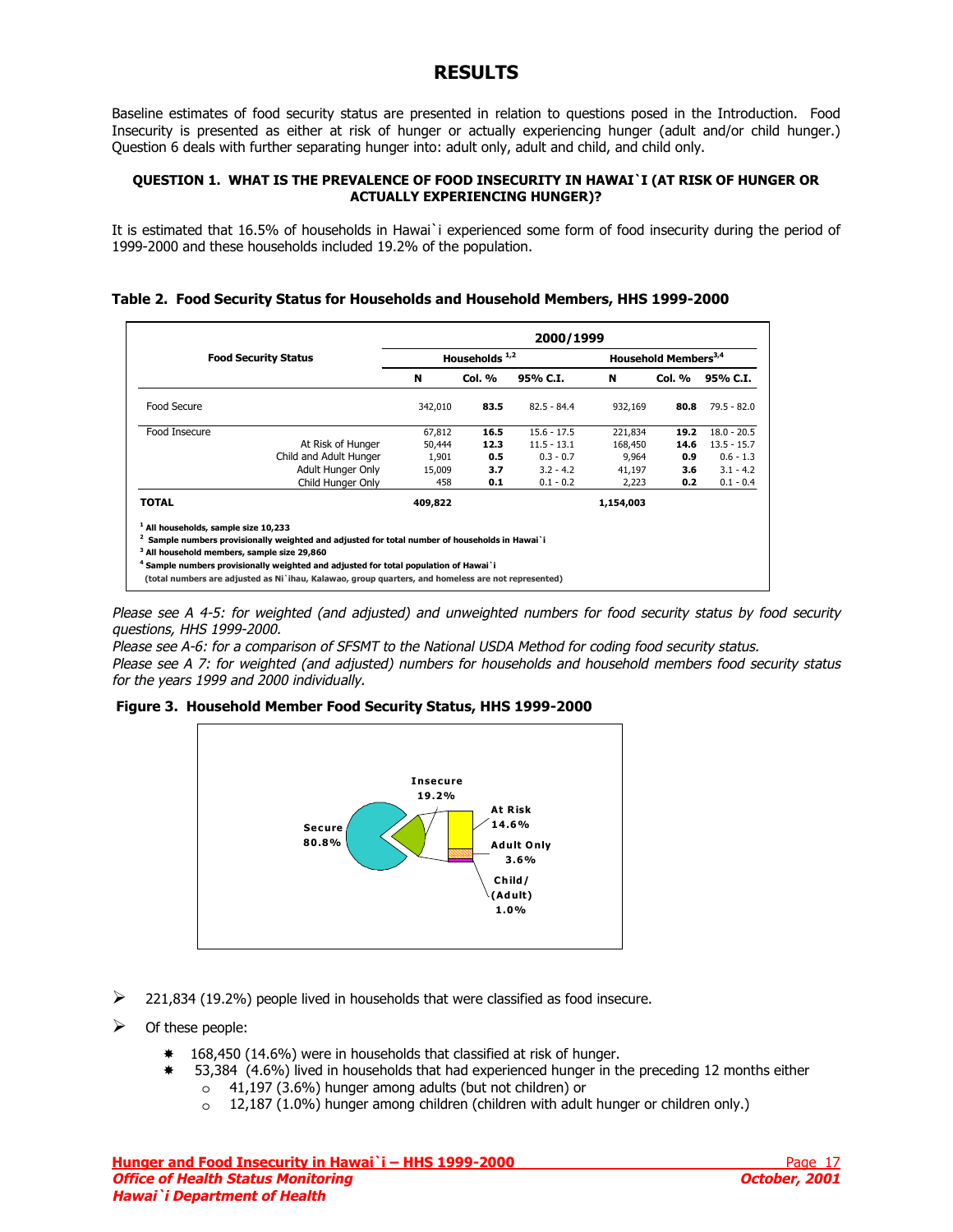#### <span id="page-17-0"></span>**QUESTION 2. WHERE ARE FOOD INSECURE HOUSEHOLDS (AND HOUSEHOLD MEMBERS) GEOGRAPHICALLY LOCATED?**

Based on the percent of household members residing in food insecure households in 1999-2000 the following geographical areas were categorized at highest risk (25% or more of the population lived in food insecure households), more moderate, and lowest risk for food insecurity.

| Oahu                                                                                                      |               |                                |          | Hawai`i        |                                 |                                | Kaua`i         |                    | Maui                  |                |                    |
|-----------------------------------------------------------------------------------------------------------|---------------|--------------------------------|----------|----------------|---------------------------------|--------------------------------|----------------|--------------------|-----------------------|----------------|--------------------|
| Sub-Area                                                                                                  | $\frac{9}{6}$ | 95% C.I.                       | Sub-Area | O <sub>0</sub> | 95% C.I.                        | Sub-Area                       | O <sub>0</sub> | 95% C.I.           | Sub-Area              | O <sub>0</sub> | 95% C.I.           |
|                                                                                                           |               |                                |          |                |                                 |                                |                |                    |                       |                |                    |
|                                                                                                           |               |                                |          |                |                                 | Food Insecure 25.0% and higher |                |                    |                       |                |                    |
| Waimānalo*                                                                                                | $36.2*$       | $19.9 - 56.4$                  | Puna     | 32.8           | $28.5 - 37.4$                   | Kekaha/Waimea                  | 28.5           | $20.2 - 38.6$      | Moloka`i              | 30.7           | $24.5 - 37.6$      |
| Wai`anae Coast                                                                                            | 33.2          | $23.7 - 44.3$                  | Ka`ū     | 28.8           | $20.9 - 38.2$                   |                                |                |                    | Lāhaina/Nāpili        | 25.6           | $18.7 - 34.1$      |
| Ka`a`awa to Wailua                                                                                        | 32.0          | $22.8 - 42.9$                  |          |                |                                 |                                |                |                    |                       |                |                    |
| Kalihi<br>`Ewa/`Ewa beach/Soda Creek/Keahi                                                                | 27.6<br>26.0  | $21.7 - 34.4$<br>$18.3 - 35.6$ |          |                |                                 |                                |                |                    |                       |                |                    |
| Waipahu/Kunia                                                                                             | 25.0          | $18.5 - 32.8$                  |          |                |                                 |                                |                |                    |                       |                |                    |
|                                                                                                           |               |                                |          |                |                                 |                                |                |                    |                       |                |                    |
|                                                                                                           |               |                                |          |                | <b>Food Insecure 15.0-24.9%</b> |                                |                |                    |                       |                |                    |
| Waikīkī                                                                                                   | 23.5          | $12.9 - 38.7$                  | Hamākua  | 24.1           | $17.1 - 32.7$                   | Hanalei/Kilauea                | 24.5           | $16.9 - 34.2$      | Iāna`i                | 24.8           | $15.1 - 37.9$      |
| Makakilo/Kapolei/Barbers Point                                                                            | 20.3          | $12.6 - 31.1$                  | Kohala   | 21.2           | $15.8 - 27.8$                   | Līhu`e                         | 21.3           | $15.4 - 28.7$      | Makawao/Haiku/Paia    | 23.7           | $18.6 - 29.8$      |
| Kailua                                                                                                    | 19.4          | $13.5 - 27.1$                  | Volcano  | 19.7           | $9.7 - 35.8$                    | Kapa`a                         | 20.7           | $16.1 - 26.3$      | Kahalui/Kihei/Wailuku | 20.0           | $16.7 - 23.8$      |
| Schofield/Wheeler/Capehart                                                                                | 18.3          | $9.0 - 33.5$                   | Kona     | 19.2           | $16.2 - 22.6$                   | Köloa                          | 19.5           | $11.5 - 31.1$      |                       |                |                    |
| Makiki/Punahou                                                                                            | 17.8          | $12.7 - 24.3$                  | Hilo     | 17.1           | $14.4 - 20.1$                   | Kalāheo/Hanapēpē               | 17.8           | $13.0 - 24.0$      |                       |                |                    |
| Wahiawa                                                                                                   | 17.7          | $10.6 - 28.2$                  |          |                |                                 |                                |                |                    |                       |                |                    |
| Kaka`ako/Alakea                                                                                           | 17.3          | $12.5 - 23.5$                  |          |                |                                 |                                |                |                    |                       |                |                    |
|                                                                                                           |               |                                |          |                |                                 |                                |                |                    |                       |                |                    |
|                                                                                                           |               |                                |          |                | Food Insecure $<$ 15.0%         |                                |                |                    |                       |                |                    |
| Pearl City/Ford Island                                                                                    | 14.6          | $8.5 - 24.0$                   |          |                |                                 |                                |                |                    | Kula                  | 6.4            | $2.8 - 13.7$       |
| Kaimukī/Diamond Head                                                                                      | 13.9          | $9.7 - 19.6$                   |          |                |                                 |                                |                |                    |                       |                |                    |
| `Aiea/Camp Smith                                                                                          | 11.0          | $6.5 - 17.8$                   |          |                |                                 |                                |                |                    |                       |                |                    |
| Käne'ohe/Kahalu'u<br>Moanalua                                                                             | 10.8<br>10.2  | $7.0 - 16.4$<br>$5.1 - 19.4$   |          |                |                                 |                                |                |                    |                       |                |                    |
| East Honolulu - `Āina Haina/Koko Head                                                                     | 8.7           | $5.2 - 14.4$                   |          |                |                                 |                                |                |                    |                       |                |                    |
| Mililani/Mauka                                                                                            | 7.9           | $4.8 - 12.9$                   |          |                |                                 |                                |                |                    |                       |                |                    |
| Nu'uanu/Mānoa/Puunui                                                                                      | 7.8           | $3.7 - 15.8$                   |          |                |                                 |                                |                |                    |                       |                |                    |
|                                                                                                           |               |                                |          |                |                                 |                                |                |                    |                       |                |                    |
| <b>County Sub-Total</b>                                                                                   |               | 18.3 16.7 - 19.9               |          |                | 22.3 20.5 - 24.1                |                                |                | $21.4$ 18.7 - 24.3 |                       |                | $21.5$ 19.1 - 24.1 |
|                                                                                                           |               |                                |          |                |                                 |                                |                |                    |                       |                |                    |
| <sup>1</sup> All household members, sample size 10.233                                                    |               |                                |          |                |                                 |                                |                |                    |                       |                |                    |
| <sup>2</sup> Sample numbers provisionally weighted and adjusted for total population of Hawai`i           |               |                                |          |                |                                 |                                |                |                    |                       |                |                    |
| (total numbers are adjusted as Ni`ihau, Kalawao, group quarters, and homeless are not represented)        |               |                                |          |                |                                 |                                |                |                    |                       |                |                    |
| * Numerator <5 and/or denominator has <50 in sample, not reliable - presented only for sake of completion |               |                                |          |                |                                 |                                |                |                    |                       |                |                    |

## **Table 3. Food Insecurity By County and Sub-Area Household Members, HHS 1999-2000**

- $\triangleright$  Sub-areas where the prevalence of food insecurity for household members (living in a household that was food insecure) was above 30% included: Waimānalo\*, Wai`anae Coast, Ka`a`ava to Wailua, Puna, and Moloka`i. The sub-areas are in O`ahu, Hawai`i, and Maui County.
- $\triangleright$  No conclusions should be drawn from areas that are asterisked as they had a sample size that was less than 50 and are presented only for the sake of completion.

Please see A-8: for numbers and percent (with 95% confidence intervals) food insecurity by sub-area.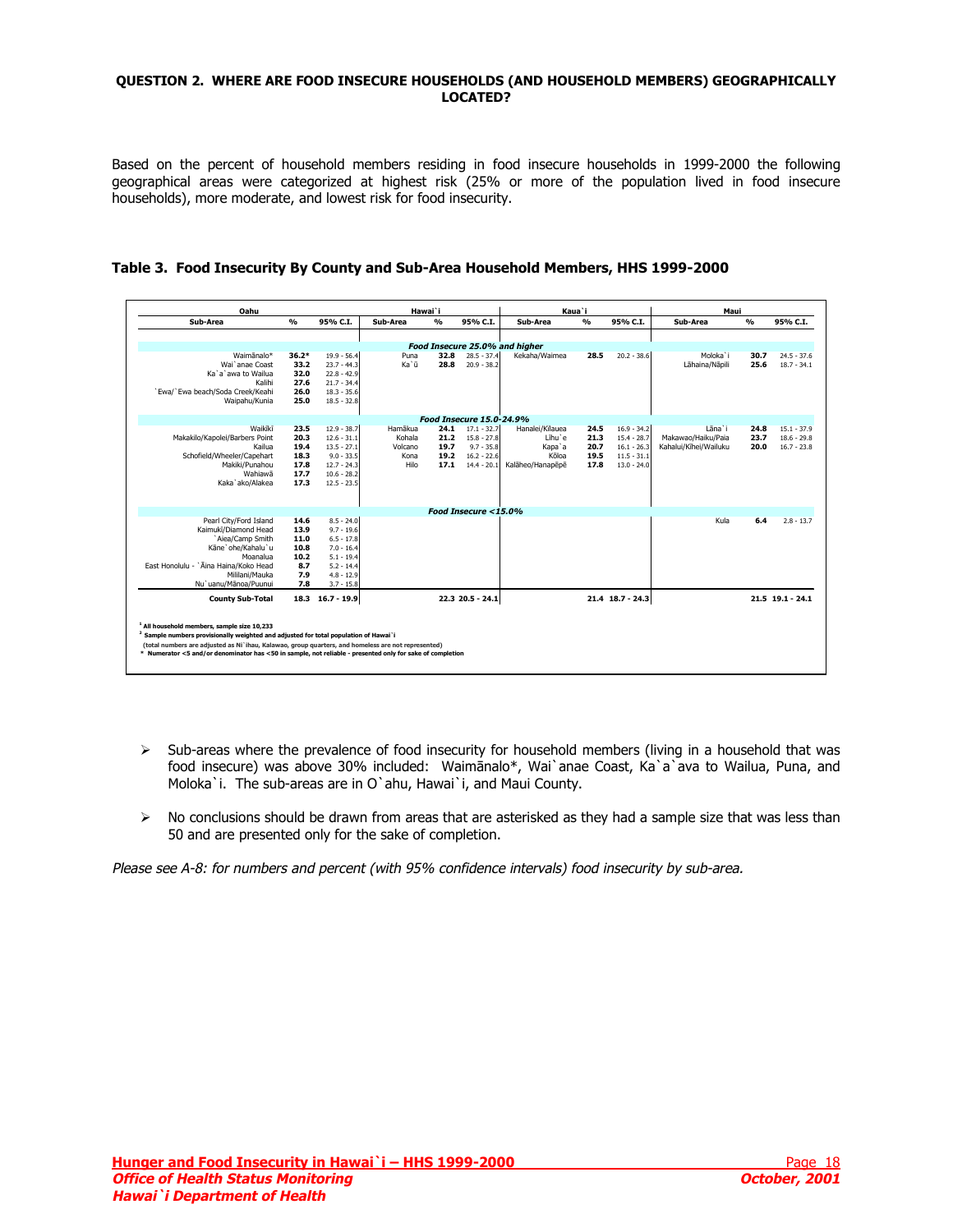

## <span id="page-18-0"></span>**Figure 4. Food Security Status By Island and Sub-Area - Household Members, HHS 1999-2000**

- $\triangleright$  Darker areas indicate a higher prevalence of food insecurity
- $\triangleright$  There were high levels of food insecurity on all of the islands<sup>Ψ</sup>.

Please see A-8: for numbers and percent (with 95% confidence intervals) food insecurity by sub-area.

j

<sup>Ψ</sup> Waimānalo and Hana had a sample of less than 50 households. Data are not reliable for these areas and are presented only for the sake of completion.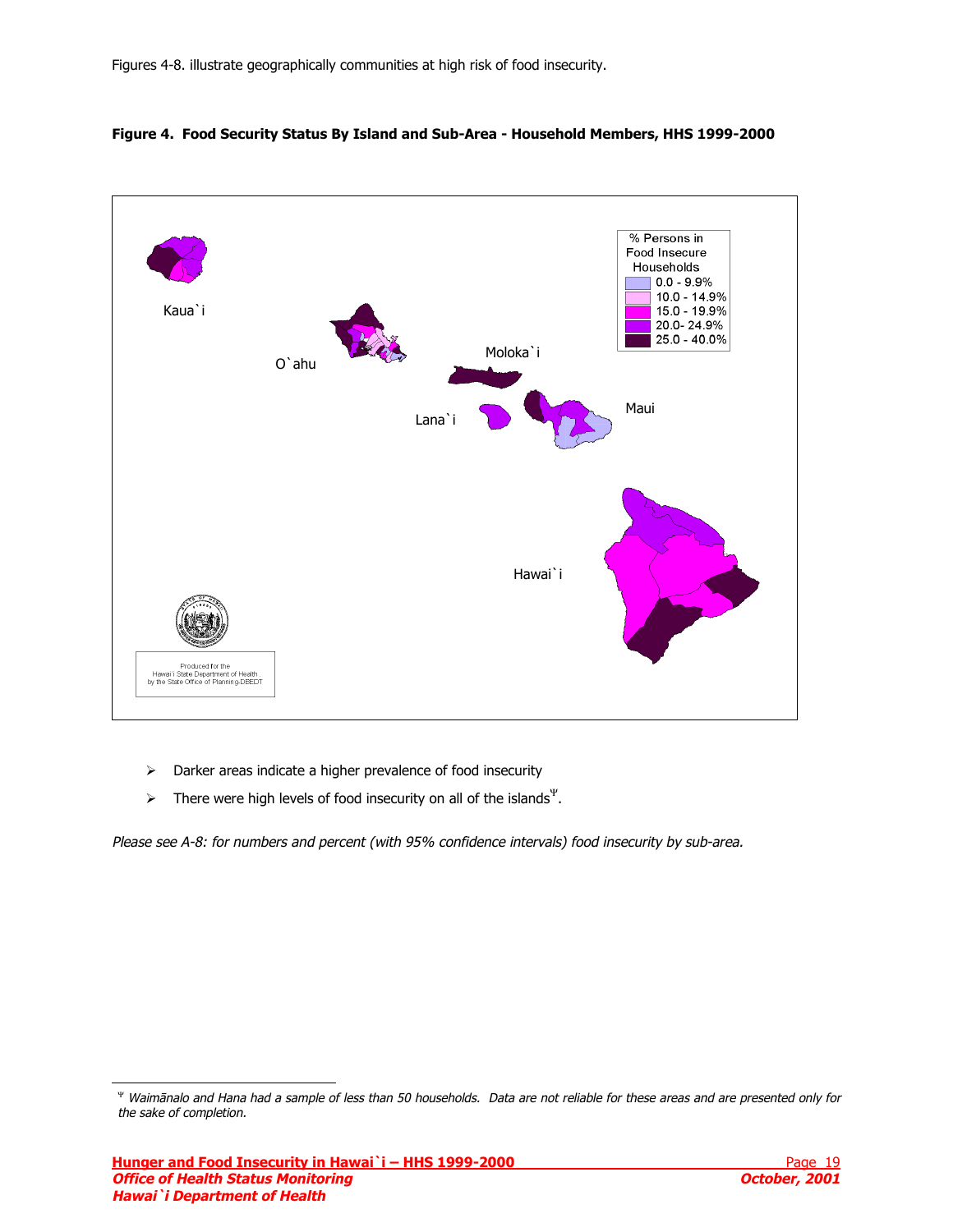<span id="page-19-0"></span>**Figure 5. Food Security Status By Sub-Area for the Island of O`ahu (City and County of Honolulu) - Household Members, HHS 1999-2000** 



- ¾ Areas along the North Shore, Waimānalo<sup>Ψ</sup>, Wai`anae, `Ewa Beach, and Kalihi had the highest levels of food insecurity.
- $\triangleright$  The next highest levels occurred adjacent to these areas.
- ¾ Central O`ahu, Nu`uanu/Mānoa, Mililani, and East Honolulu areas were relatively more food secure.

Please see A-8: for numbers and percent (with 95% confidence intervals) food insecurity by sub-area.

|      | <b>DOH CODE NAME</b>                  |            |  |  |
|------|---------------------------------------|------------|--|--|
|      |                                       | % Insecure |  |  |
| Oahu |                                       |            |  |  |
| 100  | Ka`a`awa to Wailua                    | 32.0       |  |  |
| 101  | Wai'anae Coast                        | 33.2       |  |  |
| 102  | Makakilo/Kapolei/Barbers Point        | 20.3       |  |  |
| 103  | Schofield/Wheeler/Capehart            | 18.3       |  |  |
| 104  | Mililani/Mauka                        | 7.9        |  |  |
| 105  | Wahiawā                               | 17.7       |  |  |
| 106  | Waipahu/Kunia                         | 25.0       |  |  |
| 107  | `Ewa/`Ewa beach/Soda Creek/Keahi      | 26.0       |  |  |
| 108  | Pearl City/Ford Island                | 14.6       |  |  |
| 109  | `Aiea/Camp Smith                      | 11.0       |  |  |
| 110  | Moanalua                              | 10.2       |  |  |
| 111  | Kalihi                                | 27.6       |  |  |
| 112  | Nu`uanu/Mānoa/Puunui                  | 7.8        |  |  |
| 113  | Kaka'ako/Alakea                       | 17.3       |  |  |
| 114  | Makiki/Punahou                        | 17.8       |  |  |
| 115  | Kaimukī/Diamond Head                  | 13.9       |  |  |
| 116  | Waikīkī                               | 23.5       |  |  |
| 117  | East Honolulu - `Āina Haina/Koko Head | 8.7        |  |  |
| 118  | Waimānalo*                            | $36.2*$    |  |  |
| 119  | Kailua                                | 19.4       |  |  |
| 120  | Kāne`ohe/Kahalu`u                     | 10.8       |  |  |
|      | O`ahu Sub-Total                       | 18.3       |  |  |

#### **TOTAL ALL ISLANDS**

**1 All household members, sample size 10,233**

**2 Sample numbers provisionally weighted and adjusted<sup>a</sup>** 

<sup>a</sup>(Ni`ihau, Kalawao, group quarters and homeless are not represented)<br>**50 and not reliable - <b>X** Sample size <50 and not reliable -

 **presented only for sake of completion**

**Hunger and Food Insecurity in Hawai`i – HHS 1999-2000 Page 20 Page 20 Office of Health Status Monitoring Community Community Community Community Community Community Community Community Community Community Community Community Community Community Community Community Community Community Commun Hawai`i Department of Health** 

**19.2**

Ψ Waimānalo included only 31 households and therefore was not a reliable estimate.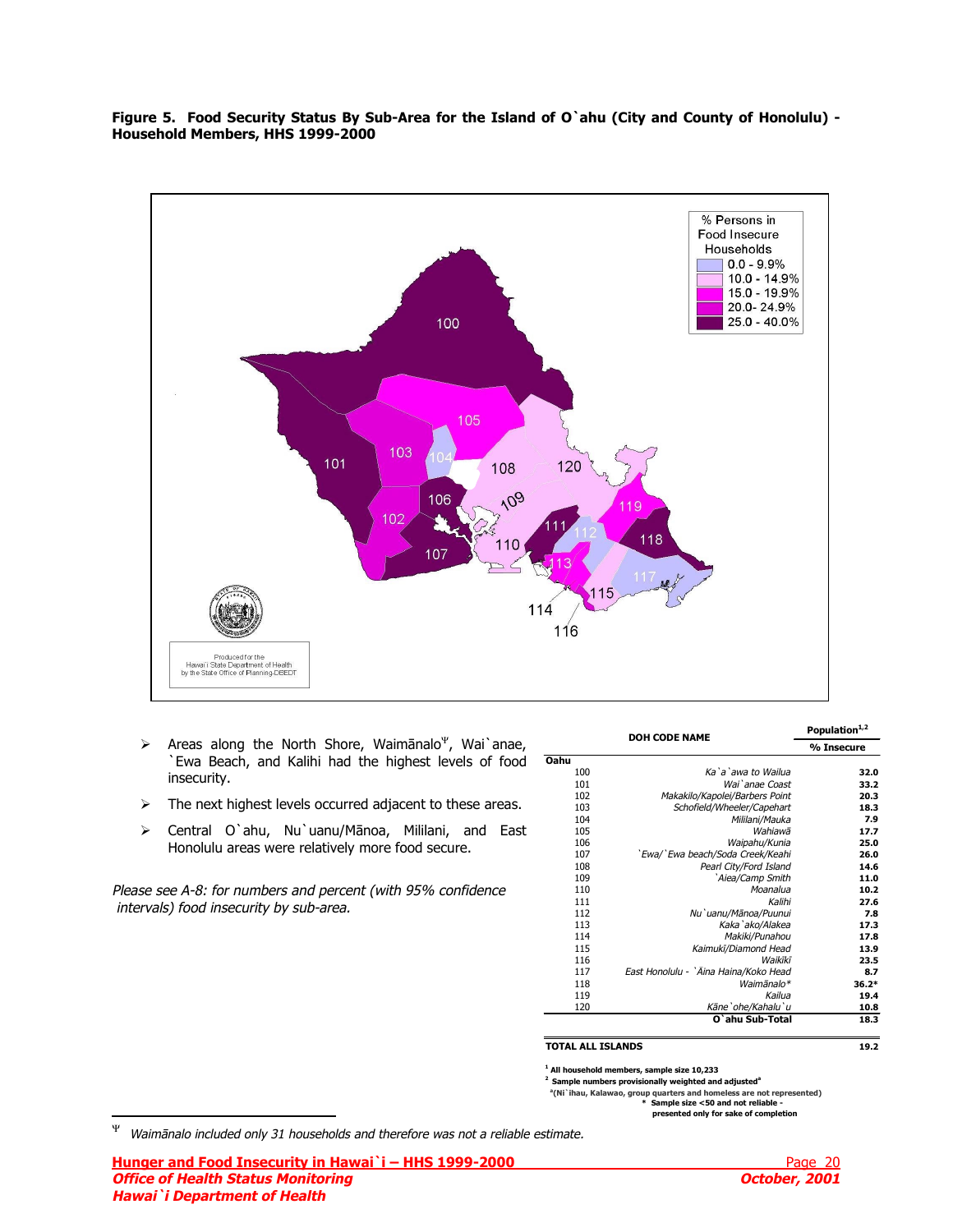<span id="page-20-0"></span>**Figure 6. Food Security Status By Sub-Area for the Island and County of Hawai`i – Household Members, HHS 1999-2000** 



 $\triangleright$  The Puna and Ka`ū sub-areas had the highest level of food insecurity.

- $\triangleright$  Next highest areas included Kohala and Hamākua.
- $\triangleright$  Hilo was the only area below the state average.

Please see A-8: for numbers and percent (with 95% confidence intervals) food insecurity by sub-area.

|                          | <b>DOH CODE NAME</b> | Population <sup>1,2</sup> |
|--------------------------|----------------------|---------------------------|
|                          |                      | % Insecure                |
| Hawai <sup>T</sup>       |                      |                           |
| 200                      | Hilo                 | 17.1                      |
| 201                      | Kohala               | 21.2                      |
| 202                      | Kona                 | 19.2                      |
| 203                      | Puna                 | 32.8                      |
| 204                      | Ka`ū                 | 28.8                      |
| 205                      | Volcano              | 19.7                      |
| 206                      | Hamākua              | 24.1                      |
|                          | Hawai`i Sub-Total    | 22.3                      |
| <b>TOTAL ALL ISLANDS</b> |                      | 19.2                      |

**1 All household members, sample size 10,233**

<sup>2</sup> Sample numbers provisionally weighted and adjusted<sup>a</sup>

 **a (Ni`ihau, Kalawao, group quarters and homeless are not represented)**

**\* Sample size <50 and not reliable -** 

 **presented only for sake of completion**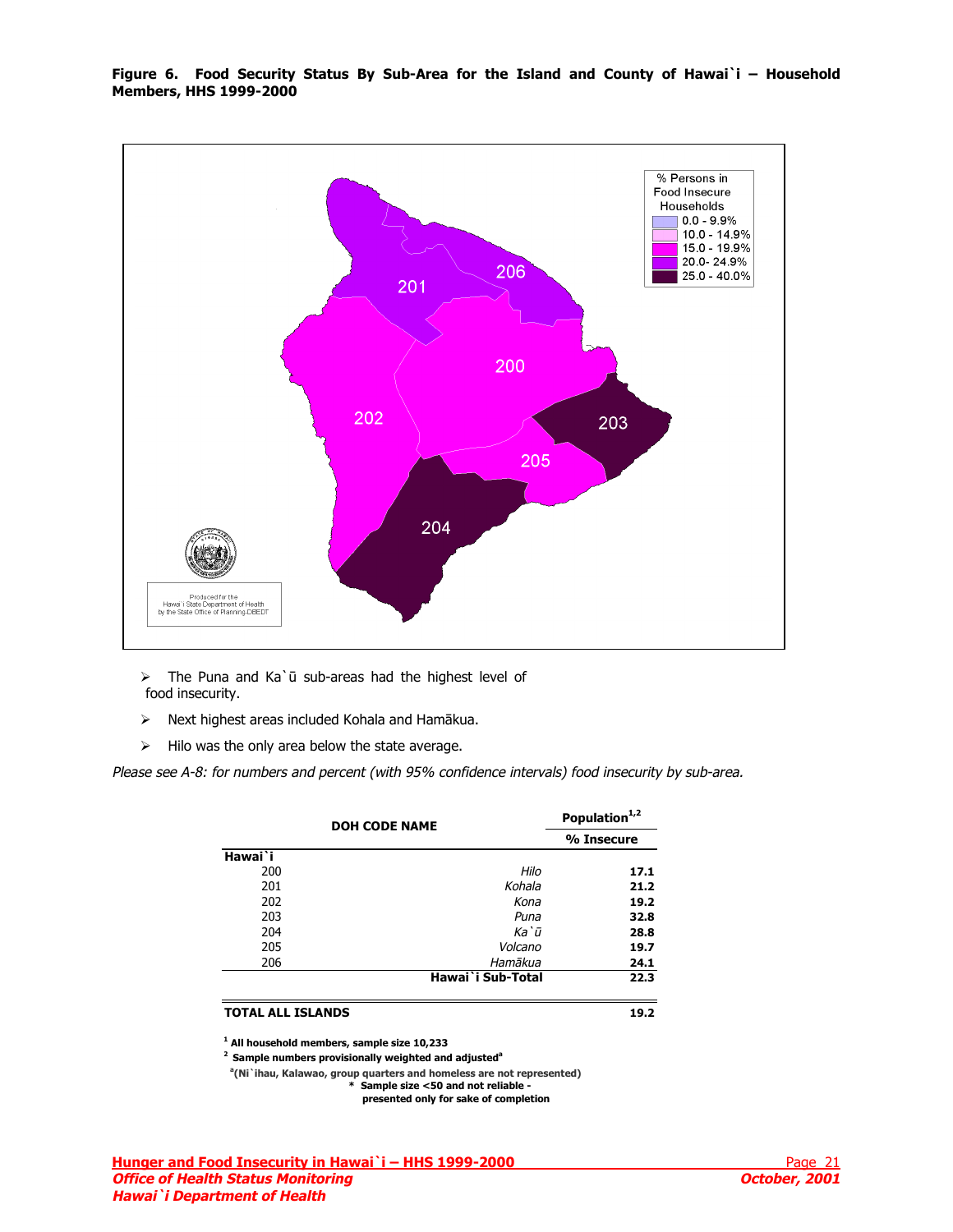<span id="page-21-0"></span>**Figure 7. Food Security Status By Sub-Area for the Island and County of Kaua`i – Household Members, HHS 1999-2000** 



- $\triangleright$  Kekaha/Waimea had the highest level of food insecurity on Kaua`i.
- ¾ All areas except Kalāheo/Hanapēpē were above the state average of 19.2% of people living in households experiencing food insecurity.

Please see A-8: for numbers and percent (with 95% confidence intervals) food insecurity by sub-area.

| <b>DOH CODE NAME</b>                                        |                  | Population <sup>1,2</sup> |
|-------------------------------------------------------------|------------------|---------------------------|
|                                                             |                  | % Insecure                |
| Kaua <sup>'</sup> i                                         |                  |                           |
| 300                                                         | Hanalei/Kīlauea  | 24.5                      |
| 301                                                         | Kekaha/Waimea    | 28.5                      |
| 302                                                         | Kalāheo/Hanapēpē | 17.8                      |
| 303                                                         | Kōloa            | 19.5                      |
| 304                                                         | Līhu`e           | 21.3                      |
| 305                                                         | Kapa`a           | 20.7                      |
|                                                             | Kaua`i Sub-Total | 21.4                      |
| <b>TOTAL ALL ISLANDS</b>                                    |                  | 19.2                      |
| <sup>1</sup> All household members, sample size 10,233<br>. |                  |                           |

**2 Sample numbers provisionally weighted and adjusteda**

 **a (Ni`ihau, Kalawao, group quarters and homeless are not represented)**

**\* Sample size <50 and not reliable presented only for sake of completion**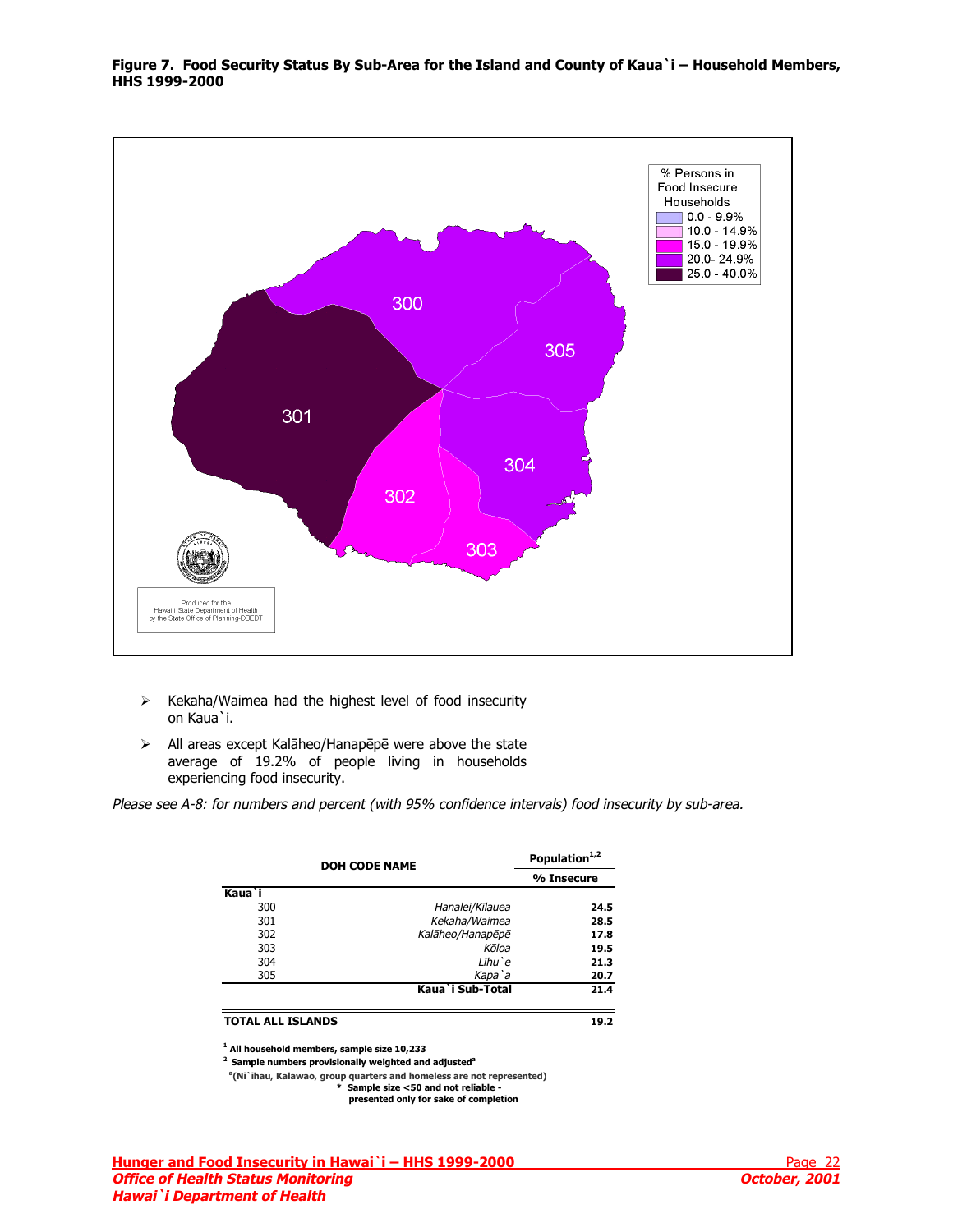<span id="page-22-0"></span>

- ¾ The island of Moloka`i and the sub-areas of Lāhaina/Nāpili had the highest level of food insecurity.
- $\triangleright$  Interestingly, Hana had a relatively low prevalence of food insecurity, however because of the low sample size $\Psi$ the estimate was unreliable.

Please see A-8: for numbers and percent (with 95% confidence intervals) food insecurity by sub-area.

|                                                | <b>DOH CODE NAME</b>         |            |
|------------------------------------------------|------------------------------|------------|
|                                                |                              | % Insecure |
| Maui                                           |                              |            |
| 400                                            | $H$ ana $*$                  | $9.3*$     |
| 401                                            | Lāhaina/Nāpili               | 25.6       |
| 402                                            | Kahalui/Kīhei/Wailuku        | 20.0       |
| 403                                            | Makawao/Haiku/Pai`a          | 23.7       |
| 404                                            | Kula                         | 6.4        |
| 405                                            | Moloka`i                     | 30.7       |
| 406                                            | Lāna`i                       | 24.8       |
|                                                | <b>Maui County Sub-Total</b> | 21.5       |
| <b>TOTAL ALL ISLANDS</b>                       |                              | 19.2       |
| $^1$ All household members. sample size 10.233 |                              |            |

**2 Sample numbers provisionally weighted and adjusted**<sup>a</sup>

 **a (Ni`ihau, Kalawao, group quarters and homeless are not represented)**

**\* Sample size <50 and not reliable -** 

 **presented only for sake of completion**

j

<sup>Ψ</sup> Hana had a sample size of less than 50 households (25 households) and was presented only for the sake of completion.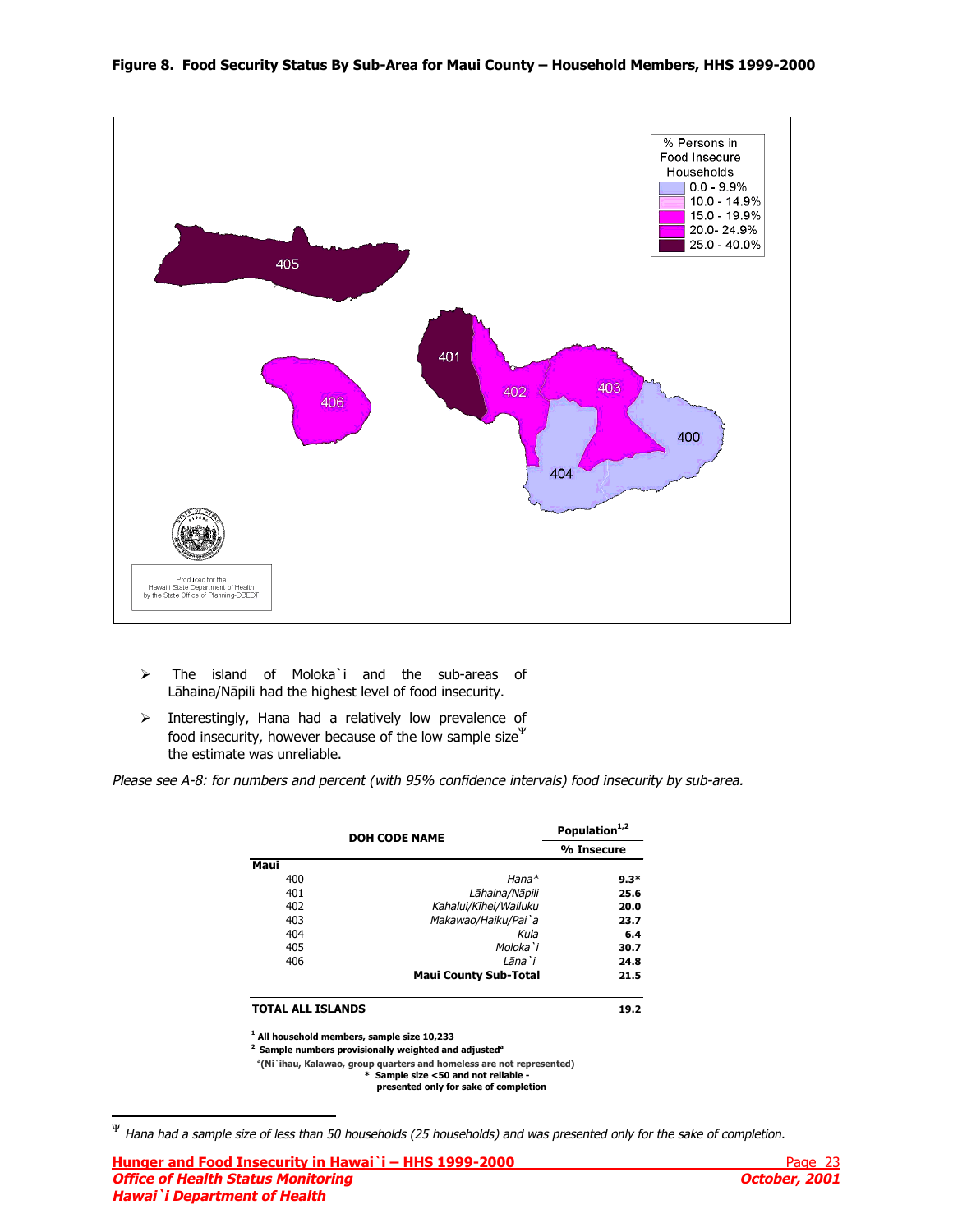<span id="page-23-0"></span>Food insecurity was more prevalent in households where adults (by respondents) reported poorer mental and/or physical health (SF-12 $\mathbb{R}^{17}$ ), higher BMI values (indicating overweight and obese), and higher prevalence of selected chronic conditions.



### **Figure 9. Health Variables By Food Insecurity – Adults Household Members, HHS 1999-2000**

## ¾ **General Health**

- Adults that reported poorer health (less than the national mean of 50 for their SF-12®<sup>Ψ</sup> physical and/or health scores) were more likely to be living in households that were food insecure (28.0%, 39.5% and 46.1% versus 16.4% state average) compared to than adults whose health score was higher (11.0%, 13.7%, 12.8%.) When the prevalence was age-adjusted to the Hawai`i Census 2000 population, the pattern for food insecurity by mental health scores was similar, however, the prevalence of food insecurity by physical health showed an increase of food insecurity for those reporting poor physical health.
- $\checkmark$  Surprisingly, adults who were obese were more likely to be living in a household experiencing food insecurity (20.8%, 30.2%, and 28.6%) when compared to adults that were underweight, normal weight, or overweight (16.4%, 15.3%, and 15.1%.) The pattern for the age-adjusted prevalence was similar for all weight levels.

## ¾ **Chronic Health Conditions**

j

- $\checkmark$  Adults that had been told by a medical professional that they have diabetes were more likely to be in food insecure households (21.8%) when compared to the state average (16.4%)
- $\checkmark$  Adults reporting arthritis and/or asthma were also more likely to be in a food insecure household (18.0%, 20.6% respectively) than the state average. However, adults with high blood cholesterol **were less** likely to be food insecure (14.0%) when compared to the state average (16.4%.)
- When the values were age adjusted to the Hawai`i Census 2000 population, adults that were diagnosed with diabetes, arthritis, asthma, high blood pressure, and high blood cholesterol were all more likely to be living in a food insecure household.

Please see A-9: for numbers and percent food insecurity (with age adjusted values and 95% confidence intervals) by selected health variables.

 $\Psi$  The SF-12<sup>®</sup> summary physical and mental health scores are standardized summary scores of the 12 SF-12<sup>®</sup> questions (A-2.) The scores are set so the mean for the population of the U.S. is 50 with a standard deviation of 10.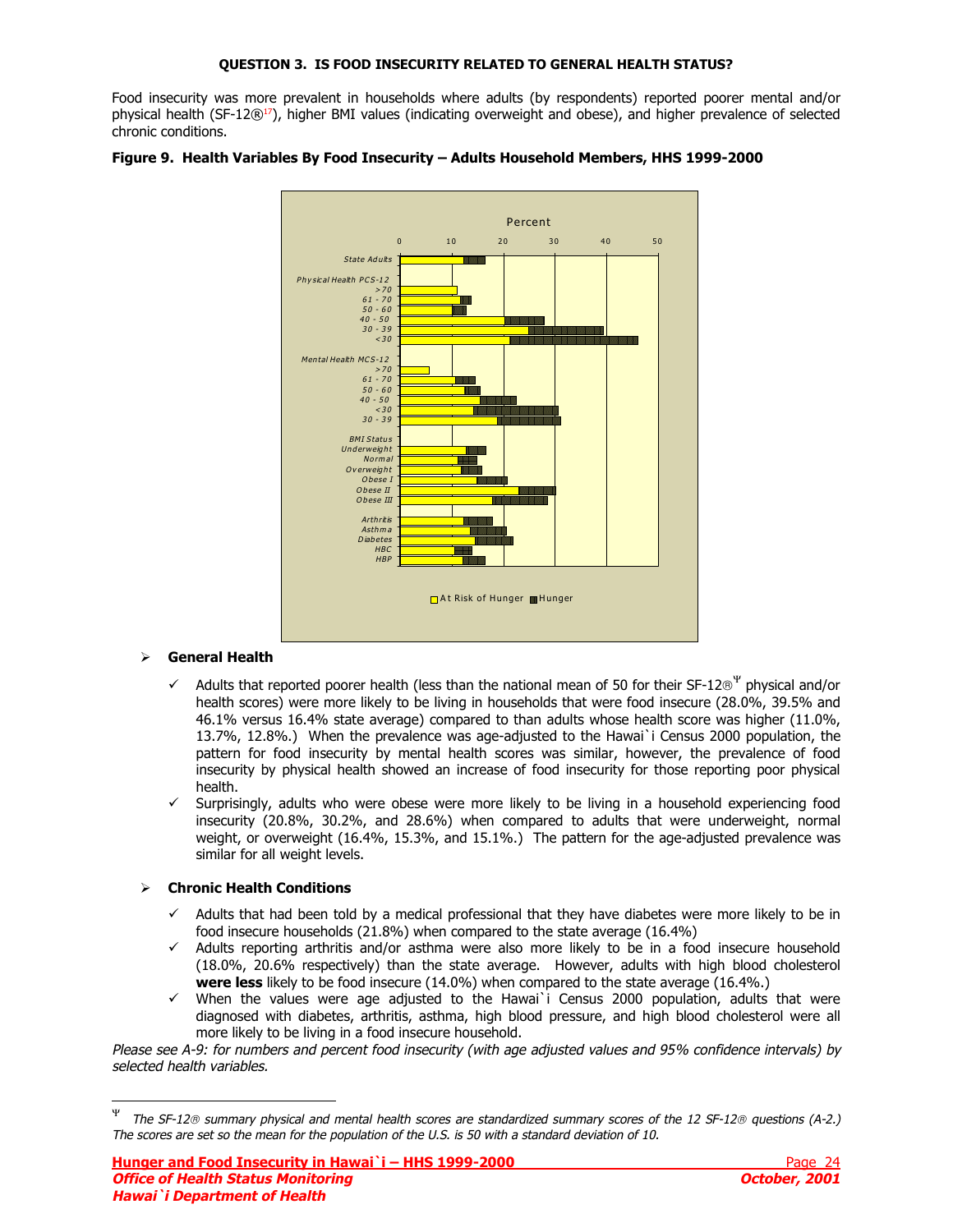<span id="page-24-0"></span>The software program SUDAAN, specifically for analysis of large-sample surveys, was used to generate chi-square values between individual health variables and food insecurity. SF-12®, BMI status, and poverty values were recoded (Methods pg. 16.) The Cochran-Mantel-Haenszel Chi-Square test was also used to test the association of selected health variables and food insecurity controlling on poverty level. Values that are statistically significant are in bold.

### **Table 4. Chi-Square (Wald) and Cochran-Mantel-Haenszel Chi-Square Food Insecurity By Selected Health Variables - Adult Population of Hawai`i by Respondent, HHS 1999-2000**

|                            |       | Chi-Square <sup>1</sup> |                |        | <b>CMH<sup>2</sup> Test Stratifying on</b> |                |
|----------------------------|-------|-------------------------|----------------|--------|--------------------------------------------|----------------|
| <b>Health Variable</b>     |       |                         |                |        | Poverty Level <sup>3</sup>                 |                |
|                            | Value | P-value d of f          |                | Value  | P - value d of f                           |                |
| $MCS-124$                  | 153.7 | < 0.01                  | $\mathbf{1}$   | 151.06 | < 0.01                                     | $\mathbf{1}$   |
| $PCS-12^5$                 | 43.44 | < 0.01                  | 1              | 39.40  | < 0.01                                     | 1              |
| BMI Status <sup>6</sup>    | 27.16 | < 0.01                  | $\mathbf{1}$   | 27.48  | < 0.01                                     | $\mathbf{1}$   |
| <b>Arthritis</b>           | 4.43  | 0.23                    | $\overline{1}$ | 0.54   | 0.46                                       | $\overline{1}$ |
| Asthma <sup>*</sup>        | 6.74  | < 0.01                  | 1              | 6.47   | 0.01                                       | $\overline{1}$ |
| Diabetes*                  | 6.43  | 0.01                    | 1              | 5.43   | 0.02                                       | $\overline{1}$ |
| $HBC*$                     | 6.71  | < 0.01                  | 1              | 7.05   | $-0.01$                                    | $\overline{1}$ |
| <b>HBP</b>                 | 0.00  | 0.99                    | 4              | 0.09   | 0.76                                       | $\pm$          |
| <b>Disability Benefits</b> | 35.81 | < 0.01                  |                | 31.91  | < 0.01                                     |                |

for analysis of complex sample survey designs

<sup>2</sup> Cochran Mantel Haentzel Test Controlling on Household Above or Below Poverty Level

 $3$  Poverty coded as 0-100% or >100% poverty level

<sup>4</sup> Mental Component Summary Scale - SF12 (Coded Score 1-50 or Score > 50)

<sup>5</sup> Physical Component Summary Scale - SF12 (Coded Score 1-50 or Score >50)

\* Values not consistent between levels of poverty

- $\triangleright$  Chi-square values corroborate that those adults with health scores lower on the SF-12® physical and mental health summary scales were significantly more likely to live in food insecure households.
- $\triangleright$  Adults whose BMI was categorized as overweight or obese were also more likely to be living in a food insecure household.
- $\triangleright$  Chi-square values for arthritis and high blood pressure were not significant at the P 0.05 level.
- ¾ After controlling on poverty level (Cochran-Mantel-Haenszel Chi-SquareTest) the SF-12® physical and mental health summary scales and overweight/obese variables were all still significant. However, the chronic health conditions were either not significant or do not have a consistent association within poverty levels.

## **Health Conditions for Children By Food Security Status, Hawai`i Health Survey 1999-2000**

Children that had been told by a medical professional that they have asthma were more likely to be living in a household experiencing food insecurity (27.5%) than children without asthma (25.0%), however, the difference was not statistically significant. Sample sizes for the other health conditions (arthritis, diabetes, high blood cholesterol, and high blood pressure) were less than 50 children and are not reliable estimates.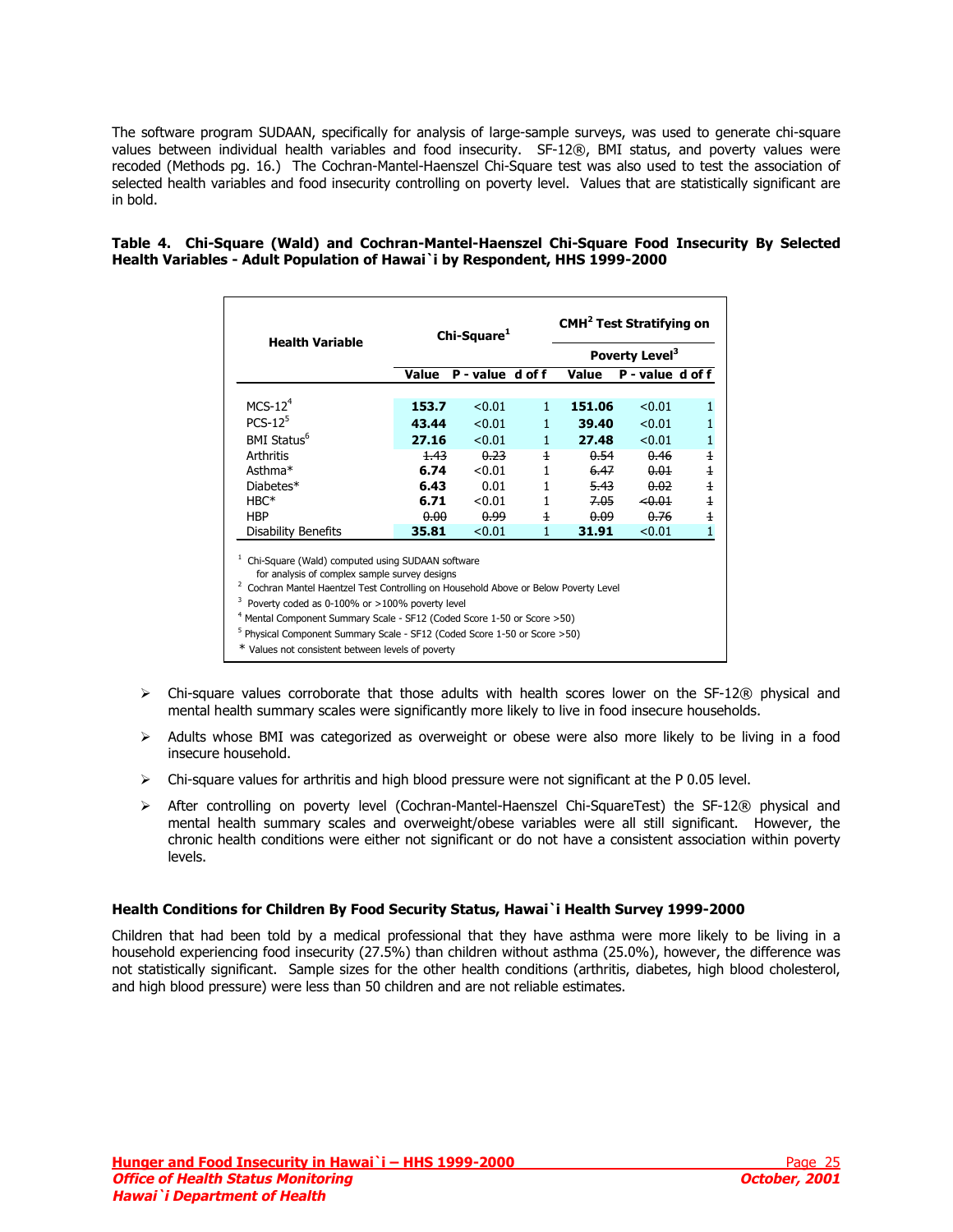#### **QUESTION 4. ARE THERE DEMOGRAPHIC VARIABLES ASSOCIATED WITH FOOD INSECURITY?**

<span id="page-25-0"></span>There was an increased prevalence of food insecurity with increasing household size, the presence of children, single adult households, and households in poverty.





- $\triangleright$  Higher prevalence of food insecurity occurred in single adult households with or without children when compared to multiple adult households (average single adult  $-19.7\%$  versus multiple adults  $-15.7\%$ .) In addition, households with children had higher prevalence of food insecurity than households without children (average with children – 21.9% versus - 13.2% without children.)
- $\triangleright$  Households with more members were more likely to be food insecure (43.1% for households with 8 or more persons.)
- $\triangleright$  Households with lower income and increased poverty had a higher prevalence of food insecurity. For the "below poverty levels" food insecurity prevalence was 45.17% versus above the poverty level at 13.5%.

 Please see A-10: for numbers and percent food insecurity (with 95% confidence intervals) by selected household demographic variables.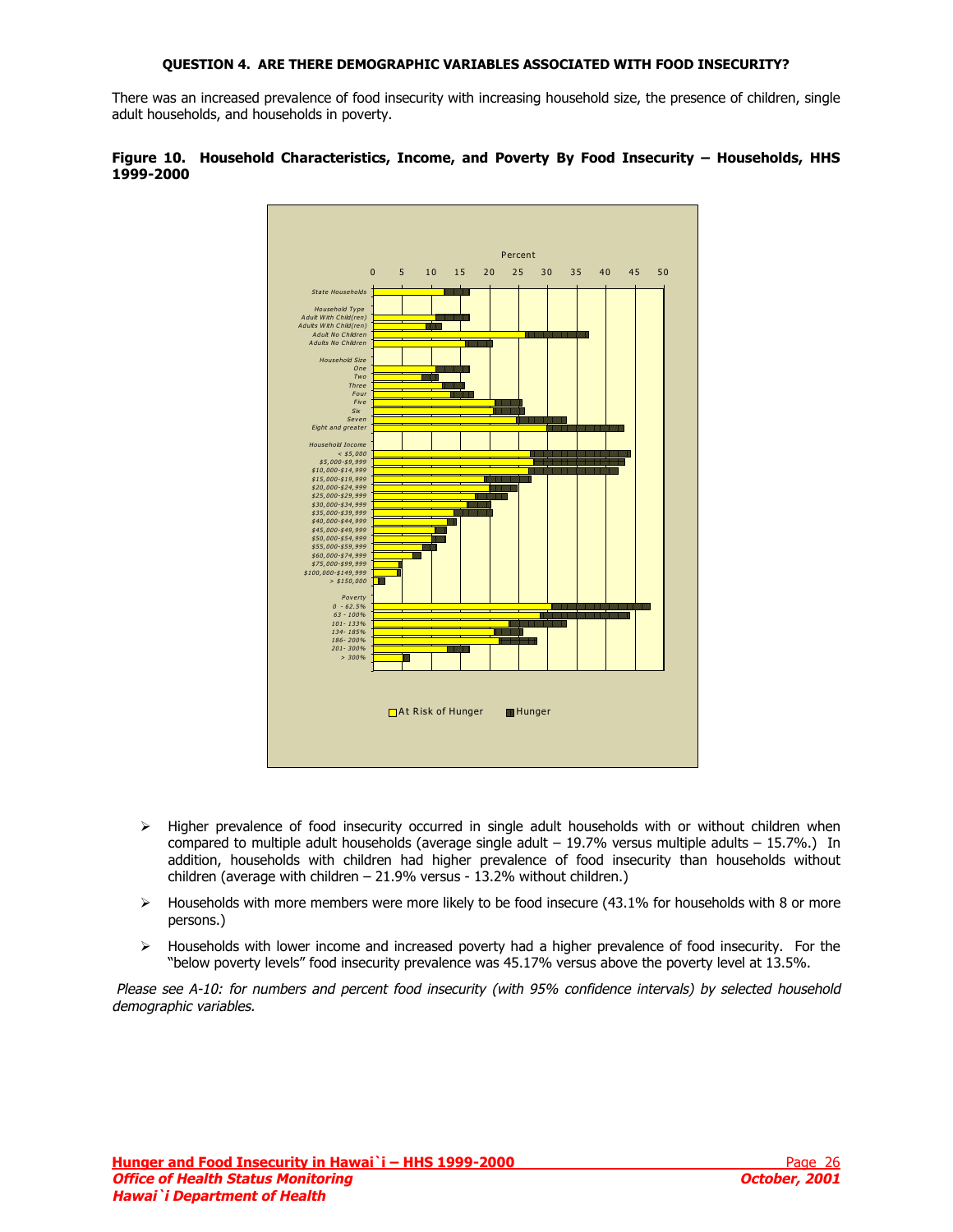<span id="page-26-0"></span>Figure 11 illustrates food insecurity prevalence by the households that were receiving government assistance.



**Figure 11. Household Assistance Variables By Food Insecurity - Households, HHS 1999-2000** 

 $\triangleright$  Except for Social Security Benefits, households receiving assistance from the above programs were more likely to be food insecure than the state average.

Please see A-11: for numbers and percent food insecurity (with 95% confidence intervals) by assistance variables.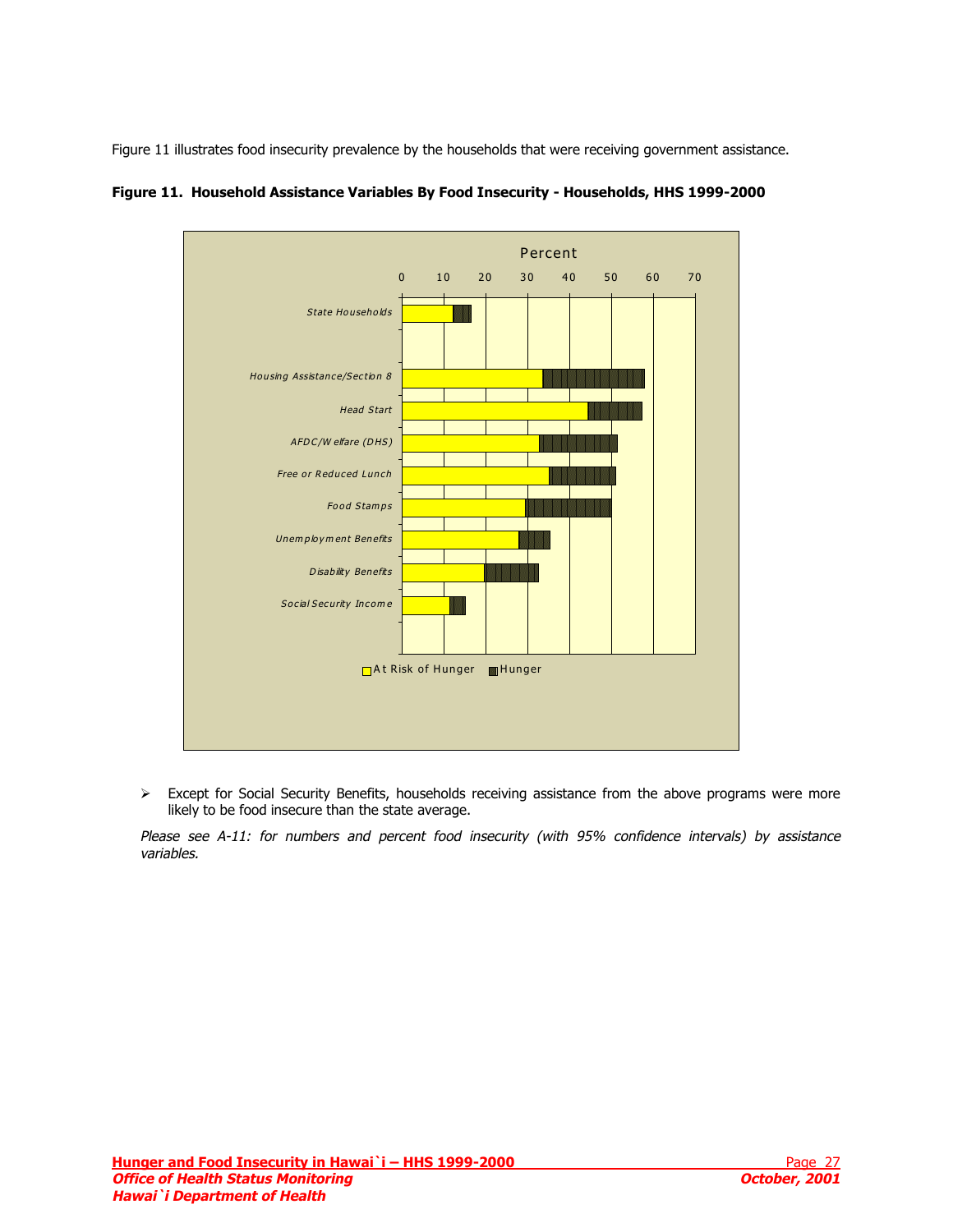<span id="page-27-0"></span>Figure 12 illustrates food insecurity by selected demographic variables for all household members.





- $\triangleright$  Females were only slightly more likely to be living in a food insecure household.
- $\triangleright$  Children (>24.5% for children, 19.2% for the state average) were more likely to be living in a household experiencing both at risk of hunger and hunger. This was in agreement with household type where households with children were more likely to be food insecure.
- ¾ Pacific Islanders (Hawaiians and other Pacific Islanders) were at highest risk of food insecurity. Filipino, and all other ethnicities were also significantly higher than the state average.
- ¾ Household members who were uninsured or of unknown insurance status were more likely to be in food insecure households.
- $\triangleright$  The above patterns for gender, ethnicity, and insurance status were similar to the age adjusted prevalence patterns.

Please see A-12: for numbers and percent food insecurity (with 95% confidence intervals) by selected demographic variables.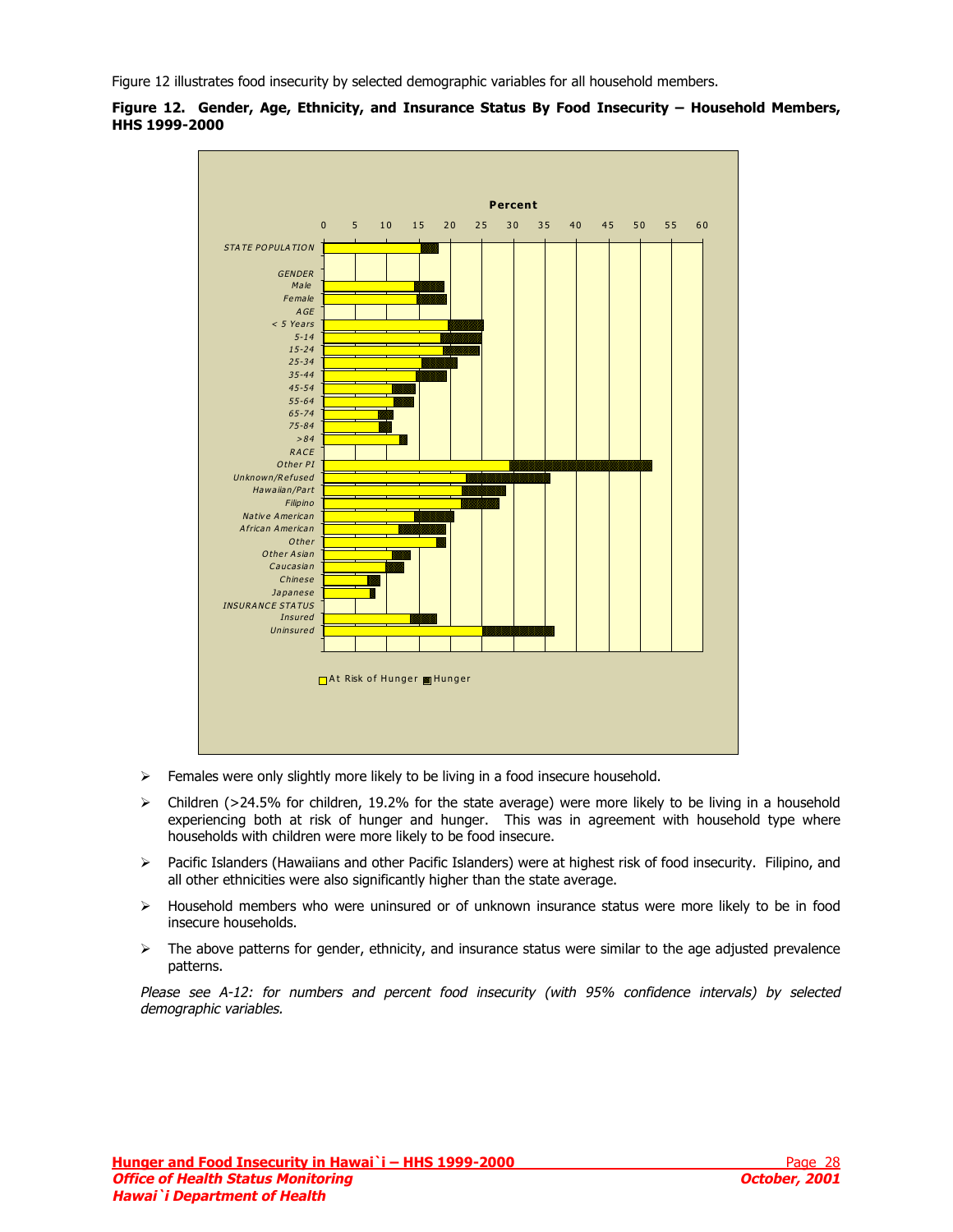<span id="page-28-0"></span>Figure 13 illustrates marital status and education level for the adult population of Hawai`i as determined by respondent data.



**Figure 13. Marital Status and Education Level By Food Insecurity- Adult Household Members, HHS 1999-2000** 

- $\triangleright$  Adults who were separated were significantly more likely to be living in food insecure households.
- $\triangleright$  In addition, the food insecurity prevalence for adults that never married or divorced adults was higher than the state average for adults of 16.4%.
- $\triangleright$  There was an inverse relationship of education level to food insecurity. As education increased, particularly at the college level, food insecurity decreased.

Please see A-13: for numbers and percent food insecurity (with 95% confidence intervals) by selected demographic variables.

Logistic regression analysis was used (SUDAAN software) to assess the relationship of food security status (secure versus insecure) with the following demographic variables. The odds ratios generated from the regression analysis are presented in Table 6.

|  | Table 5. Logistic Regression Chi-Square Values (Wald F) for Demographic Variables - Adult Population |  |  |
|--|------------------------------------------------------------------------------------------------------|--|--|
|  | of Hawai`i by Respondent, HHS 1999-2000                                                              |  |  |

| <b>Contrast</b>                                                      | Degress of<br><b>Freedom</b> | Wald F | <b>P-Value</b><br>Wald F |
|----------------------------------------------------------------------|------------------------------|--------|--------------------------|
| <b>OVERALL MODEL</b>                                                 | 25                           | 96.77  | < 0.0001                 |
| MODEL MINUS INTERCEPT                                                | 24                           | 20.05  | < 0.0001                 |
| County*                                                              | 3                            | 0.24   | 0.8669                   |
| Number of Persons in Household                                       |                              | 4.87   | 0.0274                   |
| Children Status                                                      |                              | 7.37   | 0.0066                   |
| Number of Adults                                                     |                              | 15.47  | 0.0001                   |
| Poverty Level                                                        | 2                            | 56.69  | < 0.0001                 |
| Gender*                                                              | $\overline{1}$               | 2.12   | 0.1458                   |
| Age (No imputed values)                                              | 2                            | 5.36   | 0.0047                   |
| Ethnicity/race                                                       | 5                            | 19.32  | < 0.0001                 |
| <b>Insurance Status</b>                                              | 1                            | 12.68  | 0.0004                   |
| <b>Education Status</b>                                              | 2                            | 5.74   | 0.0032                   |
| <b>Marital Status</b>                                                | 4                            | 3.99   | 0.0031                   |
| Unemployment Benefits                                                | 1                            | 33.77  | < 0.0001                 |
| * Not statistically significant based on a level of p<0.05 or better |                              |        |                          |

¾ Significant Wald F Chi-square values were associated with poverty level, unemployment benefits, ethnicity, number of adults, insurance status, presence of children, education status, age, number of persons above four in the household, and marital status in decreasing order. Gender and county were not significant.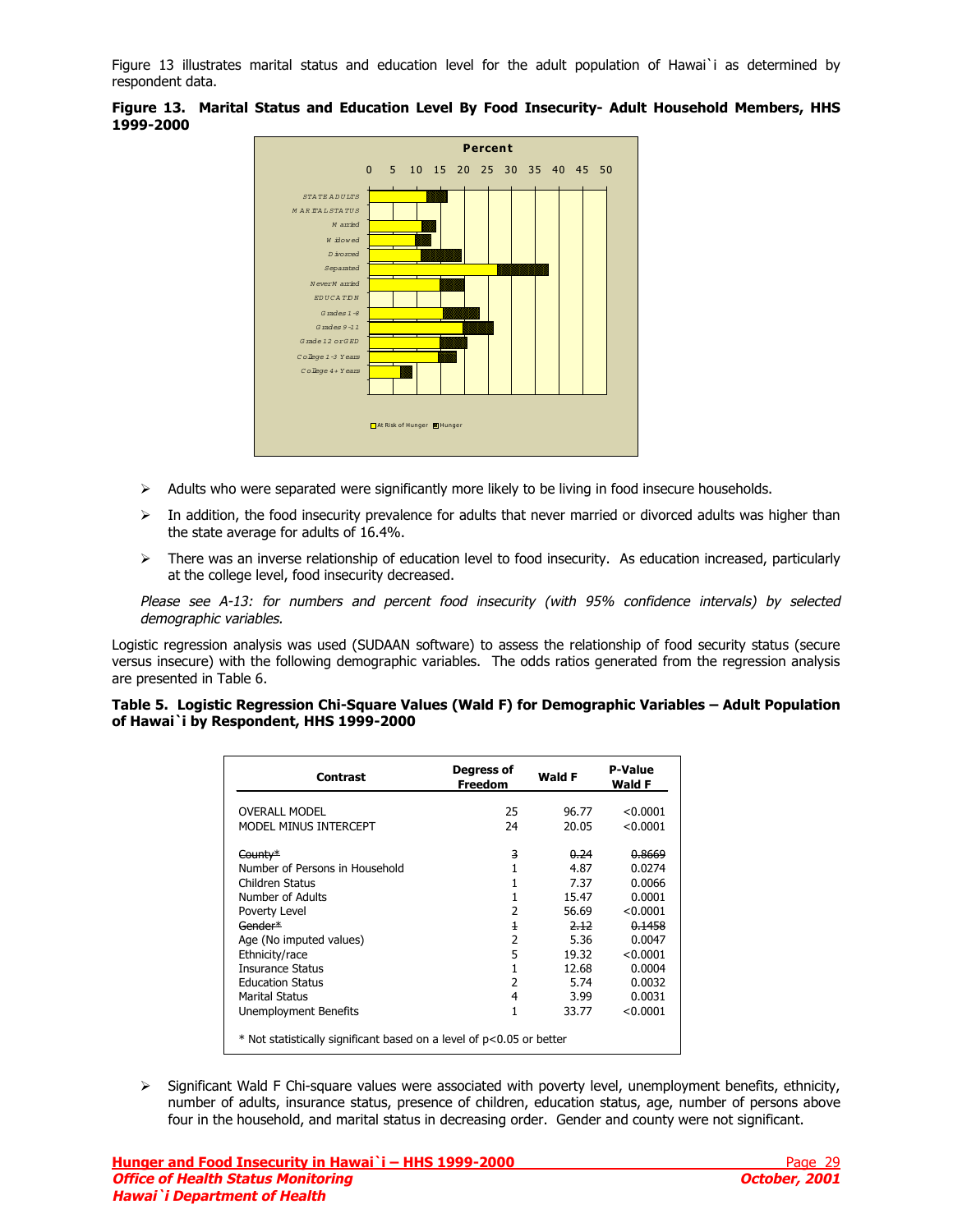<span id="page-29-0"></span>**Table 6. Odds Ratio (significant only) generated from Logistic Regression of Food Insecurity - Adult Population of Hawai`i by respondent, HHS 1999-2000** 

| <b>Independent Variables and Effects Odds Ratio</b> |              | Lower 95% Upper 95%<br><b>CL OR</b> | <b>CL OR</b> |
|-----------------------------------------------------|--------------|-------------------------------------|--------------|
| <b>Number of Persons in Household</b>               |              |                                     |              |
| $>$ than 5                                          | 1.53         | 1.05                                | 2.22         |
| 1-4 People                                          | 1            | 1                                   | $\mathbf{1}$ |
| <b>Children Status</b>                              |              |                                     |              |
| With Children                                       | 1.28         | 1.07                                | 1.52         |
| No Children                                         | 1            | 1                                   | $\mathbf{1}$ |
| <b>Number of Adults</b>                             |              |                                     |              |
| 1 Adult                                             | 1.60         | 1.26                                | 2.02         |
| $>1$ Adult                                          | $\mathbf{1}$ | $\mathbf{1}$                        | $\mathbf{1}$ |
| <b>Poverty Level</b>                                |              |                                     |              |
| 1-100%                                              | 2.21         | 1.85                                | 2.66         |
| 101-200%                                            | 2.86         | 2.32                                | 3.54         |
| >200%                                               | 1            | 1                                   | $\mathbf{1}$ |
| Age (No imputed values)                             |              |                                     |              |
| Adults 19-35 Years                                  | 1.69         | 1.23                                | 2.32         |
| Adults 35-64 Years                                  | 1.52         | 1.15                                | 2.02         |
| Adults >64 Years                                    | 1            | 1                                   | 1            |
| Ethnicity/race                                      |              |                                     |              |
| Caucasian                                           | 1.54         | 1.19                                | 1.99         |
| Hawaiian/Part Hawaiian                              | 3.03         | 2.31                                | 3.97         |
| Chinese                                             | 1.17         | 0.73                                | 1.89         |
| Filipino                                            | 2.76         | 2.07                                | 3.67         |
| Japanese                                            | $\mathbf{1}$ | $\mathbf{1}$                        | 1            |
| Other                                               | 2.66         | 1.98                                | 3.57         |
| <b>Insurance Status</b>                             |              |                                     |              |
| Uninsured                                           | 1.60         | 1.24                                | 2.08         |
| Insured                                             | $\mathbf{1}$ | $\mathbf{1}$                        | $\mathbf{1}$ |
| <b>Education Status</b>                             |              |                                     |              |
| Grade 8/less/none                                   | 1.74         | 1.11                                | 2.75         |
| 9-12 Years                                          | 1.27         | 1.08                                | $1.5\,$      |
| College 1-4+ Years                                  | 1            | 1                                   | 1            |
| <b>Marital Status</b>                               |              |                                     |              |
| Married                                             | 1.24         | 0.86                                | 1.79         |
| Widowed                                             | 1            | $\mathbf{1}$                        | $\mathbf{1}$ |
| Divorced                                            | 1.55         | 1.06                                | 2.26         |
| Separated                                           | 3.03         | 1.67                                | 5.50         |
| <b>Never Married</b>                                | 1.39         | 0.95                                | 2.04         |
| <b>Unemployment Benefits</b>                        |              |                                     |              |
| Yes                                                 | 2.44         | 1.81                                | 3.30         |
| No                                                  | $\mathbf{1}$ | $\mathbf{1}$                        | $\mathbf{1}$ |

- $\triangleright$  Odds ratios calculated with the logistic regression indicated that:
	- $\checkmark$  People living below the poverty level (<100%) were 2 times as likely to be food insecure as those above 200% of the poverty level.
	- $\checkmark$  Hawaiians were 3 times as likely to be food insecure when compared to Japanese or Chinese.
	- $\checkmark$  Adults that were separated were 3 times as likely to be food insecure when compared to those that were widowed or married.
	- $\checkmark$  Adults with an 8th grade level or lower education were 1.7 times more likely to be food insecure than those with a college education.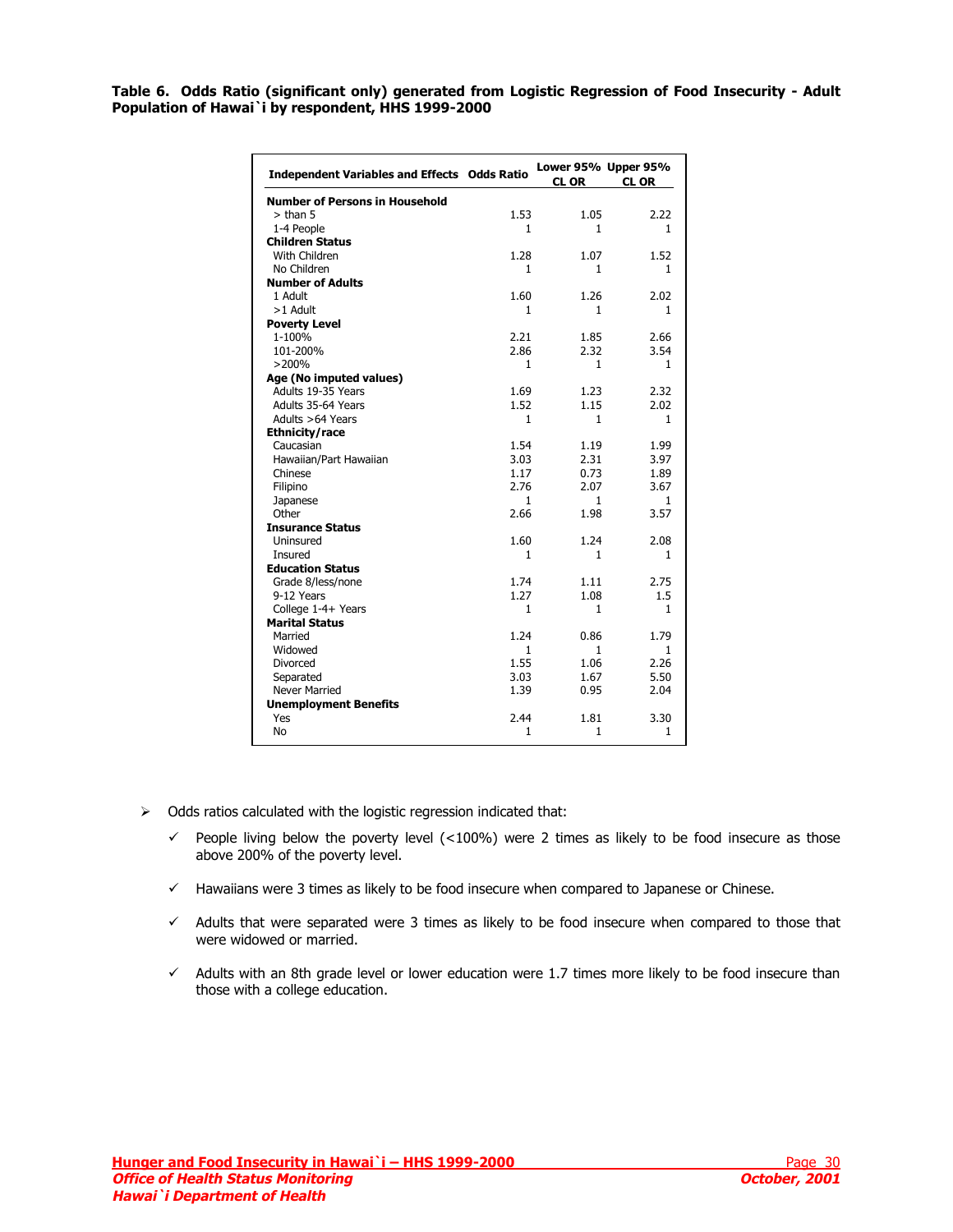### **QUESTION 5. HOW PREVALENT IS ADULT AND/OR CHILD HUNGER?**

<span id="page-30-0"></span>As evidenced by the above figures and included appendices, hunger was a major component of food insecurity in Hawai`i. Although, the present report focuses on food insecurity in general, Table 7 was included to illustrate the high number of households and household members affected by the more severe form of food insecurity, hunger. The following table summarizes numbers for hunger, HHS 1999-2000.

|  |  |  |  |  | Table 7. Hunger for Households and Household Members, HHS 1999-2000 |
|--|--|--|--|--|---------------------------------------------------------------------|
|--|--|--|--|--|---------------------------------------------------------------------|

| Category                               | <b>Total Hunger</b> |       | <b>Adult Hunger Only</b> |       | <b>Adult and Child</b><br>Hunger |       | <b>Child Hunger Only</b> |                          | Total $1,2,3,4$ |       |  |
|----------------------------------------|---------------------|-------|--------------------------|-------|----------------------------------|-------|--------------------------|--------------------------|-----------------|-------|--|
|                                        | N                   | Row % | N                        | Row % | N                                | Row % | N                        | Row %                    | N               | %     |  |
| Total Households <sup>1,2</sup>        | 17,368              | 4.2   | 15,009                   | 3.7   | 1,901                            | 0.5   | 458*                     | 0.1                      | 409,822         | 100.0 |  |
| Total Household Members <sup>3,4</sup> | 53,383              | 4.6   | 41,196                   | 3.6   | 9,964                            | 0.9   | $2,223**$                | 0.2                      | 1,154,002       | 100.0 |  |
| <b>Total Adults</b>                    | 35,063              | 4.2   | 28,945                   | 3.4   | 5,023                            | 0.6   | 1,095                    | 0.1                      | 843,054         | 73.1  |  |
| Total Children                         | 17,784              | 6.1   | 11,807                   | 4.0   | 4,849                            | 1.7   | 1,128                    | 0.4                      | 292,164         | 25.3  |  |
| Unknown Age                            | 536                 | 2.9   | 444                      | 2.4   | 92                               | 0.5   | $\overline{a}$           | $\overline{\phantom{a}}$ | 18,784          | 1.6   |  |

- $\triangleright$  Findings reveal that 4.2% of all households (4.6% of the population) were categorized as living at some level of hunger.
- $\triangleright$  Particularly disturbing was the number of children living in households experiencing hunger: 6.1% overall, and 2.1% in households with reported child hunger.
- ¾ In addition, there were households (458 households with 2,223 members) where there was hunger among children and not adults. The sample size was less than 50 (13 households with 62 members) and not large enough to characterize the households.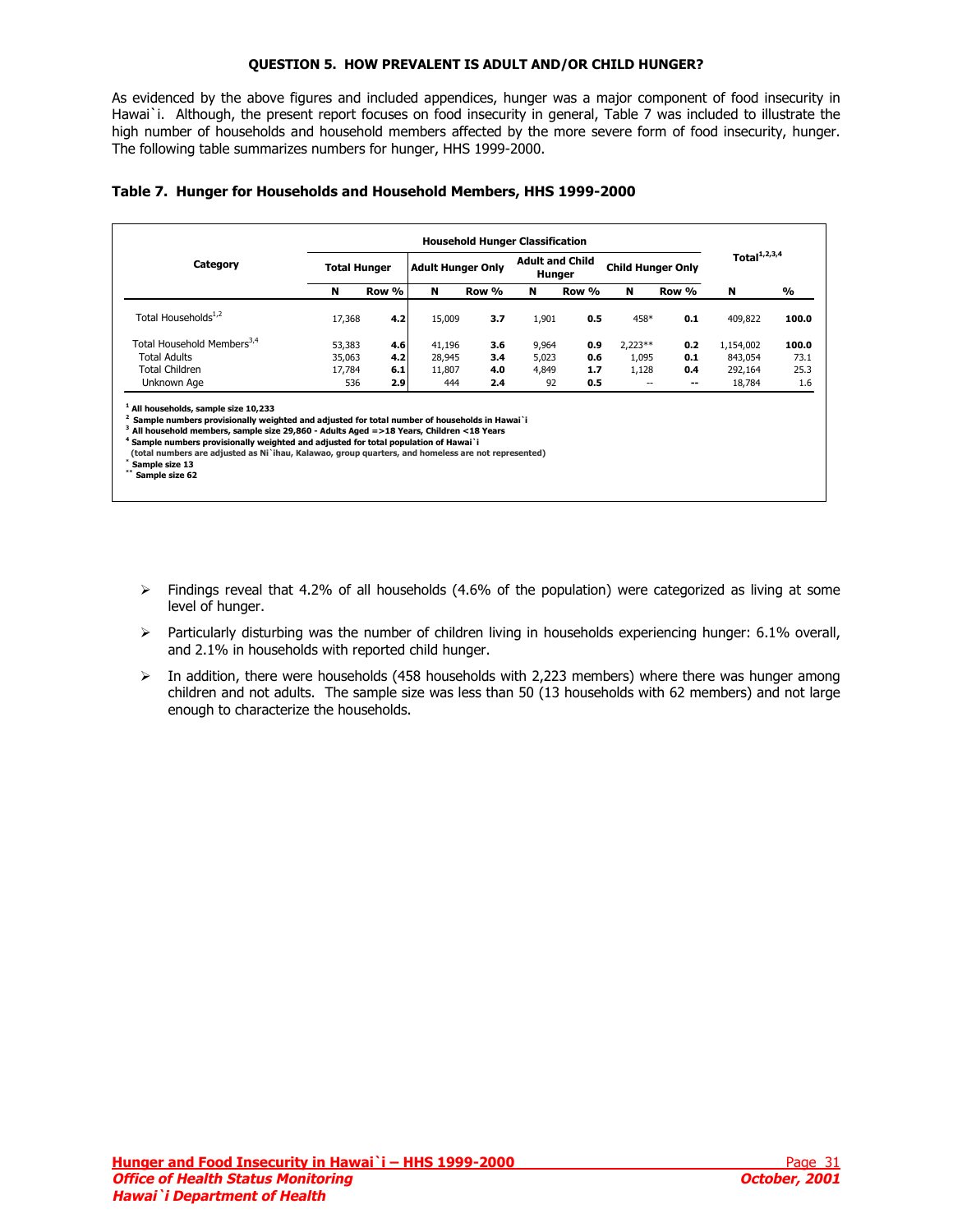## **CONCLUSIONS**

#### <span id="page-31-0"></span>**SUMMARY**

Results of this report indicate that food insecurity was prevalent in Hawai`i: one in six (16.4%) households and 1 in 5 (19.2%) individuals experienced either being at risk of hunger or experiencing hunger in 1999-2000. The poor, children, single adult households, and Pacific Islanders were particularly vulnerable. Geographical areas with a high percentage of Hawaiians (Moloka`i, Waimānalo, Wai`anae), recent economic changes (Waimea-Kekaha, Lanai, Hamākua coast, Wailua, `Ewa Beach), close proximity to high-tourist areas (Waikīkī and Kaanapali-Naapili), and high immigrant (Kalihi) or military (Schofield-Wheeler) populations were particularly at high risk of food insecurity. Findings confirm that food insecurity negatively affects health status in Hawai`i. Adults that were food insecure were more likely to suffer from poor mental and physical health, obesity, diabetes, asthma, and arthritis. The paradox that food insecurity increased with increasing levels of obesity has been reported elsewhere $^{21}$  and is an area that warrants further research.

#### **UTILITY OF METHODS**

The purpose of this study was to provide baseline estimates of household food security status in Hawai`i for 1999- 2000. We utilized an alternative method for measuring food security in Hawai`i: called the Simple Food Security Monitoring Tool (SFSMT.) The SFSMT was tested using an existing survey that has excellent procedures and a much large sample size than other methods used today. Our study found that the new measure of food security SFSMT has some very interesting and useful characteristics.

- 1. The SFSMT made it possible to look at food security in detail in comparison to other measures by measuring food security at several levels thus, allowing detailed comparisons to important health and demographic variables.
- 2. As outlined in A-6:, the SFSMT can be coded to replicate the USDA measure and results are similar to the national values. The SFSMT has only 6 questions when compared to the national 18-question survey. Thus, the SFSMT achieves greater measurement accuracy (more levels of food security) at much lower cost.
- 3. The SFSMT was realistic and more utilitarian because of the finer distinctions in food security. Estimates of food insecurity were higher with the SFSMT (16.4% percent of Hawaii's households with 19.2 percent of persons in households) than with the USDA measures of food insecurity of households in Hawai`i (9.2% in 1995;<sup>5</sup> 10.4% in 1996-1998.) The difference may be due to higher rates of food insecurity as well actual difference [in](#page-8-0) rates of food insecurity.5,9[,10,11 The additional richness of the data re](#page-8-0)sulting from SFSMT provides greater opportunity to study the issue[s and](#page-8-0) i[n](#page-8-0)form policy development.
- 4. The SFSMT data was clearly related to important person and household characteristics as well as to other health status indicators. Researchers can use the relationships: to understand issues around food insecurity and hunger, to continually monitor food insecurity, and to probe deeper into policy relevant issues attendant on food insecurity.

We believe the SFSMT is a useful measure of food insecurity in Hawai`i. We are continuing with additional research to measure change in food security status. We believe the SFSMT deserves careful consideration by those who monitor health status, who are interested in providing services to the food insecure, and who investigate the relationships among food security status and other health indicators.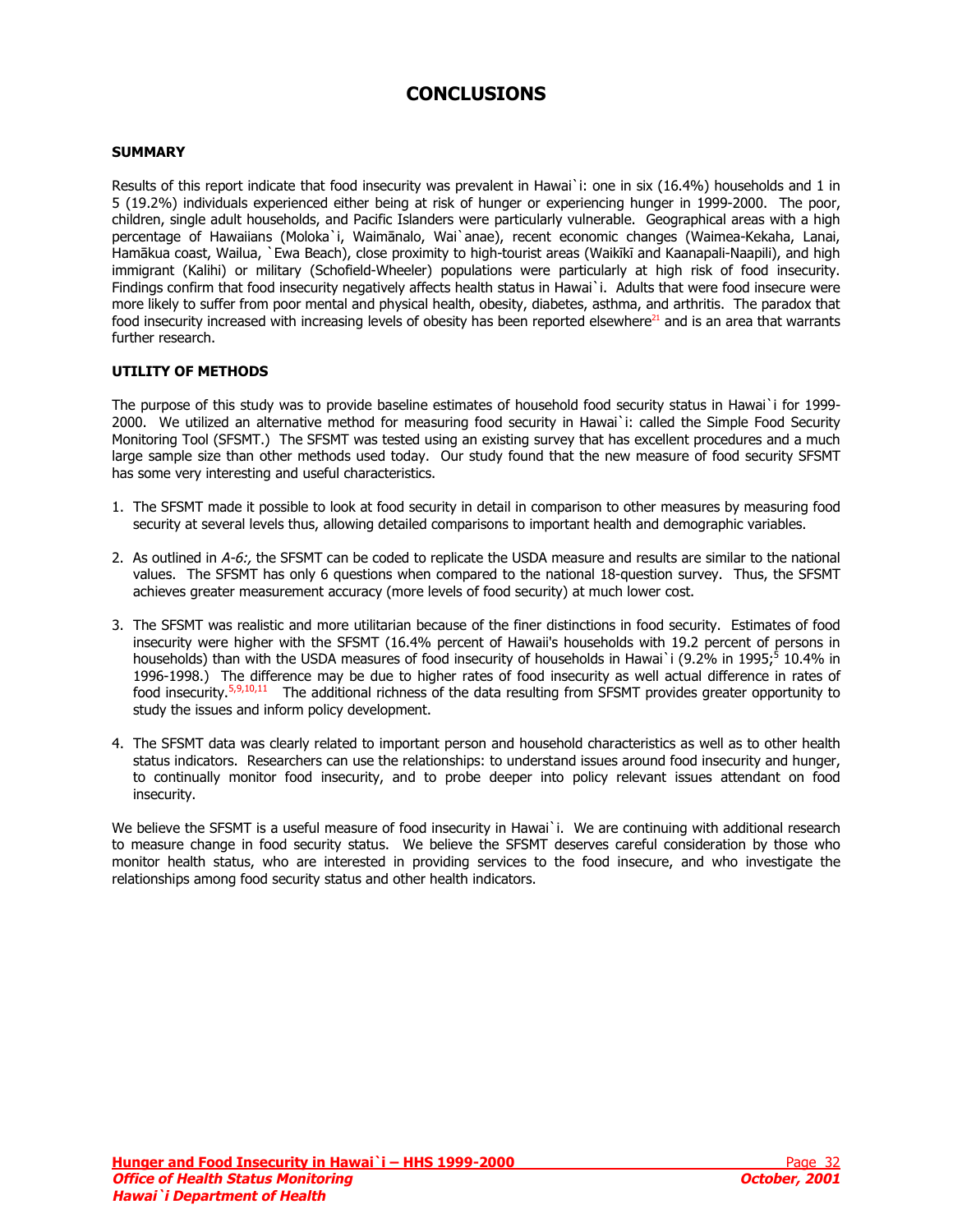## **APPENDIX**

<span id="page-32-0"></span>

|                             | <b>Sample</b>     |                       |         |                   |               | Weighted and Adjusted <sup>1</sup> |                   |               |                                 |               |
|-----------------------------|-------------------|-----------------------|---------|-------------------|---------------|------------------------------------|-------------------|---------------|---------------------------------|---------------|
| <b>Year and Island</b>      | <b>Households</b> | All<br><b>Members</b> |         | <b>Households</b> |               |                                    | <b>Population</b> |               | Adults /<br><b>By Repondent</b> |               |
|                             | n                 | n                     | N       | $\frac{0}{0}$     | C.I.          | N                                  | $\frac{0}{0}$     | C.I.          | N                               | $\frac{9}{6}$ |
| 2000/1999                   |                   |                       |         |                   |               |                                    |                   |               |                                 |               |
| <b>TOTAL</b>                | 10,233            | 29,860                | 409,825 | 100.0             |               | 1,154,001                          | 100.2             |               | 859,260                         | 100.0         |
| $O$ `ahu                    | 3565              | 10,750                | 291,177 | 71.0              | $70.9 - 71.2$ | 837,914                            | 72.7              | $72.2 - 73.2$ | 629,254                         | 73.2          |
| Hawai`i                     | 3217              | 9,120                 | 53,970  | 13.2              | $13.1 - 13.3$ | 140,502                            | 12.2              | $11.9 - 12.5$ | 101,161                         | 11.8          |
| Kaua`i                      | 1373              | 3,960                 | 20,454  | 5.0               | $4.9 - 5.1$   | 55,502                             | 4.8               | $4.7 - 5.0$   | 40,289                          | 4.7           |
| Maui                        | 1616              | 4,628                 | 40,842  | 10.0              | $9.8 - 10.1$  | 109,973                            | 9.5               | $9.3 - 9.8$   | 81,757                          | 9.5           |
| Moloka`i                    | 349               | 1,059                 | 2,345   | 0.6               | $0.6 - 0.6$   | 6,867                              | 0.6               | $0.6 - 0.6$   | 4,679                           | 0.5           |
| Lana`i                      | 113               | 343                   | 1,037   | 0.3               | $0.3 - 0.3$   | 3,243                              | 0.3               | $0.2 - 0.3$   | 2,120                           | 0.2           |
| Maui Sub-Total              | 2,078             | 6,030                 | 44,224  | 10.8              | $10.7 - 10.9$ | 120,083                            | 10.4              | $10.1 - 10.7$ | 88,556                          | 10.3          |
| 2000                        |                   |                       |         |                   |               |                                    |                   |               |                                 |               |
| <b>TOTAL</b>                | 5,882             | 17,183                | 412,852 | 100.0             |               | 1,156,014                          | 100.0             |               | 412,852                         | 100.0         |
| $O'$ ahu                    | 1,829             | 5,556                 | 291,761 | 70.7              | $70.5 - 70.9$ | 837,342                            | 72.4              | $71.8 - 73.1$ | 291,761                         | 70.7          |
| Hawai`i <sup>2</sup>        | 1,638             | 4,632                 | 55,063  | 13.3              | $13.2 - 13.5$ | 141,840                            | 12.3              | $11.9 - 12.7$ | 55,063                          | 13.3          |
| Kaua`i <sup>2</sup>         | 958               | 2,790                 | 20,816  | 5.0               | $5.0 - 5.1$   | 56,354                             | 4.9               | $4.7 - 5.1$   | 20,816                          | 5.0           |
| $M$ aui $2$                 | 1,123             | 3,199                 | 41,805  | 10.1              | $10.0 - 10.2$ | 110,675                            | 9.6               | $9.2 - 9.9$   | 41,805                          | 10.1          |
| Moloka'i <sup>2</sup>       | 247               | 750                   | 2,356   | 0.6               | $0.6 - 0.6$   | 6,818                              | 0.6               | $0.6 - 0.6$   | 2,356                           | 0.6           |
| Lana $i^2$                  | 87                | 256                   | 1,051   | 0.3               | $0.3 - 0.3$   | 2,985                              | 0.3               | $0.2 - 0.3$   | 1,051                           | 0.3           |
| Maui <sup>2</sup> Sub-Total | 1,457             | 4,205                 | 45,212  | 11.0              | $10.8 - 11.1$ | 120,478                            | 10.4              | $10.1 - 10.8$ | 45,212                          | 11.0          |
| 1999                        |                   |                       |         |                   |               |                                    |                   |               |                                 |               |
| <b>TOTAL</b>                | 4,351             | 12,677                | 406,795 | 100.0             |               | 1,151,990                          | 100.0             |               | 855,607                         | 100.0         |
| $O$ `ahu                    | 1,736             | 5,194                 | 290,593 | 71.4              | $71.2 - 71.7$ | 838,486                            | 72.8              | $72.1 - 73.5$ | 627,541                         | 73.3          |
| Hawai`i <sup>2</sup>        | 1,579             | 4,488                 | 52,876  | 13.0              | $12.9 - 13.1$ | 139,165                            | 12.1              | $11.7 - 12.5$ | 100,006                         | 11.7          |
| Kaua`i                      | 415               | 1,170                 | 20,092  | 4.9               | $4.8 - 5.0$   | 54,650                             | 4.7               | $4.5 - 5.0$   | 39,483                          | 4.6           |
| Maui                        | 493               | 1,429                 | 39,878  | 9.8               | $9.6 - 10.0$  | 109,271                            | 9.5               | $9.0 - 10.0$  | 81,707                          | 9.5           |
| Moloka'i                    | 102               | 309                   | 2,334   | 0.6               | $0.6 - 0.6$   | 6,917                              | 0.6               | $0.5 - 0.7$   | 4,787                           | 0.6           |
| Lana`i                      | 26                | 87                    | 1,022   | 0.3               | $0.2 - 0.3$   | 3,501                              | 0.3               | $0.3 - 0.4$   | 2,084                           | 0.2           |
| Maui Sub-Total              | 621               | 1,825                 | 43,234  | 10.6              | $10.4 - 10.8$ | 119,689                            | 10.4              | $9.9 - 10.9$  | 88,577                          | 10.4          |

## **A-1: Sample, and Weighted and Adjusted Numbers, HHS 1999-2000**

**1 Sample numbers provisionally weighted and adjusted for total population of Hawai`i** 

 **(total numbers are adjusted as Ni`ihau, Kalawao, group quarters, and homeless are not represented) 2 Island oversampled**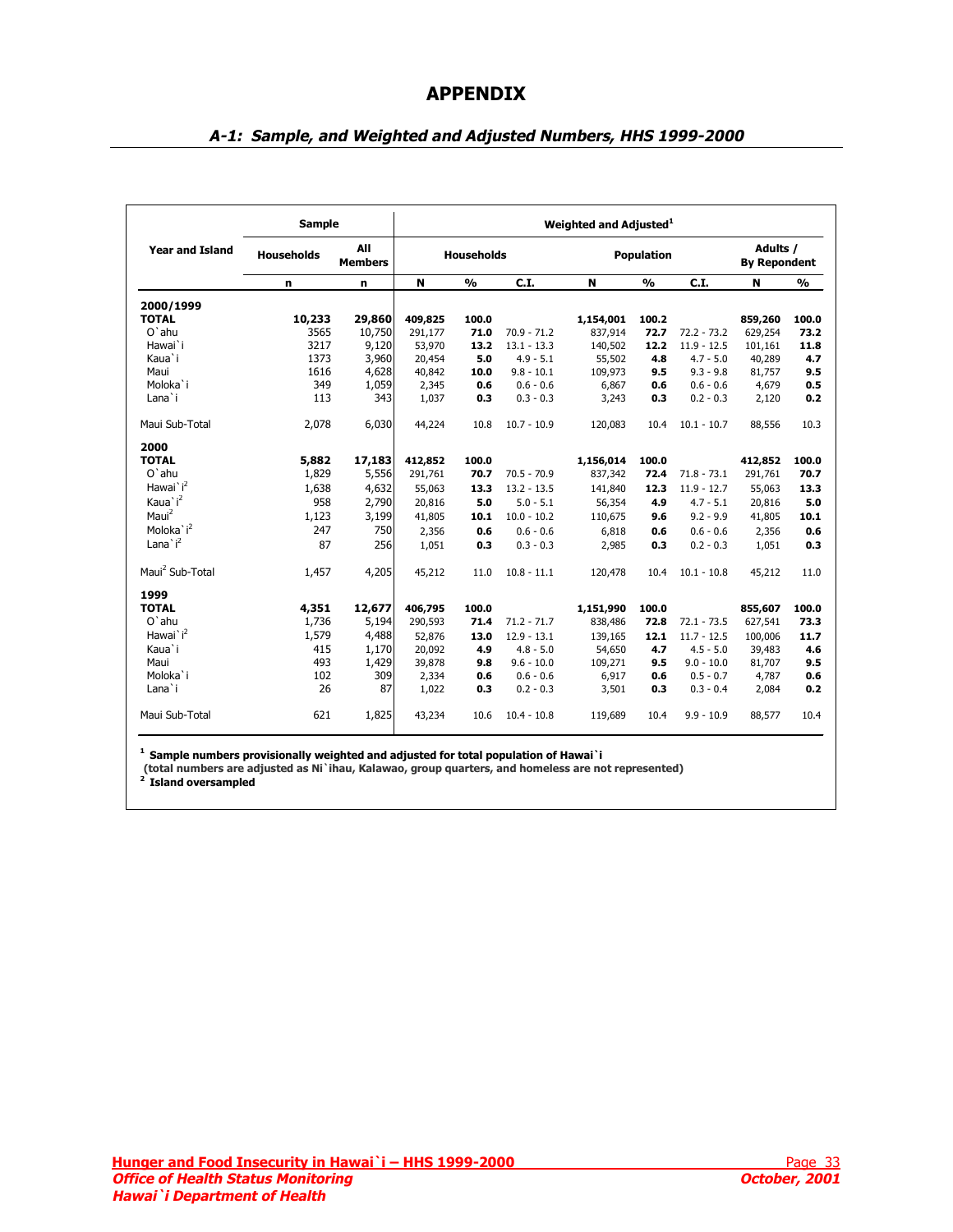<span id="page-33-0"></span>Questions 2-7 were asked during the 1999-2000 survey period. Question 1 was added later.

Introduction: Now I'm going to read you statements that people have made about their food situation. Please tell me whether the statement was often, sometimes or never true for your household in the last 12 months. The first statement is:

Q1. "I/We worried whether our food would run out before I/we had money to buy more." In the last 12 months was that (READ FIRST 3 CHOICES)?

- 1 Often true
- 2 Sometimes true [or]
- 3 Never true
- Q2. "The food I/we bought just didn't last and I/we didn't have enough to get more." In the last 12 months, was that: (READ FIRST 3 CHOICES)?
	- 1 Often true
	- 2 Sometimes true [or]
	- 3 Never true
- Q3. "I/We couldn't afford to eat meals with a starch such as (cultural grain product; i.e. rice in Hawai`i) or bread, meat, beans or fish, and a fruit or vegetable .In the last 12 months, was that (READ FIRST 3 CHOICES)?
	- 1 Often true
	- 2 Sometimes true [or]
	- 3 Never true

Q4. "In the last 12 months, did you ever eat less than you felt you should because there wasn't enough money?"

> 1 Yes 2 No

If the answer to any of the above questions was (1) Yes, than continue otherwise END.

Now, just a few more Yes or No questions:

Q5. In the last 12 months, were you ever hungry but didn't eat because you couldn't afford enough food?

> 1 Yes 2 No

- Q6. In the last 12 months, did you or another adult in your household ever not eat for a whole day because there wasn't enough money for food?
	- 1 Yes 2 No

If the household answered any questions with a YES and has one or more children age 17 or under residing in the household than continue otherwise END.

Q7. In the last 12 months, was/were your child/children ever hungry but you just couldn't afford more food?

1 Yes

## 2 No

## **Household Food Security Categorization**

Household Food Secure = no affirmative responses Household with "Imminent Food Insecurity" = Affirmative response to  $O1$ . Household "At risk of hunger"= Any response to Q2-Q4 was affirmative Household with one or more hungry adults = Affirmative response to Q5 or Q6. Household with one or more hungry children = Affirmative response to Q7.

References: Derrickson JP. Derrickson JP, Brown AC (2001) Perceptions of Food Security Stakeholders in Hawai`i. Journal of Nutrition Education. In Press.

Derrickson JP. (2001) Summary of Three Years of Food security Research in Hawai`i: University of Wisconsin, Institute for Research on Poverty, Discussion paper. University of Wisconsin, Institute for Research on Poverty, Discussion Paper 1226-1. pp. 72 <http://www.ssc.wisc.edu/irp/pubs/dp122601.pdf>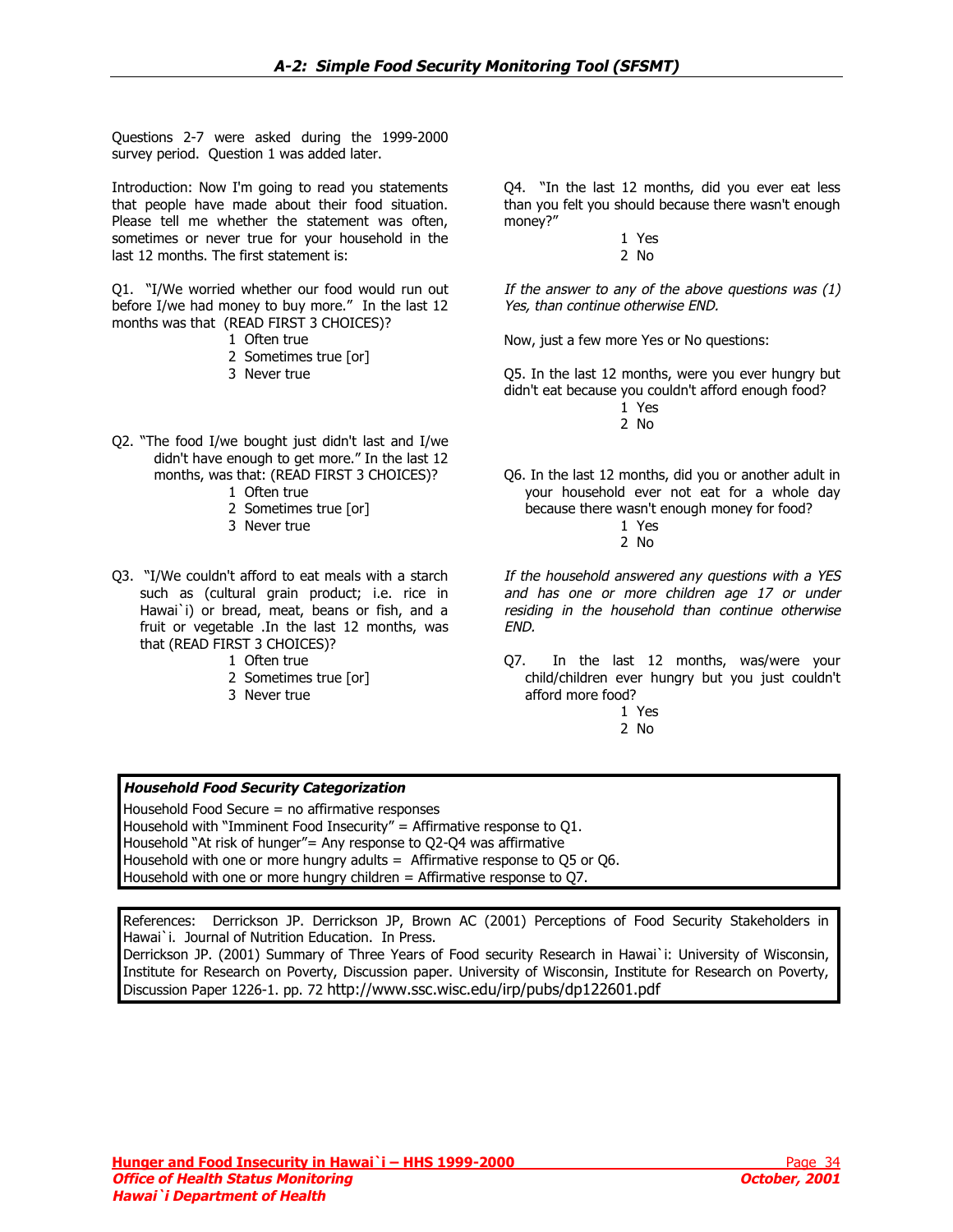- <span id="page-34-0"></span>1. Would you say your health in general is: Excellent, very good, good, fair, poor, or don't know/refused?
- 2. During a typical day, does your health limit you from moderate activities, such as moving a table, pushing a vacuum cleaner, bowling, or playing golf?
- 3. During a typical day, does your health limit you from moderate activities, such as climbing several flights of stairs?

During the past four weeks, have you had any of the following problems with your work or other regular activities as a result of PHYSICAL HEALTH:….

- 4. Accomplish less than you would like?
- 5. Limited in the kind of work or other activities you can do?

During the past four weeks, have you had any of the following problems with your work or other regular activities as a result of EMOTIONAL PROBLEMS….

- 6. Accomplish less than you would like?
- 7. Didn't do work or other activities as carefully as usual?
- 8. During the past four weeks, how much did pain interfere with your normal work (including both work outside the home and housework)? (PHYSICAL PAIN)

The following questions are about how you felt during the PAST FOUR WEEKS. How much of the time….

- 9. Have you felt calm and peaceful?
- 10. Did you have a lot of energy?
- 11. Have you felt down-hearted and blue?
- 12. During the PAST FOUR WEEKS, how much of the time has your physical health or emotional problems interfered with your social activities (like visiting with friends, relatives, etc)?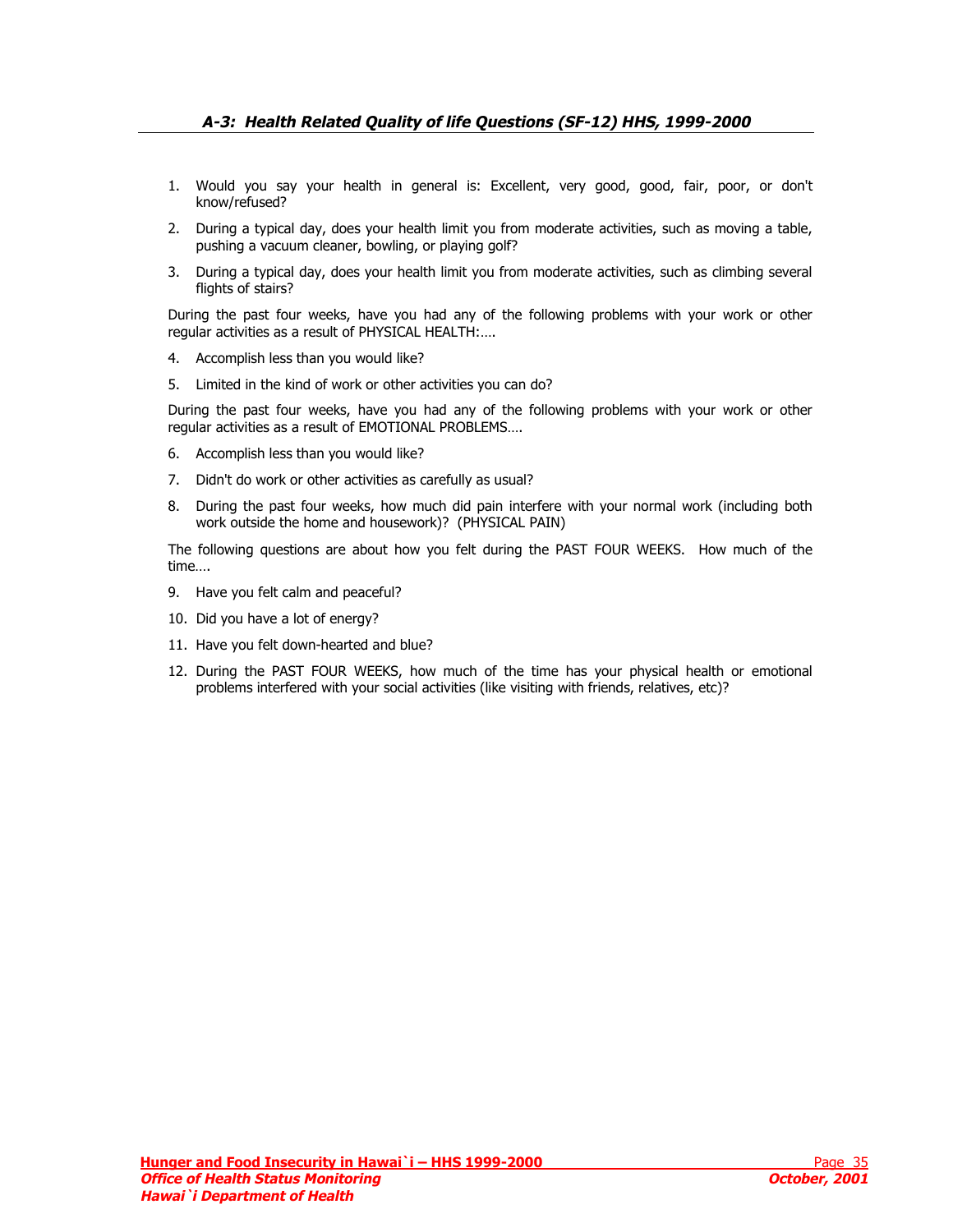## <span id="page-35-0"></span>**A-4: Food Security Questions By Household Food Security Status, HHS 1999-2000 Weighted and Adjusted**

|                           |                          |                          |                       |               |                | <b>Food Insecure</b>     |                   |                          |                                                   |                          |             |        |
|---------------------------|--------------------------|--------------------------|-----------------------|---------------|----------------|--------------------------|-------------------|--------------------------|---------------------------------------------------|--------------------------|-------------|--------|
| <b>Ouestion</b>           | <b>Food Secure</b>       |                          |                       |               |                |                          |                   | Hunger                   |                                                   |                          | Total $1,2$ |        |
|                           |                          |                          | <b>Total Insecure</b> |               | <b>At Risk</b> |                          | <b>Adult Only</b> |                          | <b>Adult &amp; Child</b><br><b>And Child Only</b> |                          |             |        |
|                           | N                        | $\frac{0}{0}$            | N                     | $\frac{0}{0}$ | N              | O <sub>0</sub>           | N                 | O <sub>0</sub>           | N                                                 | O(n)                     | N           | Col. % |
| 1. Food Did Not Last      |                          |                          |                       |               |                |                          |                   |                          |                                                   |                          |             |        |
| Often True                | $\sim$                   | ۰.                       | 11,491                | 100.0         | 5,819          | 50.6                     | 4,676             | 40.7                     | 995                                               | 8.7                      | 11,491      | 2.8    |
| Sometimes True            | $\sim$                   | ۰.                       | 41.690                | 100.0         | 32,900         | 78.9                     | 7,425             | 17.8                     | 1.364                                             | 3.3                      | 41.690      | 10.2   |
| Never True                | 338,745                  | 96.0                     | 14,271                | 4.0           | 11,454         | 3.2                      | 2,816             | 0.8                      | $\overline{\phantom{a}}$                          | $\overline{\phantom{a}}$ | 353,016     | 86.1   |
| Do Not Know               | 2,383                    | 86.8                     | 363                   | 13.2          | 270            | 9.8                      | 92                | 3.4                      | $\overline{\phantom{a}}$                          | ٠.                       | 2,746       | 0.7    |
| Refused                   | 881                      | 100.0                    | $\mathbb{L}$          | --            | ÷.             | ۰.                       | $\sim$            | $\overline{a}$           | $\sim$                                            | $\overline{\phantom{a}}$ | 881         | 0.2    |
| 2. Meals Not Balanced     |                          |                          |                       |               |                |                          |                   |                          |                                                   |                          |             |        |
| Often True                | $\sim$                   | ۰.                       | 9.361                 | 100.0         | 4.977          | 53.2                     | 3,539             | 37.8                     | 846                                               | 9.0                      | 9,361       | 2.3    |
| Sometimes True            | $\overline{\phantom{a}}$ | ۰.                       | 29,632                | 100.0         | 21,104         | 71.2                     | 7,234             | 24.4                     | 1,293                                             | 4.4                      | 29,632      | 7.2    |
| Never True                | 337,679                  | 92.3                     | 28,202                | 7.7           | 23,804         | 6.5                      | 4,195             | $1.1$                    | 203                                               | < 0.1                    | 365,881     | 89.3   |
| Do Not Know               | 3.436                    | 84.9                     | 613                   | 15.1          | 554            | 13.7                     | 41                | 1.0                      | 18                                                | 0.4                      | 4,049       | 1.0    |
| Refused                   | 894                      | 99.4                     | 5                     | 0.6           | 5              | 0.5                      | $\sim$            | $\overline{\phantom{a}}$ | $\sim$                                            | $\overline{\phantom{a}}$ | 899         | 0.2    |
| 3. Respondent Eat Less    |                          |                          |                       |               |                |                          |                   |                          |                                                   |                          |             |        |
| Yes                       | $\overline{\phantom{a}}$ | ۰.                       | 27,519                | 100.0         | 13.060         | 47.5                     | 12,481            | 45.4                     | 1,977                                             | 7.2                      | 27,519      | 6.7    |
| <b>No</b>                 | 336.246                  | 89.9                     | 37.931                | 10.1          | 35.040         | 9.4                      | 2.508             | 0.7                      | 382                                               | 0.1                      | 374.177     | 91.3   |
| Do Not Know               | 5,010                    | 68.0                     | 2.360                 | 32.0          | 2,340          | 31.8                     | 20                | 0.3                      | $\sim$                                            | $\overline{\phantom{a}}$ | 7,370       | 1.8    |
| Refused                   | 754                      | 99.5                     | $\overline{4}$        | 0.5           | 5              | 0.7                      | $\sim$            | ۰.                       | $\sim$                                            | --                       | 758         | 0.2    |
| 4. Respondent Did Not Eat |                          |                          |                       |               |                |                          |                   |                          |                                                   |                          |             |        |
| Missing                   | 341,997                  | 100.0                    | 26                    | < 0.1         | 26             | < 0.1                    | $\sim$            | $\overline{\phantom{a}}$ | $\mathbb{L}$                                      | $\overline{\phantom{a}}$ | 342,023     | 83.5   |
| Yes                       | $\sim$                   | $\overline{\phantom{a}}$ | 14,653                | 100.0         | $\sim$         | $\overline{\phantom{a}}$ | 12,966            | 88.5                     | 1.687                                             | 11.5                     | 14,653      | 3.6    |
| No                        | 13                       | < 0.1                    | 49,494                | 100.0         | 46,845         | 94.6                     | 2,020             | 4.1                      | 629                                               | 1.3                      | 49,507      | 12.1   |
| Do Not Know               | $\sim$                   | --                       | 3,592                 | 100.0         | 3,569          | 99.4                     | 23                | 0.6                      | $\overline{\phantom{a}}$                          | $\overline{\phantom{a}}$ | 3,592       | 0.9    |
| Refused                   | $\sim$                   | $\overline{\phantom{a}}$ | 50                    | 100.0         | 5              | 10.0                     | $\sim$            | $\overline{\phantom{a}}$ | 45                                                | 90.0                     | 50          | 0.0    |
| 5. Adult(s) Did Not Eat   |                          |                          |                       |               |                |                          |                   |                          |                                                   |                          |             |        |
| Missing                   | 341.997                  | 100.0                    | 36                    | < 0.1         | 36             | < 0.1                    | $\sim$            | $\overline{\phantom{a}}$ | $\overline{\phantom{a}}$                          | $\overline{\phantom{a}}$ | 342,033     | 83.5   |
| Yes                       | $\overline{\phantom{a}}$ | ۰.                       | 7.168                 | 100.0         | $\mathbb{L}$   | --                       | 6,106             | 85.2                     | 1,061                                             | 14.8                     | 7,168       | 1.7    |
| No                        | 13                       | < 0.1                    | 59,424                | 100.0         | 49.373         | 83.1                     | 8.795             | 14.8                     | 1.256                                             | 2.1                      | 59,437      | 14.5   |
| Do Not Know               | $\overline{\phantom{a}}$ | $\overline{\phantom{a}}$ | 1,181                 | 100.0         | 1,030          | 87.2                     | 108               | 9.1                      | 42                                                | 3.6                      | 1,181       | 0.3    |
| Refused                   | $\sim$                   | ۰.                       | 5                     | 100.0         | 5              | 100.0                    | ш.                | $\overline{\phantom{a}}$ | $\sim$                                            | $\overline{\phantom{a}}$ | 5           | 0.0    |
| 6. Child Hunger           |                          |                          |                       |               |                |                          |                   |                          |                                                   |                          |             |        |
| Missing                   | 342,010                  | 89.0                     | 42,147                | 11.0          | 31,564         | 8.2                      | 10,583            | 2.8                      | $\overline{\phantom{a}}$                          | $\overline{\phantom{a}}$ | 384,157     | 93.7   |
| Yes                       | $\sim$                   | $-$                      | 2,469                 | 100.0         |                | $\overline{\phantom{a}}$ | 109               | 4.4                      | 2,359                                             | 95.5                     | 2,469       | 0.6    |
| <b>No</b>                 | $\sim$                   | ۰.                       | 21,090                | 100.0         | 17,047         | 80.8                     | 4,043             | 19.2                     | $\sim$                                            | $\overline{\phantom{a}}$ | 21,090      | 5.1    |
| Do Not Know               | $\overline{\phantom{a}}$ | ۰.                       | 2,107                 | 100.0         | 1,833          | 87.0                     | 275               | 13.1                     | $\sim$                                            | --                       | 2,107       | 0.5    |
| <b>STATE HOUSEHOLDS</b>   | 342,010                  | 83.5                     | 67,813                | 16.5          | 50,444         | 12.3                     | 15,009            | 3.7                      | 2,359                                             | 0.6                      | 409,823     | 100.0  |

<sup>1</sup> All households<br><sup>2</sup> Sample numbers provisionally weighted and adjusted for total households in Hawai`i

 **(total numbers are adjusted as Ni`ihau, Kalawao, group quarters, and homeless are not represented) 3 Sample Size 10,233**

**-- No reported cases**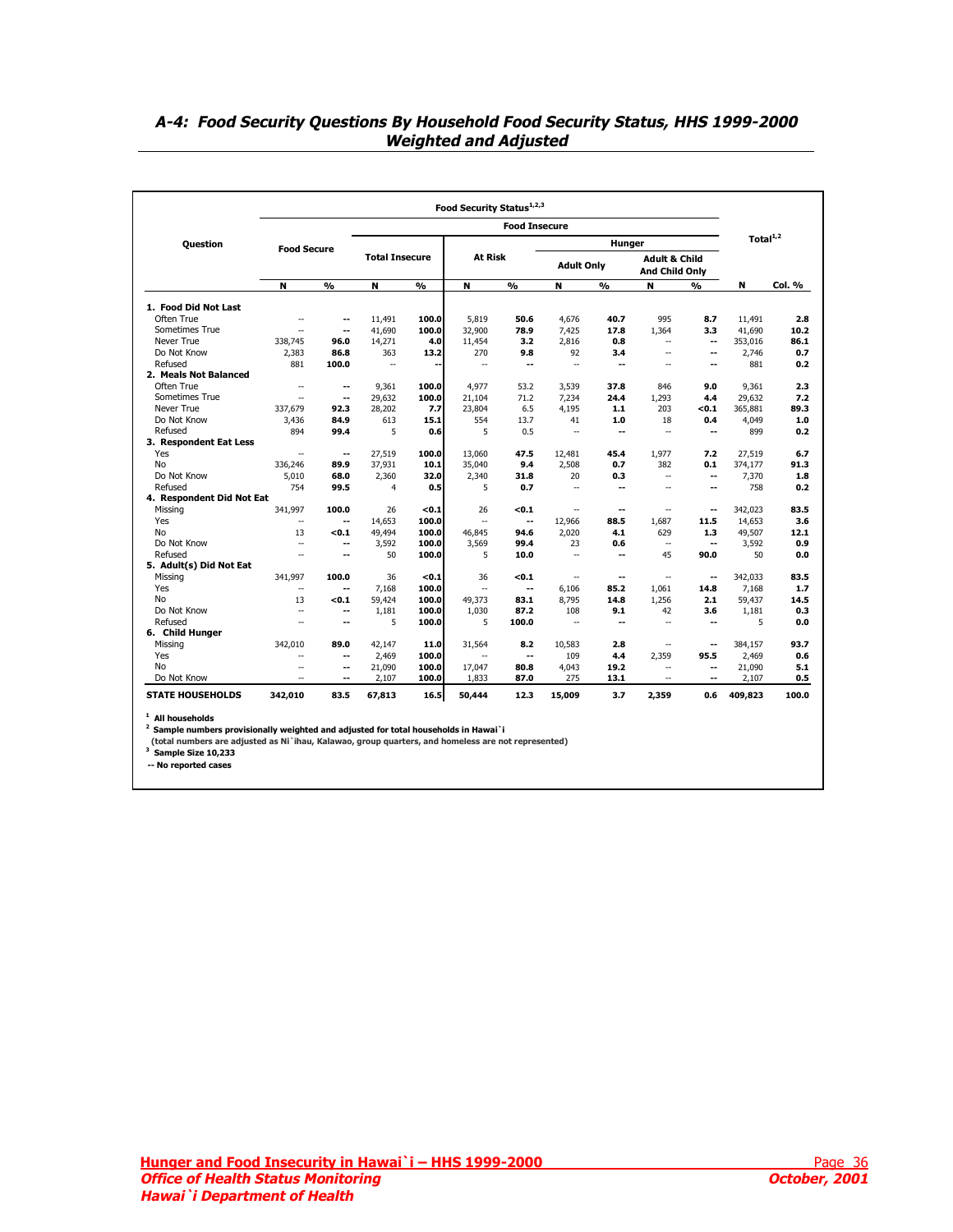## <span id="page-36-0"></span>**A-5: Food Security Questions By Household Food Security Status, HHS 1999-2000 Unweighted**

|                                                                                                      |                             |                          |                          |               |                | <b>Food Insecure</b>     |                          |                          |                                            |                          |                |        |
|------------------------------------------------------------------------------------------------------|-----------------------------|--------------------------|--------------------------|---------------|----------------|--------------------------|--------------------------|--------------------------|--------------------------------------------|--------------------------|----------------|--------|
| <b>Question</b>                                                                                      | <b>Food Secure</b>          |                          |                          |               |                |                          |                          | Hunger                   |                                            |                          | Total $1/2$    |        |
|                                                                                                      |                             |                          | <b>Total Insecure</b>    |               | At Risk        |                          | <b>Adult Only</b>        |                          | <b>Adult &amp; Child</b><br>And Child Only |                          |                |        |
|                                                                                                      | N                           | $\frac{9}{6}$            | N                        | $\frac{9}{6}$ | N              | $\overline{\frac{9}{6}}$ | N                        | %                        | N                                          | %                        | N              | Col. % |
| 1. Food Did Not Last                                                                                 |                             |                          |                          |               |                |                          |                          |                          |                                            |                          |                |        |
| Often True                                                                                           | $\sim$                      | --                       | 319                      | 100.0         | 165            | 51.7                     | 130                      | 40.8                     | 24                                         | 7.5                      | 319            | 3.1    |
| Sometimes True                                                                                       | $\sim$                      | $\overline{\phantom{a}}$ | 1,094                    | 100.0         | 863            | 78.9                     | 192                      | 17.6                     | 39                                         | 3.6                      | 1,094          | 10.7   |
| Never True                                                                                           | 8,388                       | 96.0                     | 351                      | 4.0           | 287            | 3.3                      | 64                       | 0.7                      | $\sim$                                     | --                       | 8,739          | 85.4   |
| Do Not Know                                                                                          | 55                          | 82.1                     | 12                       | 17.9          | 8              | 11.9                     | $\overline{4}$           | 6.0                      | $\sim$                                     | --                       | 67             | 0.7    |
| Refused                                                                                              | 14                          | 100.0                    | $\overline{\phantom{a}}$ |               | $\sim$         | --                       | ă.                       | $\overline{\phantom{a}}$ | ă.                                         | --                       | 14             | 0.1    |
| 2. Meals Not Balanced                                                                                |                             |                          |                          |               |                |                          |                          |                          |                                            |                          |                |        |
| Often True                                                                                           | $\mathbf{u}$                | $\overline{\phantom{a}}$ | 236                      | 100.0         | 130            | 55.1                     | 91                       | 38.6                     | 15                                         | 6.4                      | 236            | 2.3    |
| Sometimes True                                                                                       | $\overline{\phantom{a}}$    | --                       | 752                      | 100.0         | 526            | 69.9                     | 185                      | 24.6                     | 41                                         | 5.5                      | 752            | 7.3    |
| Never True                                                                                           | 8,366                       | 91.6                     | 765                      | 8.4           | 648            | 7.1                      | 111                      | 1.2                      | 6                                          | <0.1                     | 9.131          | 89.2   |
| Do Not Know                                                                                          | 77                          | 77.8                     | 22                       | 22.2          | 18             | 18.2                     | 3                        | 3.0                      | 1                                          | 1.0                      | 99             | 1.0    |
| Refused                                                                                              | 14                          | 93.3                     | $\mathbf{1}$             | 6.7           | $\mathbf{1}$   | 6.7                      | ÷.                       | $\overline{a}$           | $\sim$                                     | $\overline{a}$           | 15             | 0.1    |
| 3. Respondent Eat Less                                                                               |                             |                          |                          |               |                |                          |                          |                          |                                            |                          |                |        |
| Yes                                                                                                  | $\mathbf{u}$                | --                       | 756                      | 100.0         | 365            | 48.3                     | 336                      | 44.4                     | 55                                         | 7.3                      | 756            | 7.4    |
| <b>No</b>                                                                                            | 8,317                       | 89.6                     | 962                      | 10.4          | 901            | 9.7                      | 53                       | 0.6                      | 8                                          | < 0.1                    | 9,279          | 90.7   |
| Do Not Know                                                                                          | 125                         | 68.7                     | 57                       | 31.3          | 56             | 30.8                     | $\mathbf{1}$             | 0.5                      | $\mathbf{u}$                               | ۰.                       | 182            | 1.8    |
| Refused                                                                                              | 15                          | 93.8                     | $\mathbf{1}$             | 6.3           | $\mathbf{1}$   | 6.3                      | ÷.                       | $\overline{a}$           | $\sim$                                     | $\overline{a}$           | 16             | 0.2    |
| 4. Respondent Did Not Eat                                                                            |                             |                          |                          |               |                |                          |                          |                          |                                            |                          |                |        |
| Missing                                                                                              | 8,456                       | 96.1                     | 344                      | 3.9           | $\mathbf{1}$   | < 0.1                    | 343                      | 3.9                      | $\mathbf{u}$                               | $\overline{\phantom{a}}$ | 8,800          | 86.0   |
| Yes                                                                                                  | $\mathbf{u}$                | --                       | 90                       | 100.0         | $\sim$         | --                       | 45                       | 50.0                     | 45                                         | 50.0                     | 90             | 0.9    |
| No                                                                                                   | 1                           | < 0.1                    | 1.271                    | 99.9          | 1.252          | 98.4                     | $\overline{2}$           | 0.2                      | 17                                         | 1.3                      | 1.272          | 12.4   |
| Do Not Know                                                                                          | $\overline{\phantom{a}}$    | --                       | 69                       | 100.0         | 69             | 100.0                    | u.                       | $\overline{\phantom{a}}$ | $\overline{\phantom{a}}$                   | --                       | 69             | 0.7    |
| Refused                                                                                              | $\sim$                      | --                       | $\overline{2}$           | 100.0         | $\mathbf{1}$   | 50.0                     | ٠.                       | --                       | $\mathbf{1}$                               | 50.0                     | $\overline{2}$ | 0.0    |
| 5. Adult(s) Did Not Eat                                                                              |                             |                          |                          |               |                |                          |                          |                          |                                            |                          |                |        |
| Missing                                                                                              | 8,456                       | 100.0                    | $\overline{2}$           | < 0.1         | $\overline{2}$ | < 0.1                    | $\sim$                   | $\overline{\phantom{a}}$ | $\mathbf{u}$                               | --                       | 8,458          | 82.7   |
| Yes                                                                                                  | $\sim$                      | $\overline{\phantom{a}}$ | 183                      | 100.0         | u,             | $\overline{\phantom{a}}$ | 155                      | 84.7                     | 28                                         | 15.3                     | 183            | 1.8    |
| No                                                                                                   | $\mathbf{1}$                | < 0.1                    | 1,570                    | 99.9          | 1,303          | 82.9                     | 233                      | 14.8                     | 34                                         | 2.2                      | 1,571          | 15.4   |
| Do Not Know                                                                                          | $\overline{\phantom{a}}$    | $\overline{\phantom{a}}$ | 20                       | 100.0         | 17             | 85.0                     | $\overline{2}$           | 10.0                     | 1                                          | 5.0                      | 20             | 0.2    |
| Refused                                                                                              | $\sim$                      | $\overline{\phantom{a}}$ | $\mathbf{1}$             | 100.0         | $\overline{1}$ | 100.0                    | $\overline{\phantom{a}}$ | --                       | ٠.                                         | --                       | $\mathbf{1}$   | 0.0    |
| 6. Child Hunger                                                                                      |                             |                          |                          |               |                |                          |                          |                          |                                            |                          |                |        |
| Missing                                                                                              | 8,457                       | 89.0                     | 1,043                    | 11.0          | 790            | 8.3                      | 253                      | 2.7                      | $\mathbf{u}$                               | $\overline{\phantom{a}}$ | 9,500          | 92.8   |
| Yes                                                                                                  | $\sim$                      | $\overline{\phantom{a}}$ | 65                       | 100.0         | $\sim$         | --                       | $\overline{2}$           | 3.1                      | 63                                         | 96.9                     | 65             | 0.6    |
| <b>No</b>                                                                                            | $\sim$                      | --                       | 618                      | 100.0         | 495            | 80.1                     | 123                      | 19.9                     | u.                                         | --                       | 618            | 6.0    |
| Do Not Know                                                                                          | $\mathcal{L}_{\mathcal{L}}$ | $\overline{\phantom{a}}$ | 50                       | 100.0         | 38             | 76.0                     | 12                       | 24.0                     | $\sim$ $\sim$                              | $\overline{\phantom{a}}$ | 50             | 0.5    |
| <b>STATE HOUSEHOLDS</b>                                                                              | 8,457                       | 82.6                     | 1.776                    | 17.4          | 1,323          | 12.9                     | 390                      | 3.8                      | 63                                         | 0.6                      | 10,233         | 100.0  |
| <sup>1</sup> All household members<br><sup>2</sup> Sample numbers unweighted<br>-- No reported cases |                             |                          |                          |               |                |                          |                          |                          |                                            |                          |                |        |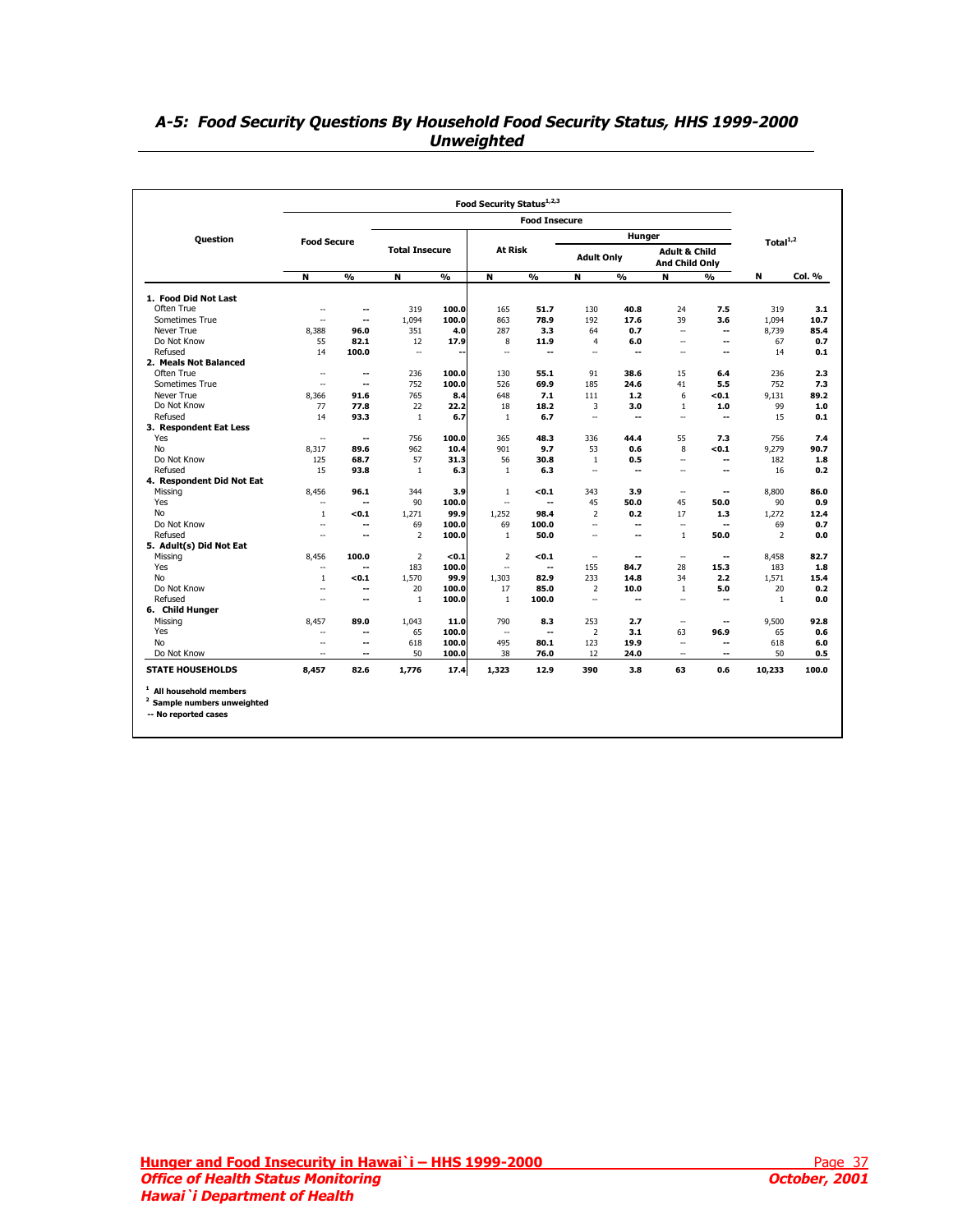## <span id="page-37-0"></span>**A-6: Comparison between the SFSMT Method and the National USDA Method for Coding Food Security Status**

The Simple Food Security Monitoring Tool (SFSM[T\)](#page-8-0) differs from the USDA Method in that the responses are categorized differently than the USDA Method: [1,](#page-6-0)[5,6,7](#page-8-0)

- $\triangleright$  The USDA Method allows one affirmative response to food insecure to be still coded as Food Secure.
- $\triangleright$  Hunger with the USDA Method does not depend on the nature of the question but only the number of affirmative responses to food insecurity.
- ¾ Hunger with the SFSMT Method depends on questions specifically pertaining either to adult and/or child hunger.

## **CODING OF QUESTIONS USDA METHOD:**



## **CLASSIFICATION OF RESPONSES– USDA METHOD**

- ¾ FOOD SECURE
- ¾ FOOD INSECURE
	- ¾ WITHOUT HUNGER
	- ¾ WITH HUNGER

The same HHS (1999-2000) data were coded according to both the SFSMT and USDA Method with the following results.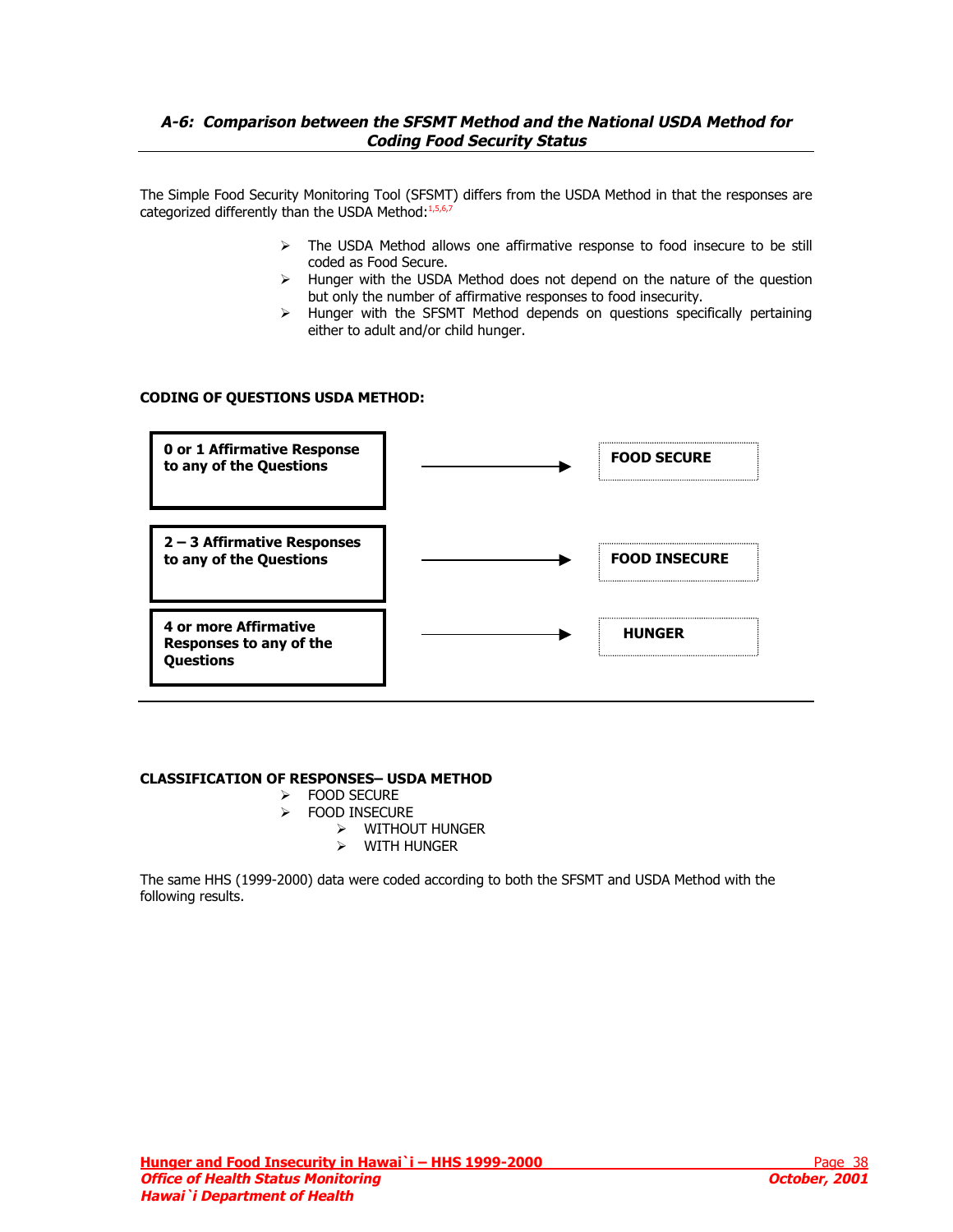### <span id="page-38-0"></span>**Table 8. Comparison of USDA Method and SFSMT Method for coding Household Food Security Status, HHS 1999-2000**

| <b>Food Security Status</b> | <b>USDA Data</b> |                  | Hawai`i Health Survey (HHS) 2000/1999 <sup>1,2</sup> |                                 |               |         |                       |               |  |
|-----------------------------|------------------|------------------|------------------------------------------------------|---------------------------------|---------------|---------|-----------------------|---------------|--|
|                             | 1995             | 1996-1998        |                                                      | <b>National Method Estimate</b> |               |         | <b>SFSMT Estimate</b> |               |  |
|                             | Col. %           | <b>Col. %</b>    | N                                                    | Col. %                          | 95% C.I.      | N       | <b>Col. %</b>         | 95% C.I.      |  |
| Food Secure                 | 90.8             | 89.6             | 370,666                                              | 90.4                            | $89.7 - 91.1$ | 342,010 | 83.5                  | $82.5 - 84.4$ |  |
| Food Insecure               | 9.2              | 10.4             | 39,158                                               | 9.6                             | $8.9 - 10.3$  | 67,812  | 16.5                  | $15.6 - 17.5$ |  |
| Without Hunger              | 7.0              | 7.6              | 27,898                                               | 6.8                             | $6.2 - 7.5$   | 50,444  | 12.3                  | $11.5 - 13.1$ |  |
| With Hunger                 | 2.2              | 2.8 <sub>l</sub> | 11,260                                               | 2.7                             | $2.4 - 3.2$   | 17,368  | 4.2                   | $3.8 - 4.8$   |  |

The results from USDA<sup>3,4</sup> data cannot be directly compared to the data collected using the "National M[et](#page-6-0)hod Estimate" with HHS 1999-2000 data be[ca](#page-6-0)use of the following reasons: the USDA estimate for 1995<sup>3</sup> was based on unadjusted data, the 1996-98<sup>4</sup> combined estimate (the single year estimate could not be used) was based on adjusted data, the USDA estimates were based on an 18 question survey instrument, and the federal estimates were created from smaller sample sizes for Hawai`i .

However, the similarity of the estimates USDA, 9.2% and 10.4% to that using HHS and the national method of estimate 9.6% may be an indication that the 6 question SFSMT estimates are close to the National 18 question survey estimates if similar methods of coding are utilized.

The SFSMT estimates of food insecurity were higher as they are more sensitive to all levels of food insecurity.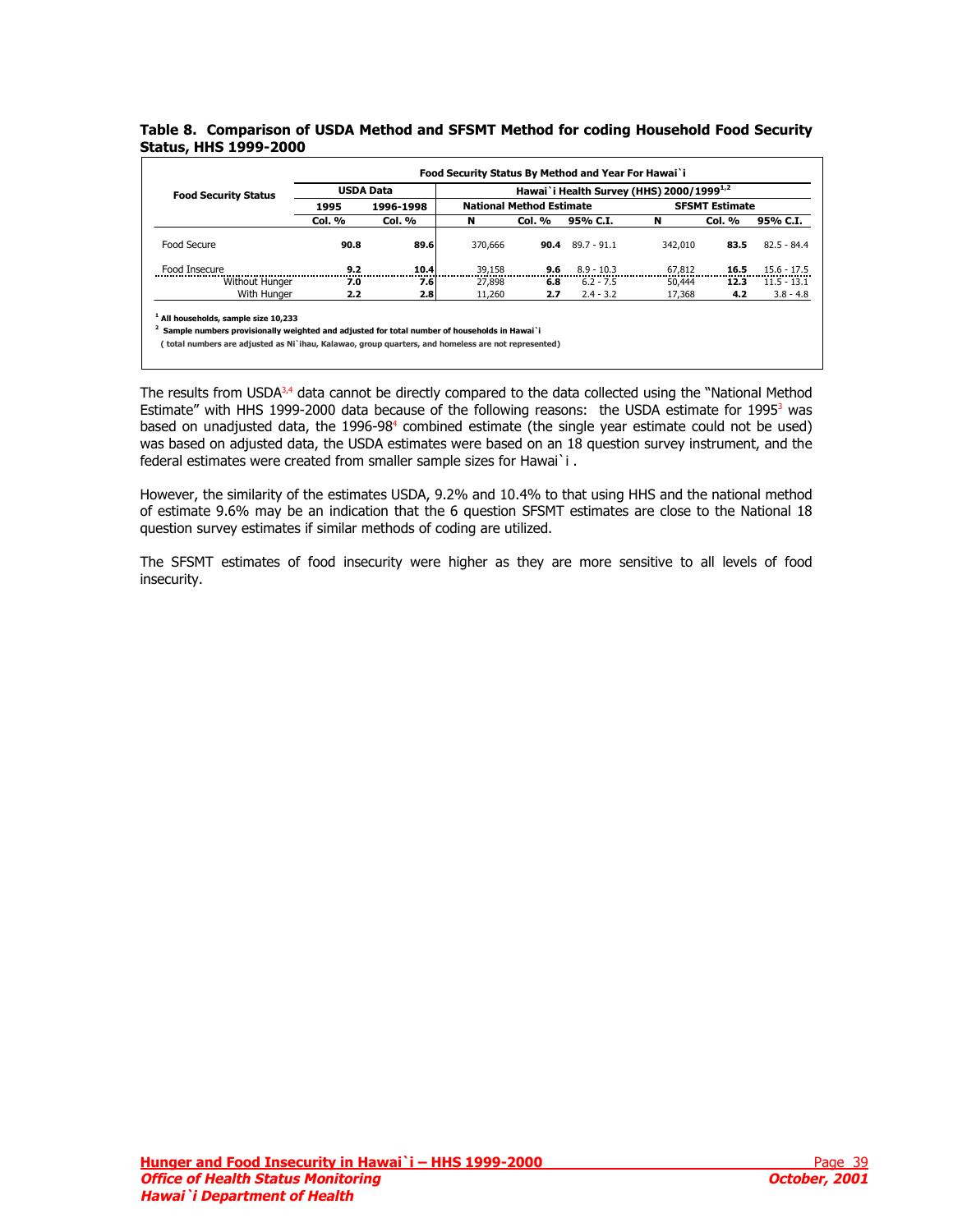<span id="page-39-0"></span>The following table compares HHS 1999-2000 data coded with both the USDA and SFSMT methods.

### **Table 9. Comparison of USDA Method and SFSMT Method for coding Household Food Security Status By Household Variables, HHS 1999-2000**

| <b>SFSMT Coding Method of</b> |                    |       |                  |       | <b>Food Insecure</b> |       |                          |       | Total $1/2$ |        |
|-------------------------------|--------------------|-------|------------------|-------|----------------------|-------|--------------------------|-------|-------------|--------|
| <b>HHS Data</b>               | <b>Food Secure</b> |       | <b>Total FIS</b> |       | <b>No Hunger</b>     |       | Hunger                   |       |             |        |
|                               | N                  | Row % | N                | Row % | N                    | Row % | N                        | Row % | N           | Col. % |
| <b>Food Security Status</b>   |                    |       |                  |       |                      |       |                          |       |             |        |
| Secure                        | 342,010            | 100.0 |                  | --    |                      | --    |                          | --    | 342,010     | 83.5   |
| Insecure                      | 28,656             | 42.3  | 39,158           | 57.7  | 27,898               | 41.1  | 11,260                   | 16.6  | 67,812      | 16.5   |
| At Risk                       | 28,656             | 56.8  | 21,789           | 43.2  | 21,789               | 43.2  | $\overline{\phantom{a}}$ | --    | 50,444      | 12.3   |
| Adult Hunger Only             |                    | --    | 15,010           | 100.0 | 5,779                | 38.5  | 9,231                    | 61.5  | 15,009      | 3.7    |
| Child and Adult Hunger        | --                 | ۰.    | 1,901            | 100.0 | 127*                 | 6.7   | 1,774                    | 93.3  | 1,901       | 0.5    |
| Child Hunger Only             | --                 | --    | 458              | 100.0 | 203                  | 44.3  | 255                      | 55.7  | 458*        | 0.1    |
| <b>Island</b>                 |                    |       |                  |       |                      |       |                          |       |             |        |
| $O'$ ahu                      | 265,224            | 91.1  | 25,953           | 8.9   | 18,935               | 6.5   | 7,018                    | 2.4   | 291,177     | 71.0   |
| Hawai`i                       | 48,140             | 89.2  | 5,830            | 10.8  | 3,858                | 7.1   | 1,972                    | 3.7   | 53,970      | 13.2   |
| Maui                          | 36,205             | 88.6  | 4,636            | 11.4  | 3,029                | 7.4   | 1,607                    | 3.9   | 40,841      | 10.0   |
| Kaua`i                        | 18,269             | 89.3  | 2,185            | 10.7  | 1,656                | 8.1   | 529                      | 2.6   | 20,454      | 5.0    |
| Moloka`i                      | 1,951              | 83.2  | 394              | 16.8  | 266                  | 11.3  | 128                      | 5.5   | 2.345       | 0.6    |
| Lana`i                        | 876                | 84.5  | 160              | 15.4  | 154                  | 14.9  | 6                        | 0.6   | 1,037       | 0.3    |
| <b>Poverty Status</b>         |                    |       |                  |       |                      |       |                          |       |             |        |
| $0 - 62.5%$                   | 11,543             | 69.4  | 5,088            | 30.6  | 3,241                | 19.5  | 1,847                    | 11.1  | 16,631      | 4.1    |
| 63-100%                       | 10,477             | 69.3  | 4,632            | 30.7  | 3,098                | 20.5  | 1,534                    | 10.2  | 15,109      | 3.7    |
| 101-133%                      | 12,185             | 78.1  | 3,422            | 21.9  | 2,260                | 14.5  | 1,162                    | 7.4   | 15,607      | 3.8    |
| 134-185%                      | 30,490             | 85.5  | 5,186            | 14.5  | 4,184                | 11.7  | 1,002                    | 2.8   | 35,676      | 8.7    |
| 186-200%                      | 5,745              | 88.9  | 720              | 11.1  | 451                  | 7.0   | 269                      | 4.2   | 6,465       | 1.6    |
| 201-300%                      | 55,965             | 90.6  | 5,797            | 9.4   | 4,157                | 6.7   | 1,640                    | 2.7   | 61,762      | 15.1   |
| $>300\%$                      | 137,497            | 97.1  | 4,145            | 2.9   | 3,403                | 2.4   | 742                      | 0.5   | 141,642     | 34.6   |
| Unknown                       | 106,761            | 91.3  | 10,167           | 8.7   | 7,104                | 6.1   | 3,063                    | 2.6   | 116,928     | 28.5   |
| <b>STATE HOUSEHOLDS</b>       | 370,663            | 90.4  | 39,157           | 9.6   | 27,898               | 6.8   | 11,259                   | 2.7   | 409,820     | 100.0  |

ao, group quarters, and homeless are not represented)

**-- No reported cases**

**\* Numerator <5 and/or denominator has <50 in sample, not reliable - presented only for sake of completion**

¾ Patterns of food insecurity using the USDA or the SFSMT method were similar for islands and poverty levels.

¾ The islands of Moloka`i, Lana`i, and Maui had the highest levels of food insecurity with O`ahu the lowest for both methods.

¾ Levels of poverty "below poverty level" had the highest levels of food insecurity for both methods.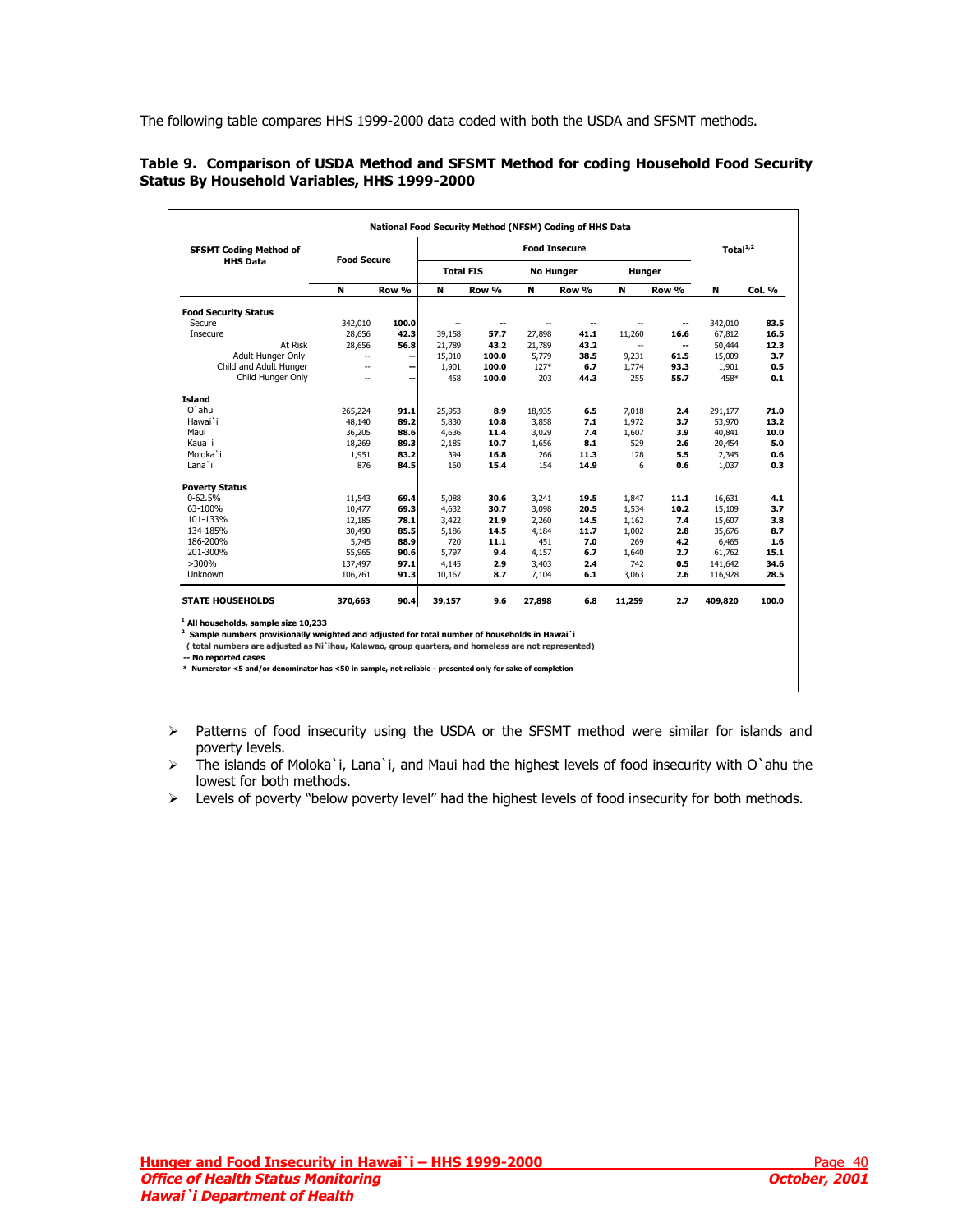## <span id="page-40-0"></span>**A-7: Food Security Status for Households and Household members, HHS 1999-2000**

|                             |         |                           | 2000/1999     |           |                                  |               |
|-----------------------------|---------|---------------------------|---------------|-----------|----------------------------------|---------------|
| <b>Food Security Status</b> |         | Households <sup>1,2</sup> |               |           | Household Members <sup>3,4</sup> |               |
|                             | N       | <b>Col. %</b>             | 95% C.I.      | N         | Col. %                           | 95% C.I.      |
| Food Secure                 | 342,010 | 83.5                      | $82.5 - 84.4$ | 932,169   | 80.8                             | $79.5 - 82.0$ |
| Food Insecure               | 67,812  | 16.5                      | $15.6 - 17.5$ | 221,834   | 19.2                             | $18.0 - 20.5$ |
| At Risk of Hunger           | 50,444  | 12.3                      | $11.5 - 13.1$ | 168,450   | 14.6                             | $13.5 - 15.7$ |
| Child and Adult Hunger      | 1,901   | 0.5                       | $0.3 - 0.7$   | 9,964     | 0.9                              | $0.6 - 1.3$   |
| Adult Hunger Only           | 15,009  | 3.7                       | $3.2 - 4.2$   | 41,197    | 3.6                              | $3.1 - 4.2$   |
| Child Hunger Only           | 458     | 0.1                       | $0.1 - 0.2$   | 2,223     | 0.2                              | $0.1 - 0.4$   |
| <b>TOTAL</b>                | 409,822 |                           |               | 1,154,003 |                                  |               |
|                             |         |                           | 2000          |           |                                  |               |
| Food Secure                 | 350,110 | 84.8                      | $83.5 - 86.0$ | 952,281   | 82.4                             | $80.7 - 83.9$ |
| Food Insecure               | 62,741  | 15.2                      | $14.0 - 16.5$ | 203,732   | 17.6                             | $16.1 - 19.3$ |
| At Risk of Hunger           | 46,535  | 11.3                      | $10.3 - 12.4$ | 157,586   | 13.6                             | $12.2 - 15.2$ |
| Child and Adult Hunger      | 1,747   | 0.4                       | $0.2 - 0.7$   | 9,236     | 0.8                              | $0.4 - 1.5$   |
| Adult Hunger Only           | 14,138  | 3.4                       | $2.8 - 4.1$   | 35,783    | 3.1                              | $2.5 - 3.8$   |
| Child Hunger Only           | 321     | 0.1                       | $0.0 - 0.3$   | 1,127     | 0.1                              | $0.0 - 0.3$   |
| <b>Total</b>                | 412,851 |                           |               | 1,156,013 |                                  |               |
|                             |         |                           | 1999          |           |                                  |               |
| Food Secure                 | 333,909 | 82.1                      | $80.7 - 83.4$ | 912,057   | 79.2                             | $77.3 - 80.9$ |
| Food Insecure               | 72,886  | 17.9                      | $16.6 - 19.3$ | 239,932   | 20.8                             | $19.1 - 22.7$ |
| At Risk of Hunger           | 54,353  | 13.4                      | $12.2 - 14.6$ | 179,313   | 15.6                             | $14.0 - 17.3$ |
| Child and Adult Hunger      | 2,056   | 0.5                       | $0.3 - 0.8$   | 10,691    | 0.9                              | $0.6 - 1.5$   |
| Adult Hunger Only           | 15,881  | 3.9                       | $3.3 - 4.7$   | 46,610    | 4.0                              | $3.2 - 5.1$   |
| Child Hunger Only           | 596     | 0.1                       | $0.1 - 0.3$   | 3,318     | 0.3                              | $0.1 - 0.7$   |
| <b>Total</b>                | 406,795 |                           |               | 1,151,989 |                                  |               |

**3 All household members, sample size 29,860 4 Sample numbers provisionally weighted and adjusted for total population of Hawai`i** 

 **(total numbers are adjusted as Ni`ihau, Kalawao, group quarters, and homeless are not represented)**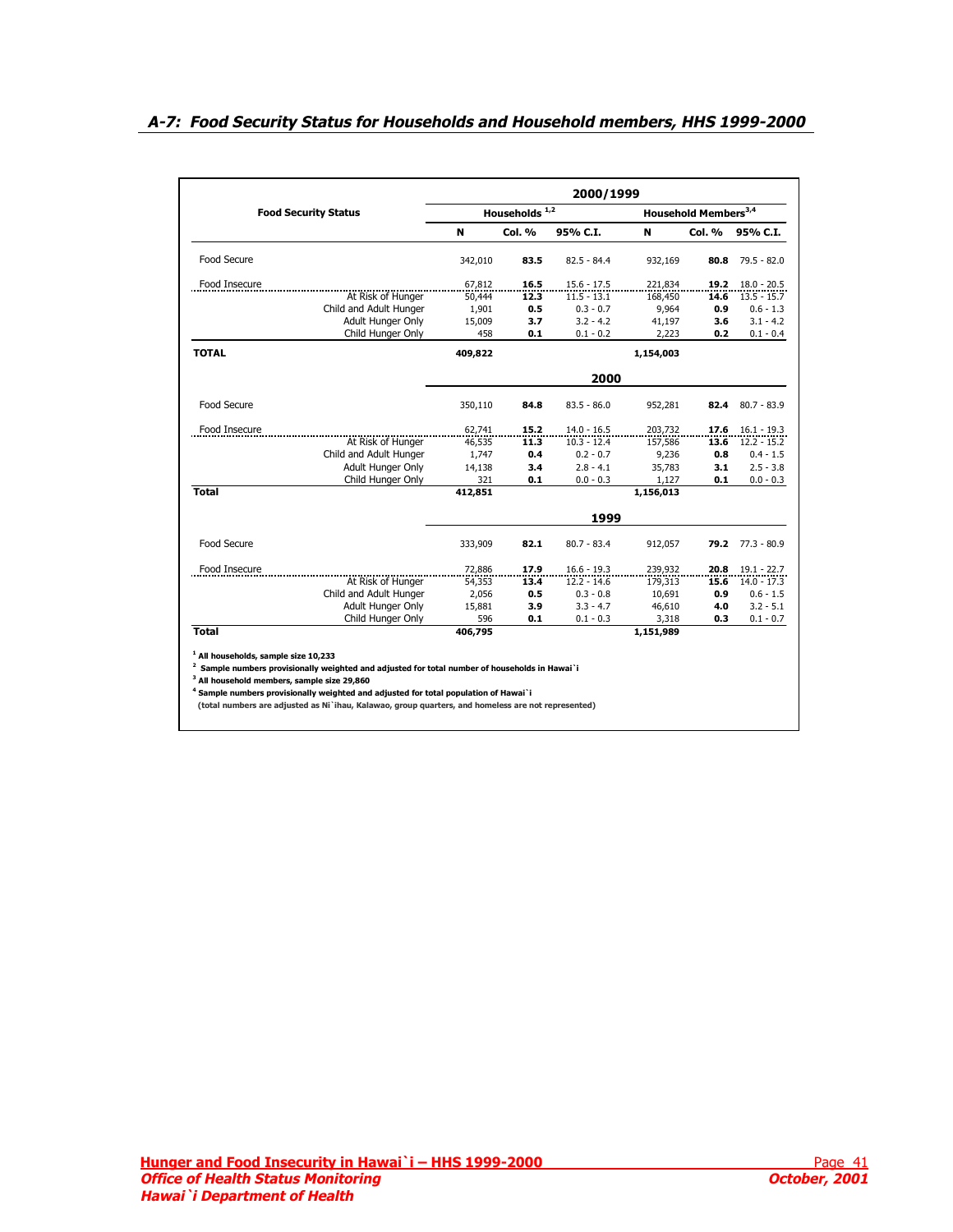<span id="page-41-0"></span>

|                                        |                   |          |                         |                    | <b>Food Security Status</b> |       |                         |                    |               |  |  |  |  |
|----------------------------------------|-------------------|----------|-------------------------|--------------------|-----------------------------|-------|-------------------------|--------------------|---------------|--|--|--|--|
|                                        | <b>Unweighted</b> | Weighted |                         |                    |                             |       |                         |                    |               |  |  |  |  |
| <b>DOH Code Name</b>                   | <b>Households</b> |          | Households <sup>1</sup> | $\mathsf{Total}^3$ |                             |       | Population <sup>2</sup> | Total <sup>3</sup> |               |  |  |  |  |
|                                        |                   |          | <b>Insecure</b>         |                    |                             |       | <b>Insecure</b>         |                    |               |  |  |  |  |
|                                        | n                 | Row %    | 95% C.I.                | N                  | Col. %                      | Row % | 95% C.I.                | N                  | <b>Col. %</b> |  |  |  |  |
| <b>Oahu</b>                            |                   |          |                         |                    |                             |       |                         |                    |               |  |  |  |  |
| Ka`a`awa to Wailua                     | 132               | 26.6     | $19.6 - 35.0$           | 10,992             | 2.7                         | 32.0  | $22.8 - 42.9$           | 33,674             | 2.9           |  |  |  |  |
| Wai `anae Coast                        | 113               | 30.8     | $22.9 - 40.0$           | 9,428              | 2.3                         | 33.2  | $23.7 - 44.3$           | 35,972             | 3.1           |  |  |  |  |
| Makakilo/Kapolei/Barbers Point         | 94                | 17.8     | $11.2 - 26.9$           | 7,518              | 1.8                         | 20.3  | $12.6 - 31.1$           | 26,037             | 2.3           |  |  |  |  |
| Schofield/Wheeler/Capehart             | 52                | 15.8     | $8.1 - 28.6$            | 4,434              | 1.1                         | 18.3  | $9.0 - 33.5$            | 14,987             | 1.3           |  |  |  |  |
| Mililani/Mauka                         | 232               | 7.0      | $4.3 - 11.2$            | 19,208             | 4.7                         | 7.9   | $4.8 - 12.9$            | 56,896             | 4.9           |  |  |  |  |
| Wahiawa                                | 99                | 17.9     | $11.4 - 26.9$           | 8,397              | 2.0                         | 17.7  | $10.6 - 28.2$           | 26,936             | 2.3           |  |  |  |  |
| Waipahu/Kunia                          | 233               | 20.3     | $15.5 - 26.1$           | 19,007             | 4.6                         | 25.0  | $18.5 - 32.8$           | 63,644             | 5.5           |  |  |  |  |
| `Ewa/`Ewa beach/Soda Creek/Keahi       | 145               | 20.3     | $14.4 - 27.8$           | 12,085             | 2.9                         | 26.0  | $18.3 - 35.6$           | 41,275             | 3.6           |  |  |  |  |
| Pearl City/Ford Island                 | 135               | 14.0     | $9.1 - 21.0$            | 11,079             | 2.7                         | 14.6  | $8.5 - 24.0$            | 30,158             | 2.6           |  |  |  |  |
| `Aiea/Camp Smith                       | 194               | 9.2      | $5.8 - 14.3$            | 15,733             | 3.8                         | 11.0  | $6.5 - 17.8$            | 43,880             | 3.8           |  |  |  |  |
| Moanalua                               | 95                | 9.0      | $4.7 - 16.6$            | 7,882              | 1.9                         | 10.2  | $5.1 - 19.4$            | 22,430             | 1.9           |  |  |  |  |
| Kalihi                                 | 294               | 20.2     | $15.9 - 25.2$           | 24,454             | 6.0                         | 27.6  | $21.7 - 34.4$           | 77,230             | 6.7           |  |  |  |  |
| Nu'uanu/Mānoa/Puunui                   | 116               | 10.1     | $5.6 - 17.5$            | 8,807              | 2.1                         | 7.8   | $3.7 - 15.8$            | 23,658             | 2.1           |  |  |  |  |
| Kaka'ako/Alakea                        | 249               | 17.2     | $13.0 - 22.5$           | 20,994             | 5.1                         | 17.3  | $12.5 - 23.5$           | 44,312             | 3.8           |  |  |  |  |
| Makiki/Punahou                         | 275               | 16.8     | $12.8 - 21.8$           | 23,131             | 5.6                         | 17.8  | $12.7 - 24.3$           | 45,809             | 4.0           |  |  |  |  |
| Kaimukī/Diamond Head                   | 282               | 12.4     | $8.9 - 17.0$            | 22,538             | 5.5                         | 13.9  | $9.7 - 19.6$            | 62,153             | 5.4           |  |  |  |  |
| Waikīkī                                | 67                | 17.8     | $10.3 - 28.9$           | 5,713              | 1.4                         | 23.5  | $12.9 - 38.7$           | 11,191             | 1.0           |  |  |  |  |
| East Honolulu - ` Āina Haina/Koko Head | 230               | 8.7      | $5.5 - 13.4$            | 17,749             | 4.3                         | 8.7   | $5.2 - 14.4$            | 50,087             | 4.3           |  |  |  |  |
| Waimanalo*                             | 31                | 36.2     | $21.0 - 54.9$           | 2,469              | 0.6                         | 36.2  | $19.9 - 56.4$           | 9,296*             | 0.8           |  |  |  |  |
| Kailua                                 | 208               | 17.7     | $12.9 - 23.8$           | 15,768             | 3.8                         | 19.4  | $13.5 - 27.1$           | 45,468             | 3.9           |  |  |  |  |
| Kāne`ohe/Kahalu`u                      | 289               | 9.0      | $6.2 - 13.0$            | 23,792             | 5.8                         | 10.8  | $7.0 - 16.4$            | 72,820             | 6.3           |  |  |  |  |
| O`ahu Sub-Total                        | 3,565             | 15.5     | $14.4 - 16.8$           | 291,178            | 71.0                        | 18.2  | $16.7 - 19.9$           | 837,913            | 72.6          |  |  |  |  |
| Hawai`i                                |                   |          |                         |                    |                             |       |                         |                    |               |  |  |  |  |
| Hilo                                   | 1,030             | 14.9     | $12.8 - 17.3$           | 17,393             | 4.2                         | 17.1  | $14.4 - 20.1$           | 44,154             | 3.8           |  |  |  |  |
| Kohala                                 | 252               | 19.0     | $14.5 - 24.5$           | 4,088              | $1.0$                       | 21.2  | $15.8 - 27.8$           | 10,546             | 0.9           |  |  |  |  |
| Kona                                   | 916               | 16.1     | $13.8 - 18.7$           | 14,922             | 3.6                         | 19.2  | $16.2 - 22.6$           | 37,998             | 3.3           |  |  |  |  |
| Puna                                   | 617               | 29.4     | $25.9 - 33.2$           | 10,593             | 2.6                         | 32.8  | $28.5 - 37.4$           | 28,363             | 2.5           |  |  |  |  |
| Ka`ū                                   | 160               | 23.6     | $17.6 - 30.9$           | 2,763              | 0.7                         | 28.8  | $20.9 - 38.2$           | 7,301              | 0.6           |  |  |  |  |
| Volcano                                | 63                | 16.2     | $8.9 - 27.5$            | 1,106              | 0.3                         | 19.7  | $9.7 - 35.8$            | 2,569              | 0.2           |  |  |  |  |
| Hamākua                                | 179               | 19.1     | $13.9 - 25.6$           | 3,105              | 0.8                         | 24.1  | $17.1 - 32.7$           | 9,573              | 0.8           |  |  |  |  |
| Hawai`i Sub-Total                      | 3,217             | 19.1     | $17.7 - 20.5$           | 53,970             | 13.2                        | 22.3  | $20.5 - 24.1$           | 140,504            | 12.2          |  |  |  |  |
| Kaua`i                                 |                   |          |                         |                    |                             |       |                         |                    |               |  |  |  |  |
| Hanalei/Kīlauea                        | 167               | 21.9     | $15.7 - 29.7$           | 2,290              | 0.6                         | 24.5  | $16.9 - 34.2$           | 5,621              | 0.5           |  |  |  |  |
| Kekaha/Waimea                          | 143               | 24.1     | $17.2 - 32.6$           | 2,131              | 0.5                         | 28.5  | $20.2 - 38.6$           | 6,169              | 0.5           |  |  |  |  |
| Kalāheo/Hanapēpē                       | 277               | 16.1     | $11.8 - 21.5$           | 4,102              | 1.0                         | 17.8  | $13.0 - 24.0$           | 11,436             | 1.0           |  |  |  |  |
| Kōloa                                  | 109               | 15.0     | $9.0 - 23.9$            | 1,710              | 0.4                         | 19.5  | $11.5 - 31.1$           | 4,096              | 0.4           |  |  |  |  |
| Līhu`e                                 | 240               | 17.3     | $12.7 - 23.2$           | 3,500              | 0.9                         | 21.3  | $15.4 - 28.7$           | 10,362             | 0.9           |  |  |  |  |
| Kapa`a                                 | 436               | 18.3     | $14.5 - 22.7$           | 6,710              | 1.6                         | 20.7  | $16.1 - 26.3$           | 17,808             | $1.5$         |  |  |  |  |
| Kaua`i Sub-Total                       | 1,372             | 18.4     | $16.2 - 20.8$           | 20,443             | 5.0                         | 21.4  | $18.7 - 24.3$           | 55,492             | 4.8           |  |  |  |  |
| Maui                                   |                   |          |                         |                    |                             |       |                         |                    |               |  |  |  |  |
| Hana*                                  | 25                | 10.6     | $3.3 - 28.7$            | 593                | 0.1                         | 9.3   | $2.8 - 27.2$            | 1,745*             | 0.2           |  |  |  |  |
| Lāhaina/Nāpili                         | 236               | 19.5     | $14.6 - 25.7$           | 5,946              | 1.5                         | 25.6  | $18.7 - 34.1$           | 15,272             | 1.3           |  |  |  |  |
| Kahalui/Kihei/Wailuku                  | 873               | 18.4     | $15.7 - 21.5$           | 22,269             | 5.4                         | 20.0  | $16.7 - 23.8$           | 60,865             | 5.3           |  |  |  |  |
| Makawao/Haiku/Pai`a                    | 390               | 22.5     | $18.2 - 27.5$           | 9,589              | 2.3                         | 23.7  | $18.6 - 29.8$           | 26,408             | 2.3           |  |  |  |  |
| Kula                                   | 93                | 7.4      | $3.6 - 14.8$            | 2,456              | 0.6                         | 6.4   | $2.8 - 13.7$            | 5,694              | 0.5           |  |  |  |  |
| Moloka'i                               | 349               | 25.1     | $20.3 - 30.6$           | 2,345              | 0.6                         | 30.7  | $24.5 - 37.6$           | 6,867              | 0.6           |  |  |  |  |
| Lāna`i                                 | 113               | 25.8     | $17.0 - 37.2$           | 1,037              | 0.3                         | 24.8  | $15.1 - 37.9$           | 3,243              | 0.3           |  |  |  |  |
| <b>Maui Sub-Total</b>                  | 2,079             | 19.3     | $17.3 - 21.3$           | 44,235             | 10.8                        | 21.5  | $19.1 - 24.1$           | 120,094            | 10.4          |  |  |  |  |
| <b>TOTAL</b>                           | 10,233            | 16.5     | $15.6 - 17.5$           | 409,824            | 100.0                       | 19.2  | $18.0 - 20.5$           | 1,154,002          | 100.0         |  |  |  |  |

## **A-8: Food Security Status By County and Sub-Area, HHS 1999-2000**

<sup>1</sup> All households (Sample Size 10,233)<br><sup>2</sup> All household members (Sample Size 29,860)

**3 Sample numbers provisionally weighted and adjusted for total population**

 **(total numbers are adjusted as Ni`ihau, Kalawao, group quarters, and homeless are not represented) \* Numerator <5 and/or denominator has <50 in sample, not reliable - presented only for sake of completion**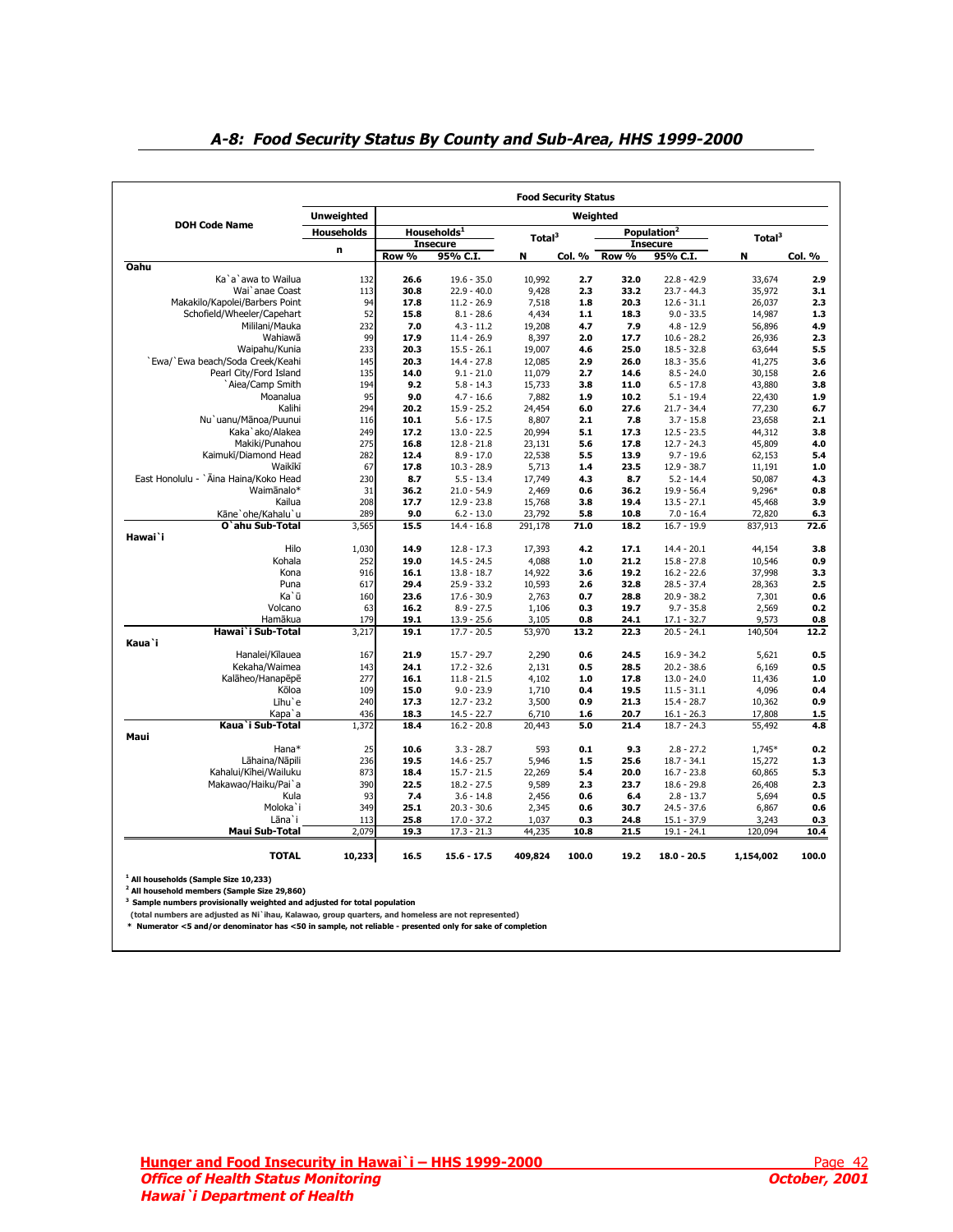|                               |                    |        |         |                          |                            |                              | <b>Food Insecure Households</b> |         |                          |                          |                          |                                            |                      |        |
|-------------------------------|--------------------|--------|---------|--------------------------|----------------------------|------------------------------|---------------------------------|---------|--------------------------|--------------------------|--------------------------|--------------------------------------------|----------------------|--------|
| <b>Health Variable</b>        | <b>Food Secure</b> |        |         |                          | <b>Total Food Insecure</b> |                              |                                 |         |                          | Hunger                   |                          |                                            | Total <sup>1,2</sup> |        |
|                               | <b>Households</b>  |        |         | <b>No Age Adjustment</b> |                            | Age<br>Adjusted <sup>3</sup> |                                 | At Risk | <b>Adult Hunger Only</b> |                          |                          | <b>Adult &amp; Child</b><br>And Child Only |                      |        |
|                               | N                  | Row %  | N       | Row %                    | 95% C.I.                   | Row %                        | N                               | Row %   | N                        | Row %                    | N                        | Row %                                      | N                    | Col. % |
| <b>Mental Health MCS-12</b>   |                    |        |         |                          |                            |                              |                                 |         |                          |                          |                          |                                            |                      |        |
| >70                           | 267                | 89.0   | 33      | 11.0                     | $0.9 - 61.5$               | 9.5                          | 33                              | 11.0    | $\overline{\phantom{a}}$ | --                       | $\overline{\phantom{a}}$ | ۰.                                         | 300                  | 0.0    |
| $61 - 70$                     | 65,980             | 86.3   | 10,471  | 13.7                     | $11.0 - 16.9$              | 14.74                        | 8.930                           | 11.7    | 1,452                    | 1.9                      | 89                       | 0.1                                        | 76,451               | 8.9    |
| $50 - 60$                     | 509,838            | 87.2   | 74,883  | 12.8                     | $11.8 - 13.9$              | 13.12                        | 59,125                          | 10.1    | 13,375                   | 2.3                      | 2,383                    | 0.4                                        | 584,721              | 68.0   |
| $40 - 50$                     | 86,855             | 72.0   | 33,711  | 28.0                     | $24.9 - 31.2$              | 27.71                        | 24,416                          | 20.3    | 8,211                    | 6.8                      | 1,084                    | 0.9                                        | 120,566              | 14.0   |
| $30 - 39$                     | 20.817             | 60.5   | 13,596  | 39.5                     | $33.3 - 46.1$              | 40.31                        | 8,595                           | 25.0    | 4.199                    | 12.2                     | 802                      | 2.3                                        | 34,413               | 4.0    |
| $30$                          | 8,325              | 53.9   | 7,129   | 46.1                     | $36.8 - 55.7$              | 45.07                        | 3,293                           | 21.3    | 3,712                    | 24.0                     | 124                      | 0.8                                        | 15,454               | 1.8    |
| Unknown                       | 26,002             | 95.1   | 1,352   | 4.9                      | $2.6 - 9.2$                | 4.63                         | 905                             | 3.3     | 383                      | 1.4                      | 64                       | 0.2                                        | 27,354               | 3.2    |
| <b>Physical Health PCS-12</b> |                    |        |         |                          |                            |                              |                                 |         |                          |                          |                          |                                            |                      |        |
| >70                           | 701                | 94.3 * | 42      | $5.7*$                   | $0.0 - 93.7$               | $34.1*$                      | 42                              | 5.7     | $\overline{\phantom{a}}$ | $\overline{\phantom{a}}$ | $\overline{\phantom{a}}$ | --                                         | 743                  | 0.1    |
| $61 - 70$                     | 233,239            | 85.4   | 40,031  | 14.6                     | $13.1 - 16.4$              | 13.63                        | 29,489                          | 10.8    | 8,978                    | 3.3                      | 1,564                    | 0.6                                        | 273,270              | 31.8   |
| $50 - 60$                     | 365,778            | 84.4   | 67,509  | 15.6                     | $14.3 - 16.9$              | 16.47                        | 54,612                          | 12.6    | 11,012                   | 2.5                      | 1,885                    | 0.4                                        | 433,287              | 50.4   |
| $40 - 50$                     | 58,801             | 77.4   | 17,211  | 22.6                     | $19.1 - 26.6$              | 27.54                        | 11,840                          | 15.6    | 4,729                    | 6.2                      | 642                      | 0.8                                        | 76,012               | 8.8    |
| $30 - 39$                     | 21,812             | 68.9   | 9,832   | 31.1                     | $25.5 - 37.3$              | 30.35                        | 5,995                           | 18.9    | 3,497                    | 11.1                     | 340                      | $1.1$                                      | 31,644               | 3.7    |
| $30$                          | 11,751             | 69.3   | 5,197   | 30.7                     | $23.0 - 39.6$              | 44.06                        | 2,415                           | 14.2    | 2,731                    | 16.1                     | 51                       | 0.3                                        | 16,948               | 2.0    |
| Unknown                       | 26,002             | 95.1   | 1,352   | 4.9                      | $2.6 - 9.2$                | 4.63                         | 905                             | 3.3     | 383                      | 1.4                      | 64                       | 0.2                                        | 27,354               | 3.2    |
| <b>BMI Status</b>             |                    |        |         |                          |                            |                              |                                 |         |                          |                          |                          |                                            |                      |        |
| Underweight                   | 35,815             | 83.6   | 7,033   | 16.4                     | $12.5 - 21.2$              | 17.08                        | 5,492                           | 12.8    | 1,371                    | 3.4                      | 170                      | 0.4                                        | 42,848               | 5.0    |
| Normal                        | 352,414            | 84.7   | 63,418  | 15.3                     | $14.0 - 16.6$              | 15.65                        | 46,277                          | 11.1    | 15,357                   | 3.4                      | 1,784                    | 0.4                                        | 415,832              | 48.4   |
| Overweight                    | 238,157            | 84.9   | 42,367  | 15.1                     | $13.5 - 16.8$              | 15.84                        | 33,216                          | 11.8    | 8,021                    | 3.7                      | 1,130                    | 0.4                                        | 280,524              | 32.6   |
| Obese I                       | 64,986             | 79.2   | 17,106  | 20.8                     | $17.6 - 24.4$              | 20.94                        | 12,213                          | 14.9    | 3,897                    | 4.7                      | 996                      | 1.2                                        | 82,092               | 9.6    |
| Obese II                      | 17,786             | 69.8   | 7,679   | 30.2                     | $23.6 - 37.7$              | 29.32                        | 5,853                           | 23.0    | 1,426                    | 5.6                      | 400*                     | 1.6                                        | 25,465               | 3.0    |
| Obese III                     | 8,926              | 71.4   | 3,573   | 28.6                     | $20.2 - 38.7$              | 30.76                        | 2,247                           | 18.0    | 1,258                    | 10.1                     | 68*                      | 0.5                                        | 12,499               | 1.5    |
| <b>Arthritis</b>              |                    |        |         |                          |                            |                              |                                 |         |                          |                          |                          |                                            |                      |        |
| Yes                           | 90,812             | 82.0   | 19,898  | 18.0                     | $15.4 - 20.9$              | 23.04                        | 13,715                          | 12.4    | 5,926                    | 5.4                      | 257                      | 0.2                                        | 110,710              | 12.9   |
| No                            | 627,272            | 83.8   | 121,278 | 16.2                     | $15.2 - 17.3$              | 16.14                        | 91,583                          | 12.2    | 25,405                   | 3.4                      | 4,290                    | 0.6                                        | 748,550              | 87.1   |
| Asthma                        |                    |        |         |                          |                            |                              |                                 |         |                          |                          |                          |                                            |                      |        |
| Yes                           | 63,202             | 79.4   | 16,370  | 20.6                     | $17.5 - 24.1$              | 19.86                        | 10,866                          | 13.7    | 4,655                    | 5.8                      | 849                      | $1.1$                                      | 79,572               | 9.3    |
| No                            | 654,882            | 84.0   | 124,806 | 16.0                     | $15.0 - 17.0$              | 16.52                        | 94,431                          | 12.1    | 26,676                   | 3.4                      | 3,699                    | 0.5                                        | 779,688              | 90.7   |
| <b>Diabetes</b>               |                    |        |         |                          |                            |                              |                                 |         |                          |                          |                          |                                            |                      |        |
| Yes                           | 42,260             | 78.2   | 11,786  | 21.8                     | $17.8 - 26.4$              | 25.36                        | 7.910                           | 14.6    | 3,288                    | 6.1                      | 588                      | 1.1                                        | 54,046               | 6.3    |
| No                            | 675,824            | 83.9   | 129,389 | 16.1                     | $15.1 - 17.1$              | 16.35                        | 97,388                          | 12.1    | 28,042                   | 3.5                      | 3,959                    | 0.5                                        | 805,213              | 93.7   |
| <b>HBC</b>                    |                    |        |         |                          |                            |                              |                                 |         |                          |                          |                          |                                            |                      |        |
| Yes                           | 152,855            | 86.0   | 24,951  | 14.0                     | $12.1 - 16.2$              | 17.52                        | 18,873                          | 10.6    | 5,458                    | 3.1                      | 620                      | 0.3                                        | 177,806              | 20.7   |
| No                            | 565,230            | 82.9   | 116,224 | 17.1                     | $16.0 - 18.2$              | 16.85                        | 86,425                          | 12.7    | 25,872                   | 3.8                      | 3.927                    | 0.6                                        | 681,454              | 79.3   |
| <b>HBP</b>                    |                    |        |         |                          |                            |                              |                                 |         |                          |                          |                          |                                            |                      |        |
| Yes                           | 147,843            | 83.6   | 29,038  | 16.4                     | $14.5 - 18.5$              | 19.55                        | 21,618                          | 12.2    | 6,889                    | 3.9                      | 531                      | 0.3                                        | 176,881              | 20.6   |
|                               |                    |        |         |                          |                            |                              |                                 |         |                          |                          |                          |                                            |                      |        |
| No                            | 570,241            | 83.6   | 112,137 | 16.4                     | $15.4 - 17.6$              | 16.12                        | 83,680                          | 12.3    | 24,441                   | 3.6                      | 4,016                    | 0.6                                        | 682,378              | 79.4   |
|                               | 718,084            | 83.6   | 141,175 |                          | $16.4$ $15.5 - 17.4$       |                              | 105,298                         | 12.3    | 31,330                   | 3.6                      | 4,547                    | 0.5                                        | 859,259              | 100.0  |

## <span id="page-42-0"></span>**A-9: Adult Household Members Food Security Status By Selected Health Variables, HHS 1999-2000**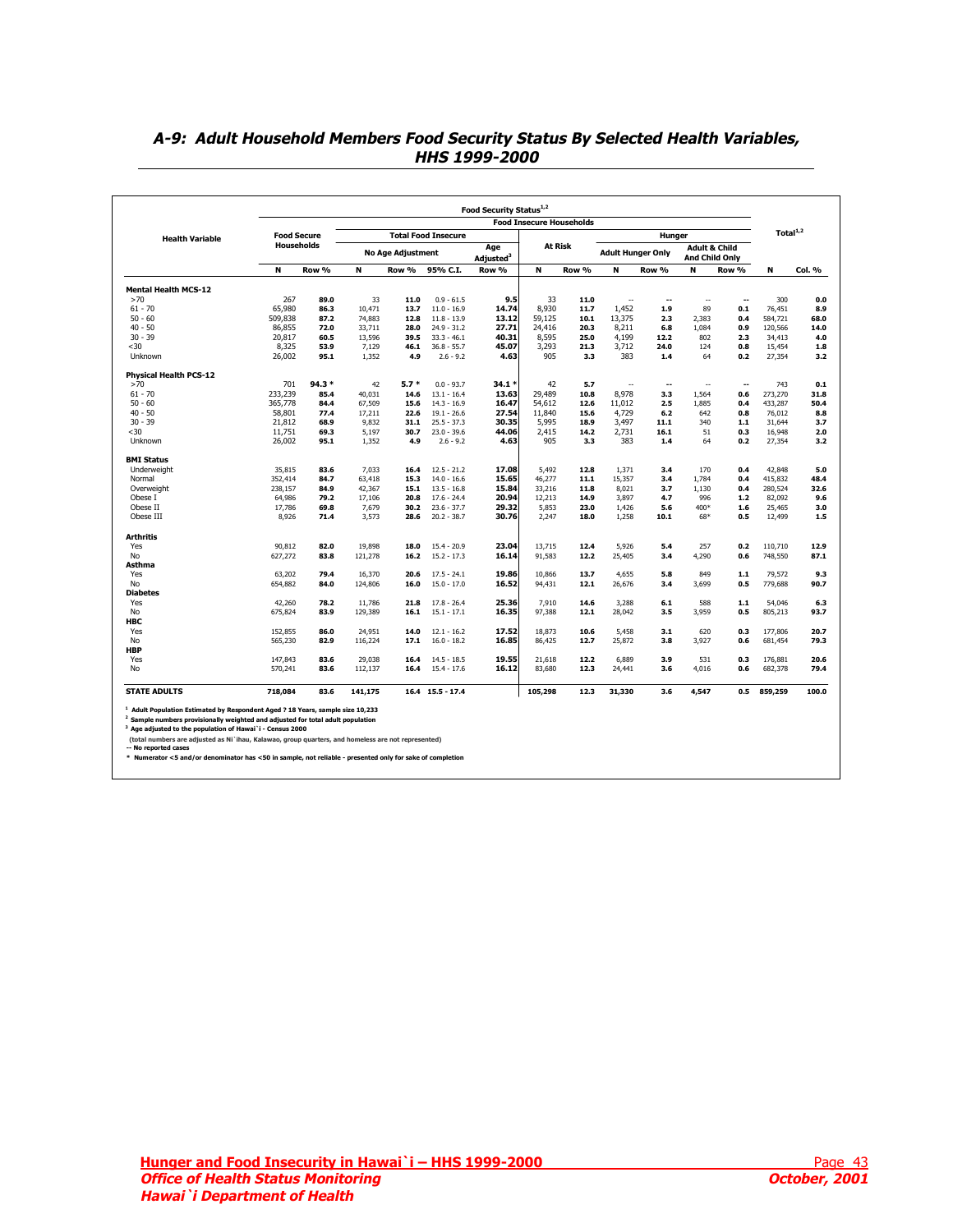<span id="page-43-0"></span>

| A-10: Household Food Security Status By Household Type, Size, Income, and Poverty, |  |
|------------------------------------------------------------------------------------|--|
| <i><b>HHS 1999-2000</b></i>                                                        |  |

| Total <sup>1,2</sup><br><b>Demographic Variable</b><br>Hunger<br><b>Food Secure</b><br><b>At Risk</b><br><b>Total Insecure</b><br><b>Adult &amp; Child</b><br><b>Adult Only</b><br>And Child Only<br>$\frac{9}{6}$<br>$\frac{9}{6}$<br>$\frac{9}{6}$<br>$\frac{9}{6}$<br>N<br>N<br>95% C.I.<br>N<br>N<br>N<br>$\frac{9}{6}$<br>N<br>$\frac{0}{0}$<br><b>Household Type</b><br>Adult No Children<br>63,267<br>12,569<br>$14.5 - 18.8$<br>10.8<br>4.407<br>75,836<br>83.4<br>16.6<br>8.162<br>5.8<br>$\overline{a}$<br>--<br>Adults No Children<br>88.2<br>20,957<br>11.8<br>$10.7 - 13.1$<br>16,060<br>2.8<br>156,357<br>9.1<br>4.897<br>--<br>177,314<br>$\overline{a}$<br>Adult With Child(ren)<br>62.8<br>4,950<br>37.2<br>26.2<br>1.042<br>7.8<br>415<br>3.1<br>8,367<br>$31.0 - 43.8$<br>3,493<br>13,317<br>Adults With Child(ren)<br>114,019<br>79.5<br>29,338<br>20.5<br>$18.8 - 22.2$<br>22,729<br>15.9<br>4,663<br>3.3<br>1,946<br>1.4<br>143,357<br><b>Household Size</b><br>One<br>12,569<br>16.6<br>$14.5 - 18.8$<br>10.8<br>4,407<br>75,836<br>63,267<br>83.4<br>8,162<br>5.8<br>$\overline{\phantom{a}}$<br>۰.<br>Two<br>112,250<br>2.7<br>0.1<br>126,315<br>88.9<br>14,065<br>11.1<br>$9.8 - 12.6$<br>10,521<br>8.3<br>3,432<br>112<br>Three<br>12,200<br>77,238<br>65,038<br>84.2<br>15.8<br>$13.8 - 18.0$<br>9,212<br>11.9<br>2,574<br>3.3<br>414<br>0.5<br>Four<br>58,410<br>82.7<br>12,241<br>17.3<br>$15.2 - 19.7$<br>9,366<br>13.3<br>2,273<br>3.2<br>602<br>0.9<br>70,651<br>Five<br>24,946<br>74.4<br>8,562<br>25.6<br>$21.9 - 29.6$<br>7,034<br>21.0<br>1,314<br>3.9<br>214<br>0.6<br>33,508<br>Six<br>11250<br>3,964<br>$20.9 - 32.0$<br>20.6<br>357<br>3.7<br>73.9<br>26.1<br>3,139<br>468<br>3.1<br>2.3<br>15,214<br>3,771<br>1,878<br>33.2<br>$24.1 - 43.9$<br>1,394<br>24.7<br>1.2<br>418<br>7.4<br>1.4<br>Seven<br>66.8<br>66<br>5,649<br>Eight and greater<br>3,078<br>2,335<br>43.1<br>$32.8 - 54.1$<br>29.9<br>474<br>243<br>4.5<br>56.9<br>1,618<br>8.8<br>5,413<br><b>Household Income</b><br>$<$ \$5,000<br>5,524<br>55.8<br>4,383<br>44.2<br>$36.5 - 52.3$<br>2,674<br>27.0<br>1,543<br>15.6<br>166*<br>1.7<br>9,907<br>2.4<br>\$5,000-\$9,999<br>5,013<br>56.8<br>3,819<br>43.2<br>$35.6 - 51.2$<br>2,439<br>27.6<br>1,248<br>14.1<br>132*<br>1.5<br>8,832<br>2.2<br>\$10,000-\$14,999<br>7,513<br>57.7<br>5,503<br>42.3<br>$36.0 - 48.9$<br>3,488<br>26.8<br>1,677<br>12.9<br>338<br>2.6<br>13,016<br>3.2<br>\$15,000-\$19,999<br>11,841<br>72.8<br>4,417<br>27.2<br>$22.2 - 32.8$<br>3,114<br>19.2<br>975<br>6.0<br>328<br>2.0<br>16,258<br>4.0<br>\$20,000-\$24,999<br>4,983<br>$20.3 - 29.8$<br>20.1<br>$74*$<br>4.9<br>15,145<br>75.2<br>24.8<br>4,044<br>865<br>4.3<br>0.4<br>20,128<br>\$25,000-\$29,999<br>4,305<br>$18.5 - 28.4$<br>905<br>14,348<br>76.9<br>23.1<br>3,284<br>17.6<br>4.9<br>116<br>0.6<br>18,653<br>4.6<br>5.5<br>\$30,000-\$34,999<br>17,814<br>79.7<br>4,540<br>20.3<br>$16.4 - 24.9$<br>3,603<br>16.1<br>606<br>2.7<br>331<br>1.5<br>22,354<br>79.5<br>56*<br>\$35,000-\$39,999<br>13,978<br>3.613<br>20.5<br>$16.0 - 25.9$<br>2,439<br>13.9<br>1.118<br>6.4<br>0.3<br>17,591<br>4.3<br>\$40,000-\$44,999<br>85.7<br>3.013<br>$10.9 - 18.5$<br>12.7<br>261<br>85*<br>5.1<br>18,029<br>14.3<br>2,667<br>1.2<br>0.4<br>21,042<br>\$45,000-\$49,999<br>12,358<br>87.4<br>1,784<br>12.6<br>$9.0 - 17.5$<br>1,520<br>10.7<br>246<br>1.7<br>$18*$<br>0.1<br>14,142<br>3.5<br>\$50,000-\$54,999<br>18,603<br>87.5<br>2,657<br>12.5<br>$9.3 - 16.5$<br>2,138<br>10.1<br>396<br>1.9<br>$123*$<br>21,260<br>5.2<br>0.6<br>89.0<br>1,234<br>11.0<br>960<br>$91*$<br>2.7<br>\$55,000-\$59,999<br>10,022<br>$7.1 - 16.6$<br>8.5<br>183<br>1.6<br>0.8<br>11,256<br>390<br>8.3<br>\$60,000-\$74,999<br>31,186<br>91.8<br>2,781<br>8.2<br>$6.1 - 10.9$<br>2,346<br>6.9<br>$1.1$<br>45*<br>0.1<br>33,967<br>\$75,000-\$99,999<br>171<br>0.5<br>8.4<br>32,583<br>95.1<br>1,685<br>4.9<br>$3.3 - 7.2$<br>1,496<br>4.4<br>$18*$<br>0.1<br>34,268<br>\$100,000-\$149,999<br>19,890<br>95.3<br>982<br>4.7<br>$2.8 - 7.7$<br>839<br>4.0<br>98<br>0.5<br>45*<br>0.2<br>20,872<br>5.1<br>$>$ \$150,000<br>9,162<br>98.0<br>185<br>2.0<br>$0.9 - 4.3$<br>84<br>0.9<br>$71*$<br>0.8<br>$30*$<br>0.3<br>9,347<br>2.3<br><b>Unknown</b><br>84.7<br>17929<br>28.5<br>99,000<br>15.3<br>$13.7 - 17.1$<br>13,309<br>11.4<br>4,257<br>3.6<br>363<br>0.3<br>116,929<br>(\$40686<br>$(*44,216 -$<br>$($24,368-$<br>$($15,878 -$<br><b>Median Income</b><br>\$45,620 \$47,027)<br>$$26,156$ \$27,968)<br>\$28,218 \$23,376)<br>\$41,598 \$42,517)<br>\$19,602<br>\$20,824<br>Poverty <sup>3</sup><br>$0 - 62.5%$<br>8,713<br>52.4<br>7,917<br>47.6<br>$41.6 - 53.7$<br>5,117<br>30.8<br>2,284<br>13.7<br>516<br>3.1<br>16,630<br>$63 - 100%$<br>$38.1 - 50.3$<br>1,748<br>8,445<br>55.9<br>6,663<br>44.1<br>4,336<br>28.7<br>11.6<br>579<br>3.8<br>15,108<br>101-133%<br>33.3<br>23.3<br>8.7<br>208<br>10,412<br>66.7<br>5,195<br>$27.8 - 39.3$<br>3,636<br>1,351<br>1.3<br>15,607<br>134-185%<br>9,210<br>20.8<br>132<br>26,466<br>74.2<br>25.8<br>$22.4 - 29.6$<br>7,436<br>1,642<br>4.6<br>0.4<br>35,676<br>186-200%<br>1,820<br>$20.0 - 38.0$<br>$36*$<br>4,647<br>71.9<br>28.1<br>1,400<br>21.6<br>384<br>5.9<br>0.6<br>6,467<br>201-300%<br>377<br>51,510<br>83.4<br>10.253<br>16.6<br>$14.3 - 19.1$<br>7,837<br>12.7<br>2,039<br>3.3<br>0.6<br>61,763<br>>300%<br>93.8<br>8,825<br>5.2<br>0.9<br>148*<br>132,818<br>6.2<br>$5.3 - 7.3$<br>7,372<br>1,305<br>0.1<br>141,643<br>Unknown<br>99,000<br>84.7<br>17,929<br>15.3<br>$13.7 - 17.1$<br>13,309<br>11.4<br>4,257<br>0.3<br>116,929<br>3.6<br>363 |                         |         |      |        |  | <b>Food Insecure</b> |     |       |  |      |
|--------------------------------------------------------------------------------------------------------------------------------------------------------------------------------------------------------------------------------------------------------------------------------------------------------------------------------------------------------------------------------------------------------------------------------------------------------------------------------------------------------------------------------------------------------------------------------------------------------------------------------------------------------------------------------------------------------------------------------------------------------------------------------------------------------------------------------------------------------------------------------------------------------------------------------------------------------------------------------------------------------------------------------------------------------------------------------------------------------------------------------------------------------------------------------------------------------------------------------------------------------------------------------------------------------------------------------------------------------------------------------------------------------------------------------------------------------------------------------------------------------------------------------------------------------------------------------------------------------------------------------------------------------------------------------------------------------------------------------------------------------------------------------------------------------------------------------------------------------------------------------------------------------------------------------------------------------------------------------------------------------------------------------------------------------------------------------------------------------------------------------------------------------------------------------------------------------------------------------------------------------------------------------------------------------------------------------------------------------------------------------------------------------------------------------------------------------------------------------------------------------------------------------------------------------------------------------------------------------------------------------------------------------------------------------------------------------------------------------------------------------------------------------------------------------------------------------------------------------------------------------------------------------------------------------------------------------------------------------------------------------------------------------------------------------------------------------------------------------------------------------------------------------------------------------------------------------------------------------------------------------------------------------------------------------------------------------------------------------------------------------------------------------------------------------------------------------------------------------------------------------------------------------------------------------------------------------------------------------------------------------------------------------------------------------------------------------------------------------------------------------------------------------------------------------------------------------------------------------------------------------------------------------------------------------------------------------------------------------------------------------------------------------------------------------------------------------------------------------------------------------------------------------------------------------------------------------------------------------------------------------------------------------------------------------------------------------------------------------------------------------------------------------------------------------------------------------------------------------------------------------------------------------------------------------------------------------------------------------------------------------------------------------------------------------------------------------------------------------------------------------------------------------------------------------------------------------------------------------------------------------------------------------------------------------------------------------------------------------------------------------------------------------------------------------------------------------------------------------------------------------------------------------------------------------------------------------------------------------------------------------------------------------------------------------------------------------------------------------------------------------------------------------------------------------------------------------------------------------------------------------------------------------------------------------------------------------------------------------------------------------------------|-------------------------|---------|------|--------|--|----------------------|-----|-------|--|------|
|                                                                                                                                                                                                                                                                                                                                                                                                                                                                                                                                                                                                                                                                                                                                                                                                                                                                                                                                                                                                                                                                                                                                                                                                                                                                                                                                                                                                                                                                                                                                                                                                                                                                                                                                                                                                                                                                                                                                                                                                                                                                                                                                                                                                                                                                                                                                                                                                                                                                                                                                                                                                                                                                                                                                                                                                                                                                                                                                                                                                                                                                                                                                                                                                                                                                                                                                                                                                                                                                                                                                                                                                                                                                                                                                                                                                                                                                                                                                                                                                                                                                                                                                                                                                                                                                                                                                                                                                                                                                                                                                                                                                                                                                                                                                                                                                                                                                                                                                                                                                                                                                                                                                                                                                                                                                                                                                                                                                                                                                                                                                                                                                                                            |                         |         |      |        |  |                      |     |       |  |      |
|                                                                                                                                                                                                                                                                                                                                                                                                                                                                                                                                                                                                                                                                                                                                                                                                                                                                                                                                                                                                                                                                                                                                                                                                                                                                                                                                                                                                                                                                                                                                                                                                                                                                                                                                                                                                                                                                                                                                                                                                                                                                                                                                                                                                                                                                                                                                                                                                                                                                                                                                                                                                                                                                                                                                                                                                                                                                                                                                                                                                                                                                                                                                                                                                                                                                                                                                                                                                                                                                                                                                                                                                                                                                                                                                                                                                                                                                                                                                                                                                                                                                                                                                                                                                                                                                                                                                                                                                                                                                                                                                                                                                                                                                                                                                                                                                                                                                                                                                                                                                                                                                                                                                                                                                                                                                                                                                                                                                                                                                                                                                                                                                                                            |                         |         |      |        |  |                      |     |       |  |      |
|                                                                                                                                                                                                                                                                                                                                                                                                                                                                                                                                                                                                                                                                                                                                                                                                                                                                                                                                                                                                                                                                                                                                                                                                                                                                                                                                                                                                                                                                                                                                                                                                                                                                                                                                                                                                                                                                                                                                                                                                                                                                                                                                                                                                                                                                                                                                                                                                                                                                                                                                                                                                                                                                                                                                                                                                                                                                                                                                                                                                                                                                                                                                                                                                                                                                                                                                                                                                                                                                                                                                                                                                                                                                                                                                                                                                                                                                                                                                                                                                                                                                                                                                                                                                                                                                                                                                                                                                                                                                                                                                                                                                                                                                                                                                                                                                                                                                                                                                                                                                                                                                                                                                                                                                                                                                                                                                                                                                                                                                                                                                                                                                                                            |                         |         |      |        |  |                      |     |       |  |      |
|                                                                                                                                                                                                                                                                                                                                                                                                                                                                                                                                                                                                                                                                                                                                                                                                                                                                                                                                                                                                                                                                                                                                                                                                                                                                                                                                                                                                                                                                                                                                                                                                                                                                                                                                                                                                                                                                                                                                                                                                                                                                                                                                                                                                                                                                                                                                                                                                                                                                                                                                                                                                                                                                                                                                                                                                                                                                                                                                                                                                                                                                                                                                                                                                                                                                                                                                                                                                                                                                                                                                                                                                                                                                                                                                                                                                                                                                                                                                                                                                                                                                                                                                                                                                                                                                                                                                                                                                                                                                                                                                                                                                                                                                                                                                                                                                                                                                                                                                                                                                                                                                                                                                                                                                                                                                                                                                                                                                                                                                                                                                                                                                                                            |                         |         |      |        |  |                      |     |       |  |      |
|                                                                                                                                                                                                                                                                                                                                                                                                                                                                                                                                                                                                                                                                                                                                                                                                                                                                                                                                                                                                                                                                                                                                                                                                                                                                                                                                                                                                                                                                                                                                                                                                                                                                                                                                                                                                                                                                                                                                                                                                                                                                                                                                                                                                                                                                                                                                                                                                                                                                                                                                                                                                                                                                                                                                                                                                                                                                                                                                                                                                                                                                                                                                                                                                                                                                                                                                                                                                                                                                                                                                                                                                                                                                                                                                                                                                                                                                                                                                                                                                                                                                                                                                                                                                                                                                                                                                                                                                                                                                                                                                                                                                                                                                                                                                                                                                                                                                                                                                                                                                                                                                                                                                                                                                                                                                                                                                                                                                                                                                                                                                                                                                                                            |                         |         |      |        |  |                      |     |       |  | 18.5 |
|                                                                                                                                                                                                                                                                                                                                                                                                                                                                                                                                                                                                                                                                                                                                                                                                                                                                                                                                                                                                                                                                                                                                                                                                                                                                                                                                                                                                                                                                                                                                                                                                                                                                                                                                                                                                                                                                                                                                                                                                                                                                                                                                                                                                                                                                                                                                                                                                                                                                                                                                                                                                                                                                                                                                                                                                                                                                                                                                                                                                                                                                                                                                                                                                                                                                                                                                                                                                                                                                                                                                                                                                                                                                                                                                                                                                                                                                                                                                                                                                                                                                                                                                                                                                                                                                                                                                                                                                                                                                                                                                                                                                                                                                                                                                                                                                                                                                                                                                                                                                                                                                                                                                                                                                                                                                                                                                                                                                                                                                                                                                                                                                                                            |                         |         |      |        |  |                      |     |       |  | 43.3 |
|                                                                                                                                                                                                                                                                                                                                                                                                                                                                                                                                                                                                                                                                                                                                                                                                                                                                                                                                                                                                                                                                                                                                                                                                                                                                                                                                                                                                                                                                                                                                                                                                                                                                                                                                                                                                                                                                                                                                                                                                                                                                                                                                                                                                                                                                                                                                                                                                                                                                                                                                                                                                                                                                                                                                                                                                                                                                                                                                                                                                                                                                                                                                                                                                                                                                                                                                                                                                                                                                                                                                                                                                                                                                                                                                                                                                                                                                                                                                                                                                                                                                                                                                                                                                                                                                                                                                                                                                                                                                                                                                                                                                                                                                                                                                                                                                                                                                                                                                                                                                                                                                                                                                                                                                                                                                                                                                                                                                                                                                                                                                                                                                                                            |                         |         |      |        |  |                      |     |       |  | 3.2  |
|                                                                                                                                                                                                                                                                                                                                                                                                                                                                                                                                                                                                                                                                                                                                                                                                                                                                                                                                                                                                                                                                                                                                                                                                                                                                                                                                                                                                                                                                                                                                                                                                                                                                                                                                                                                                                                                                                                                                                                                                                                                                                                                                                                                                                                                                                                                                                                                                                                                                                                                                                                                                                                                                                                                                                                                                                                                                                                                                                                                                                                                                                                                                                                                                                                                                                                                                                                                                                                                                                                                                                                                                                                                                                                                                                                                                                                                                                                                                                                                                                                                                                                                                                                                                                                                                                                                                                                                                                                                                                                                                                                                                                                                                                                                                                                                                                                                                                                                                                                                                                                                                                                                                                                                                                                                                                                                                                                                                                                                                                                                                                                                                                                            |                         |         |      |        |  |                      |     |       |  | 35.0 |
|                                                                                                                                                                                                                                                                                                                                                                                                                                                                                                                                                                                                                                                                                                                                                                                                                                                                                                                                                                                                                                                                                                                                                                                                                                                                                                                                                                                                                                                                                                                                                                                                                                                                                                                                                                                                                                                                                                                                                                                                                                                                                                                                                                                                                                                                                                                                                                                                                                                                                                                                                                                                                                                                                                                                                                                                                                                                                                                                                                                                                                                                                                                                                                                                                                                                                                                                                                                                                                                                                                                                                                                                                                                                                                                                                                                                                                                                                                                                                                                                                                                                                                                                                                                                                                                                                                                                                                                                                                                                                                                                                                                                                                                                                                                                                                                                                                                                                                                                                                                                                                                                                                                                                                                                                                                                                                                                                                                                                                                                                                                                                                                                                                            |                         |         |      |        |  |                      |     |       |  |      |
|                                                                                                                                                                                                                                                                                                                                                                                                                                                                                                                                                                                                                                                                                                                                                                                                                                                                                                                                                                                                                                                                                                                                                                                                                                                                                                                                                                                                                                                                                                                                                                                                                                                                                                                                                                                                                                                                                                                                                                                                                                                                                                                                                                                                                                                                                                                                                                                                                                                                                                                                                                                                                                                                                                                                                                                                                                                                                                                                                                                                                                                                                                                                                                                                                                                                                                                                                                                                                                                                                                                                                                                                                                                                                                                                                                                                                                                                                                                                                                                                                                                                                                                                                                                                                                                                                                                                                                                                                                                                                                                                                                                                                                                                                                                                                                                                                                                                                                                                                                                                                                                                                                                                                                                                                                                                                                                                                                                                                                                                                                                                                                                                                                            |                         |         |      |        |  |                      |     |       |  | 18.5 |
|                                                                                                                                                                                                                                                                                                                                                                                                                                                                                                                                                                                                                                                                                                                                                                                                                                                                                                                                                                                                                                                                                                                                                                                                                                                                                                                                                                                                                                                                                                                                                                                                                                                                                                                                                                                                                                                                                                                                                                                                                                                                                                                                                                                                                                                                                                                                                                                                                                                                                                                                                                                                                                                                                                                                                                                                                                                                                                                                                                                                                                                                                                                                                                                                                                                                                                                                                                                                                                                                                                                                                                                                                                                                                                                                                                                                                                                                                                                                                                                                                                                                                                                                                                                                                                                                                                                                                                                                                                                                                                                                                                                                                                                                                                                                                                                                                                                                                                                                                                                                                                                                                                                                                                                                                                                                                                                                                                                                                                                                                                                                                                                                                                            |                         |         |      |        |  |                      |     |       |  | 30.8 |
|                                                                                                                                                                                                                                                                                                                                                                                                                                                                                                                                                                                                                                                                                                                                                                                                                                                                                                                                                                                                                                                                                                                                                                                                                                                                                                                                                                                                                                                                                                                                                                                                                                                                                                                                                                                                                                                                                                                                                                                                                                                                                                                                                                                                                                                                                                                                                                                                                                                                                                                                                                                                                                                                                                                                                                                                                                                                                                                                                                                                                                                                                                                                                                                                                                                                                                                                                                                                                                                                                                                                                                                                                                                                                                                                                                                                                                                                                                                                                                                                                                                                                                                                                                                                                                                                                                                                                                                                                                                                                                                                                                                                                                                                                                                                                                                                                                                                                                                                                                                                                                                                                                                                                                                                                                                                                                                                                                                                                                                                                                                                                                                                                                            |                         |         |      |        |  |                      |     |       |  | 18.8 |
|                                                                                                                                                                                                                                                                                                                                                                                                                                                                                                                                                                                                                                                                                                                                                                                                                                                                                                                                                                                                                                                                                                                                                                                                                                                                                                                                                                                                                                                                                                                                                                                                                                                                                                                                                                                                                                                                                                                                                                                                                                                                                                                                                                                                                                                                                                                                                                                                                                                                                                                                                                                                                                                                                                                                                                                                                                                                                                                                                                                                                                                                                                                                                                                                                                                                                                                                                                                                                                                                                                                                                                                                                                                                                                                                                                                                                                                                                                                                                                                                                                                                                                                                                                                                                                                                                                                                                                                                                                                                                                                                                                                                                                                                                                                                                                                                                                                                                                                                                                                                                                                                                                                                                                                                                                                                                                                                                                                                                                                                                                                                                                                                                                            |                         |         |      |        |  |                      |     |       |  | 17.2 |
|                                                                                                                                                                                                                                                                                                                                                                                                                                                                                                                                                                                                                                                                                                                                                                                                                                                                                                                                                                                                                                                                                                                                                                                                                                                                                                                                                                                                                                                                                                                                                                                                                                                                                                                                                                                                                                                                                                                                                                                                                                                                                                                                                                                                                                                                                                                                                                                                                                                                                                                                                                                                                                                                                                                                                                                                                                                                                                                                                                                                                                                                                                                                                                                                                                                                                                                                                                                                                                                                                                                                                                                                                                                                                                                                                                                                                                                                                                                                                                                                                                                                                                                                                                                                                                                                                                                                                                                                                                                                                                                                                                                                                                                                                                                                                                                                                                                                                                                                                                                                                                                                                                                                                                                                                                                                                                                                                                                                                                                                                                                                                                                                                                            |                         |         |      |        |  |                      |     |       |  | 8.2  |
|                                                                                                                                                                                                                                                                                                                                                                                                                                                                                                                                                                                                                                                                                                                                                                                                                                                                                                                                                                                                                                                                                                                                                                                                                                                                                                                                                                                                                                                                                                                                                                                                                                                                                                                                                                                                                                                                                                                                                                                                                                                                                                                                                                                                                                                                                                                                                                                                                                                                                                                                                                                                                                                                                                                                                                                                                                                                                                                                                                                                                                                                                                                                                                                                                                                                                                                                                                                                                                                                                                                                                                                                                                                                                                                                                                                                                                                                                                                                                                                                                                                                                                                                                                                                                                                                                                                                                                                                                                                                                                                                                                                                                                                                                                                                                                                                                                                                                                                                                                                                                                                                                                                                                                                                                                                                                                                                                                                                                                                                                                                                                                                                                                            |                         |         |      |        |  |                      |     |       |  |      |
|                                                                                                                                                                                                                                                                                                                                                                                                                                                                                                                                                                                                                                                                                                                                                                                                                                                                                                                                                                                                                                                                                                                                                                                                                                                                                                                                                                                                                                                                                                                                                                                                                                                                                                                                                                                                                                                                                                                                                                                                                                                                                                                                                                                                                                                                                                                                                                                                                                                                                                                                                                                                                                                                                                                                                                                                                                                                                                                                                                                                                                                                                                                                                                                                                                                                                                                                                                                                                                                                                                                                                                                                                                                                                                                                                                                                                                                                                                                                                                                                                                                                                                                                                                                                                                                                                                                                                                                                                                                                                                                                                                                                                                                                                                                                                                                                                                                                                                                                                                                                                                                                                                                                                                                                                                                                                                                                                                                                                                                                                                                                                                                                                                            |                         |         |      |        |  |                      |     |       |  |      |
|                                                                                                                                                                                                                                                                                                                                                                                                                                                                                                                                                                                                                                                                                                                                                                                                                                                                                                                                                                                                                                                                                                                                                                                                                                                                                                                                                                                                                                                                                                                                                                                                                                                                                                                                                                                                                                                                                                                                                                                                                                                                                                                                                                                                                                                                                                                                                                                                                                                                                                                                                                                                                                                                                                                                                                                                                                                                                                                                                                                                                                                                                                                                                                                                                                                                                                                                                                                                                                                                                                                                                                                                                                                                                                                                                                                                                                                                                                                                                                                                                                                                                                                                                                                                                                                                                                                                                                                                                                                                                                                                                                                                                                                                                                                                                                                                                                                                                                                                                                                                                                                                                                                                                                                                                                                                                                                                                                                                                                                                                                                                                                                                                                            |                         |         |      |        |  |                      |     |       |  | 1.3  |
|                                                                                                                                                                                                                                                                                                                                                                                                                                                                                                                                                                                                                                                                                                                                                                                                                                                                                                                                                                                                                                                                                                                                                                                                                                                                                                                                                                                                                                                                                                                                                                                                                                                                                                                                                                                                                                                                                                                                                                                                                                                                                                                                                                                                                                                                                                                                                                                                                                                                                                                                                                                                                                                                                                                                                                                                                                                                                                                                                                                                                                                                                                                                                                                                                                                                                                                                                                                                                                                                                                                                                                                                                                                                                                                                                                                                                                                                                                                                                                                                                                                                                                                                                                                                                                                                                                                                                                                                                                                                                                                                                                                                                                                                                                                                                                                                                                                                                                                                                                                                                                                                                                                                                                                                                                                                                                                                                                                                                                                                                                                                                                                                                                            |                         |         |      |        |  |                      |     |       |  |      |
|                                                                                                                                                                                                                                                                                                                                                                                                                                                                                                                                                                                                                                                                                                                                                                                                                                                                                                                                                                                                                                                                                                                                                                                                                                                                                                                                                                                                                                                                                                                                                                                                                                                                                                                                                                                                                                                                                                                                                                                                                                                                                                                                                                                                                                                                                                                                                                                                                                                                                                                                                                                                                                                                                                                                                                                                                                                                                                                                                                                                                                                                                                                                                                                                                                                                                                                                                                                                                                                                                                                                                                                                                                                                                                                                                                                                                                                                                                                                                                                                                                                                                                                                                                                                                                                                                                                                                                                                                                                                                                                                                                                                                                                                                                                                                                                                                                                                                                                                                                                                                                                                                                                                                                                                                                                                                                                                                                                                                                                                                                                                                                                                                                            |                         |         |      |        |  |                      |     |       |  |      |
|                                                                                                                                                                                                                                                                                                                                                                                                                                                                                                                                                                                                                                                                                                                                                                                                                                                                                                                                                                                                                                                                                                                                                                                                                                                                                                                                                                                                                                                                                                                                                                                                                                                                                                                                                                                                                                                                                                                                                                                                                                                                                                                                                                                                                                                                                                                                                                                                                                                                                                                                                                                                                                                                                                                                                                                                                                                                                                                                                                                                                                                                                                                                                                                                                                                                                                                                                                                                                                                                                                                                                                                                                                                                                                                                                                                                                                                                                                                                                                                                                                                                                                                                                                                                                                                                                                                                                                                                                                                                                                                                                                                                                                                                                                                                                                                                                                                                                                                                                                                                                                                                                                                                                                                                                                                                                                                                                                                                                                                                                                                                                                                                                                            |                         |         |      |        |  |                      |     |       |  |      |
|                                                                                                                                                                                                                                                                                                                                                                                                                                                                                                                                                                                                                                                                                                                                                                                                                                                                                                                                                                                                                                                                                                                                                                                                                                                                                                                                                                                                                                                                                                                                                                                                                                                                                                                                                                                                                                                                                                                                                                                                                                                                                                                                                                                                                                                                                                                                                                                                                                                                                                                                                                                                                                                                                                                                                                                                                                                                                                                                                                                                                                                                                                                                                                                                                                                                                                                                                                                                                                                                                                                                                                                                                                                                                                                                                                                                                                                                                                                                                                                                                                                                                                                                                                                                                                                                                                                                                                                                                                                                                                                                                                                                                                                                                                                                                                                                                                                                                                                                                                                                                                                                                                                                                                                                                                                                                                                                                                                                                                                                                                                                                                                                                                            |                         |         |      |        |  |                      |     |       |  |      |
|                                                                                                                                                                                                                                                                                                                                                                                                                                                                                                                                                                                                                                                                                                                                                                                                                                                                                                                                                                                                                                                                                                                                                                                                                                                                                                                                                                                                                                                                                                                                                                                                                                                                                                                                                                                                                                                                                                                                                                                                                                                                                                                                                                                                                                                                                                                                                                                                                                                                                                                                                                                                                                                                                                                                                                                                                                                                                                                                                                                                                                                                                                                                                                                                                                                                                                                                                                                                                                                                                                                                                                                                                                                                                                                                                                                                                                                                                                                                                                                                                                                                                                                                                                                                                                                                                                                                                                                                                                                                                                                                                                                                                                                                                                                                                                                                                                                                                                                                                                                                                                                                                                                                                                                                                                                                                                                                                                                                                                                                                                                                                                                                                                            |                         |         |      |        |  |                      |     |       |  |      |
|                                                                                                                                                                                                                                                                                                                                                                                                                                                                                                                                                                                                                                                                                                                                                                                                                                                                                                                                                                                                                                                                                                                                                                                                                                                                                                                                                                                                                                                                                                                                                                                                                                                                                                                                                                                                                                                                                                                                                                                                                                                                                                                                                                                                                                                                                                                                                                                                                                                                                                                                                                                                                                                                                                                                                                                                                                                                                                                                                                                                                                                                                                                                                                                                                                                                                                                                                                                                                                                                                                                                                                                                                                                                                                                                                                                                                                                                                                                                                                                                                                                                                                                                                                                                                                                                                                                                                                                                                                                                                                                                                                                                                                                                                                                                                                                                                                                                                                                                                                                                                                                                                                                                                                                                                                                                                                                                                                                                                                                                                                                                                                                                                                            |                         |         |      |        |  |                      |     |       |  |      |
|                                                                                                                                                                                                                                                                                                                                                                                                                                                                                                                                                                                                                                                                                                                                                                                                                                                                                                                                                                                                                                                                                                                                                                                                                                                                                                                                                                                                                                                                                                                                                                                                                                                                                                                                                                                                                                                                                                                                                                                                                                                                                                                                                                                                                                                                                                                                                                                                                                                                                                                                                                                                                                                                                                                                                                                                                                                                                                                                                                                                                                                                                                                                                                                                                                                                                                                                                                                                                                                                                                                                                                                                                                                                                                                                                                                                                                                                                                                                                                                                                                                                                                                                                                                                                                                                                                                                                                                                                                                                                                                                                                                                                                                                                                                                                                                                                                                                                                                                                                                                                                                                                                                                                                                                                                                                                                                                                                                                                                                                                                                                                                                                                                            |                         |         |      |        |  |                      |     |       |  |      |
|                                                                                                                                                                                                                                                                                                                                                                                                                                                                                                                                                                                                                                                                                                                                                                                                                                                                                                                                                                                                                                                                                                                                                                                                                                                                                                                                                                                                                                                                                                                                                                                                                                                                                                                                                                                                                                                                                                                                                                                                                                                                                                                                                                                                                                                                                                                                                                                                                                                                                                                                                                                                                                                                                                                                                                                                                                                                                                                                                                                                                                                                                                                                                                                                                                                                                                                                                                                                                                                                                                                                                                                                                                                                                                                                                                                                                                                                                                                                                                                                                                                                                                                                                                                                                                                                                                                                                                                                                                                                                                                                                                                                                                                                                                                                                                                                                                                                                                                                                                                                                                                                                                                                                                                                                                                                                                                                                                                                                                                                                                                                                                                                                                            |                         |         |      |        |  |                      |     |       |  |      |
|                                                                                                                                                                                                                                                                                                                                                                                                                                                                                                                                                                                                                                                                                                                                                                                                                                                                                                                                                                                                                                                                                                                                                                                                                                                                                                                                                                                                                                                                                                                                                                                                                                                                                                                                                                                                                                                                                                                                                                                                                                                                                                                                                                                                                                                                                                                                                                                                                                                                                                                                                                                                                                                                                                                                                                                                                                                                                                                                                                                                                                                                                                                                                                                                                                                                                                                                                                                                                                                                                                                                                                                                                                                                                                                                                                                                                                                                                                                                                                                                                                                                                                                                                                                                                                                                                                                                                                                                                                                                                                                                                                                                                                                                                                                                                                                                                                                                                                                                                                                                                                                                                                                                                                                                                                                                                                                                                                                                                                                                                                                                                                                                                                            |                         |         |      |        |  |                      |     |       |  |      |
|                                                                                                                                                                                                                                                                                                                                                                                                                                                                                                                                                                                                                                                                                                                                                                                                                                                                                                                                                                                                                                                                                                                                                                                                                                                                                                                                                                                                                                                                                                                                                                                                                                                                                                                                                                                                                                                                                                                                                                                                                                                                                                                                                                                                                                                                                                                                                                                                                                                                                                                                                                                                                                                                                                                                                                                                                                                                                                                                                                                                                                                                                                                                                                                                                                                                                                                                                                                                                                                                                                                                                                                                                                                                                                                                                                                                                                                                                                                                                                                                                                                                                                                                                                                                                                                                                                                                                                                                                                                                                                                                                                                                                                                                                                                                                                                                                                                                                                                                                                                                                                                                                                                                                                                                                                                                                                                                                                                                                                                                                                                                                                                                                                            |                         |         |      |        |  |                      |     |       |  |      |
|                                                                                                                                                                                                                                                                                                                                                                                                                                                                                                                                                                                                                                                                                                                                                                                                                                                                                                                                                                                                                                                                                                                                                                                                                                                                                                                                                                                                                                                                                                                                                                                                                                                                                                                                                                                                                                                                                                                                                                                                                                                                                                                                                                                                                                                                                                                                                                                                                                                                                                                                                                                                                                                                                                                                                                                                                                                                                                                                                                                                                                                                                                                                                                                                                                                                                                                                                                                                                                                                                                                                                                                                                                                                                                                                                                                                                                                                                                                                                                                                                                                                                                                                                                                                                                                                                                                                                                                                                                                                                                                                                                                                                                                                                                                                                                                                                                                                                                                                                                                                                                                                                                                                                                                                                                                                                                                                                                                                                                                                                                                                                                                                                                            |                         |         |      |        |  |                      |     |       |  |      |
|                                                                                                                                                                                                                                                                                                                                                                                                                                                                                                                                                                                                                                                                                                                                                                                                                                                                                                                                                                                                                                                                                                                                                                                                                                                                                                                                                                                                                                                                                                                                                                                                                                                                                                                                                                                                                                                                                                                                                                                                                                                                                                                                                                                                                                                                                                                                                                                                                                                                                                                                                                                                                                                                                                                                                                                                                                                                                                                                                                                                                                                                                                                                                                                                                                                                                                                                                                                                                                                                                                                                                                                                                                                                                                                                                                                                                                                                                                                                                                                                                                                                                                                                                                                                                                                                                                                                                                                                                                                                                                                                                                                                                                                                                                                                                                                                                                                                                                                                                                                                                                                                                                                                                                                                                                                                                                                                                                                                                                                                                                                                                                                                                                            |                         |         |      |        |  |                      |     |       |  |      |
|                                                                                                                                                                                                                                                                                                                                                                                                                                                                                                                                                                                                                                                                                                                                                                                                                                                                                                                                                                                                                                                                                                                                                                                                                                                                                                                                                                                                                                                                                                                                                                                                                                                                                                                                                                                                                                                                                                                                                                                                                                                                                                                                                                                                                                                                                                                                                                                                                                                                                                                                                                                                                                                                                                                                                                                                                                                                                                                                                                                                                                                                                                                                                                                                                                                                                                                                                                                                                                                                                                                                                                                                                                                                                                                                                                                                                                                                                                                                                                                                                                                                                                                                                                                                                                                                                                                                                                                                                                                                                                                                                                                                                                                                                                                                                                                                                                                                                                                                                                                                                                                                                                                                                                                                                                                                                                                                                                                                                                                                                                                                                                                                                                            |                         |         |      |        |  |                      |     |       |  |      |
|                                                                                                                                                                                                                                                                                                                                                                                                                                                                                                                                                                                                                                                                                                                                                                                                                                                                                                                                                                                                                                                                                                                                                                                                                                                                                                                                                                                                                                                                                                                                                                                                                                                                                                                                                                                                                                                                                                                                                                                                                                                                                                                                                                                                                                                                                                                                                                                                                                                                                                                                                                                                                                                                                                                                                                                                                                                                                                                                                                                                                                                                                                                                                                                                                                                                                                                                                                                                                                                                                                                                                                                                                                                                                                                                                                                                                                                                                                                                                                                                                                                                                                                                                                                                                                                                                                                                                                                                                                                                                                                                                                                                                                                                                                                                                                                                                                                                                                                                                                                                                                                                                                                                                                                                                                                                                                                                                                                                                                                                                                                                                                                                                                            |                         |         |      |        |  |                      |     |       |  |      |
|                                                                                                                                                                                                                                                                                                                                                                                                                                                                                                                                                                                                                                                                                                                                                                                                                                                                                                                                                                                                                                                                                                                                                                                                                                                                                                                                                                                                                                                                                                                                                                                                                                                                                                                                                                                                                                                                                                                                                                                                                                                                                                                                                                                                                                                                                                                                                                                                                                                                                                                                                                                                                                                                                                                                                                                                                                                                                                                                                                                                                                                                                                                                                                                                                                                                                                                                                                                                                                                                                                                                                                                                                                                                                                                                                                                                                                                                                                                                                                                                                                                                                                                                                                                                                                                                                                                                                                                                                                                                                                                                                                                                                                                                                                                                                                                                                                                                                                                                                                                                                                                                                                                                                                                                                                                                                                                                                                                                                                                                                                                                                                                                                                            |                         |         |      |        |  |                      |     |       |  |      |
|                                                                                                                                                                                                                                                                                                                                                                                                                                                                                                                                                                                                                                                                                                                                                                                                                                                                                                                                                                                                                                                                                                                                                                                                                                                                                                                                                                                                                                                                                                                                                                                                                                                                                                                                                                                                                                                                                                                                                                                                                                                                                                                                                                                                                                                                                                                                                                                                                                                                                                                                                                                                                                                                                                                                                                                                                                                                                                                                                                                                                                                                                                                                                                                                                                                                                                                                                                                                                                                                                                                                                                                                                                                                                                                                                                                                                                                                                                                                                                                                                                                                                                                                                                                                                                                                                                                                                                                                                                                                                                                                                                                                                                                                                                                                                                                                                                                                                                                                                                                                                                                                                                                                                                                                                                                                                                                                                                                                                                                                                                                                                                                                                                            |                         |         |      |        |  |                      |     |       |  |      |
|                                                                                                                                                                                                                                                                                                                                                                                                                                                                                                                                                                                                                                                                                                                                                                                                                                                                                                                                                                                                                                                                                                                                                                                                                                                                                                                                                                                                                                                                                                                                                                                                                                                                                                                                                                                                                                                                                                                                                                                                                                                                                                                                                                                                                                                                                                                                                                                                                                                                                                                                                                                                                                                                                                                                                                                                                                                                                                                                                                                                                                                                                                                                                                                                                                                                                                                                                                                                                                                                                                                                                                                                                                                                                                                                                                                                                                                                                                                                                                                                                                                                                                                                                                                                                                                                                                                                                                                                                                                                                                                                                                                                                                                                                                                                                                                                                                                                                                                                                                                                                                                                                                                                                                                                                                                                                                                                                                                                                                                                                                                                                                                                                                            |                         |         |      |        |  |                      |     |       |  |      |
|                                                                                                                                                                                                                                                                                                                                                                                                                                                                                                                                                                                                                                                                                                                                                                                                                                                                                                                                                                                                                                                                                                                                                                                                                                                                                                                                                                                                                                                                                                                                                                                                                                                                                                                                                                                                                                                                                                                                                                                                                                                                                                                                                                                                                                                                                                                                                                                                                                                                                                                                                                                                                                                                                                                                                                                                                                                                                                                                                                                                                                                                                                                                                                                                                                                                                                                                                                                                                                                                                                                                                                                                                                                                                                                                                                                                                                                                                                                                                                                                                                                                                                                                                                                                                                                                                                                                                                                                                                                                                                                                                                                                                                                                                                                                                                                                                                                                                                                                                                                                                                                                                                                                                                                                                                                                                                                                                                                                                                                                                                                                                                                                                                            |                         |         |      |        |  |                      |     |       |  |      |
|                                                                                                                                                                                                                                                                                                                                                                                                                                                                                                                                                                                                                                                                                                                                                                                                                                                                                                                                                                                                                                                                                                                                                                                                                                                                                                                                                                                                                                                                                                                                                                                                                                                                                                                                                                                                                                                                                                                                                                                                                                                                                                                                                                                                                                                                                                                                                                                                                                                                                                                                                                                                                                                                                                                                                                                                                                                                                                                                                                                                                                                                                                                                                                                                                                                                                                                                                                                                                                                                                                                                                                                                                                                                                                                                                                                                                                                                                                                                                                                                                                                                                                                                                                                                                                                                                                                                                                                                                                                                                                                                                                                                                                                                                                                                                                                                                                                                                                                                                                                                                                                                                                                                                                                                                                                                                                                                                                                                                                                                                                                                                                                                                                            |                         |         |      |        |  |                      |     |       |  |      |
|                                                                                                                                                                                                                                                                                                                                                                                                                                                                                                                                                                                                                                                                                                                                                                                                                                                                                                                                                                                                                                                                                                                                                                                                                                                                                                                                                                                                                                                                                                                                                                                                                                                                                                                                                                                                                                                                                                                                                                                                                                                                                                                                                                                                                                                                                                                                                                                                                                                                                                                                                                                                                                                                                                                                                                                                                                                                                                                                                                                                                                                                                                                                                                                                                                                                                                                                                                                                                                                                                                                                                                                                                                                                                                                                                                                                                                                                                                                                                                                                                                                                                                                                                                                                                                                                                                                                                                                                                                                                                                                                                                                                                                                                                                                                                                                                                                                                                                                                                                                                                                                                                                                                                                                                                                                                                                                                                                                                                                                                                                                                                                                                                                            |                         |         |      |        |  |                      |     |       |  |      |
|                                                                                                                                                                                                                                                                                                                                                                                                                                                                                                                                                                                                                                                                                                                                                                                                                                                                                                                                                                                                                                                                                                                                                                                                                                                                                                                                                                                                                                                                                                                                                                                                                                                                                                                                                                                                                                                                                                                                                                                                                                                                                                                                                                                                                                                                                                                                                                                                                                                                                                                                                                                                                                                                                                                                                                                                                                                                                                                                                                                                                                                                                                                                                                                                                                                                                                                                                                                                                                                                                                                                                                                                                                                                                                                                                                                                                                                                                                                                                                                                                                                                                                                                                                                                                                                                                                                                                                                                                                                                                                                                                                                                                                                                                                                                                                                                                                                                                                                                                                                                                                                                                                                                                                                                                                                                                                                                                                                                                                                                                                                                                                                                                                            |                         |         |      |        |  |                      |     |       |  |      |
|                                                                                                                                                                                                                                                                                                                                                                                                                                                                                                                                                                                                                                                                                                                                                                                                                                                                                                                                                                                                                                                                                                                                                                                                                                                                                                                                                                                                                                                                                                                                                                                                                                                                                                                                                                                                                                                                                                                                                                                                                                                                                                                                                                                                                                                                                                                                                                                                                                                                                                                                                                                                                                                                                                                                                                                                                                                                                                                                                                                                                                                                                                                                                                                                                                                                                                                                                                                                                                                                                                                                                                                                                                                                                                                                                                                                                                                                                                                                                                                                                                                                                                                                                                                                                                                                                                                                                                                                                                                                                                                                                                                                                                                                                                                                                                                                                                                                                                                                                                                                                                                                                                                                                                                                                                                                                                                                                                                                                                                                                                                                                                                                                                            |                         |         |      |        |  |                      |     |       |  | 4.1  |
|                                                                                                                                                                                                                                                                                                                                                                                                                                                                                                                                                                                                                                                                                                                                                                                                                                                                                                                                                                                                                                                                                                                                                                                                                                                                                                                                                                                                                                                                                                                                                                                                                                                                                                                                                                                                                                                                                                                                                                                                                                                                                                                                                                                                                                                                                                                                                                                                                                                                                                                                                                                                                                                                                                                                                                                                                                                                                                                                                                                                                                                                                                                                                                                                                                                                                                                                                                                                                                                                                                                                                                                                                                                                                                                                                                                                                                                                                                                                                                                                                                                                                                                                                                                                                                                                                                                                                                                                                                                                                                                                                                                                                                                                                                                                                                                                                                                                                                                                                                                                                                                                                                                                                                                                                                                                                                                                                                                                                                                                                                                                                                                                                                            |                         |         |      |        |  |                      |     |       |  | 3.7  |
|                                                                                                                                                                                                                                                                                                                                                                                                                                                                                                                                                                                                                                                                                                                                                                                                                                                                                                                                                                                                                                                                                                                                                                                                                                                                                                                                                                                                                                                                                                                                                                                                                                                                                                                                                                                                                                                                                                                                                                                                                                                                                                                                                                                                                                                                                                                                                                                                                                                                                                                                                                                                                                                                                                                                                                                                                                                                                                                                                                                                                                                                                                                                                                                                                                                                                                                                                                                                                                                                                                                                                                                                                                                                                                                                                                                                                                                                                                                                                                                                                                                                                                                                                                                                                                                                                                                                                                                                                                                                                                                                                                                                                                                                                                                                                                                                                                                                                                                                                                                                                                                                                                                                                                                                                                                                                                                                                                                                                                                                                                                                                                                                                                            |                         |         |      |        |  |                      |     |       |  | 3.8  |
|                                                                                                                                                                                                                                                                                                                                                                                                                                                                                                                                                                                                                                                                                                                                                                                                                                                                                                                                                                                                                                                                                                                                                                                                                                                                                                                                                                                                                                                                                                                                                                                                                                                                                                                                                                                                                                                                                                                                                                                                                                                                                                                                                                                                                                                                                                                                                                                                                                                                                                                                                                                                                                                                                                                                                                                                                                                                                                                                                                                                                                                                                                                                                                                                                                                                                                                                                                                                                                                                                                                                                                                                                                                                                                                                                                                                                                                                                                                                                                                                                                                                                                                                                                                                                                                                                                                                                                                                                                                                                                                                                                                                                                                                                                                                                                                                                                                                                                                                                                                                                                                                                                                                                                                                                                                                                                                                                                                                                                                                                                                                                                                                                                            |                         |         |      |        |  |                      |     |       |  | 8.7  |
|                                                                                                                                                                                                                                                                                                                                                                                                                                                                                                                                                                                                                                                                                                                                                                                                                                                                                                                                                                                                                                                                                                                                                                                                                                                                                                                                                                                                                                                                                                                                                                                                                                                                                                                                                                                                                                                                                                                                                                                                                                                                                                                                                                                                                                                                                                                                                                                                                                                                                                                                                                                                                                                                                                                                                                                                                                                                                                                                                                                                                                                                                                                                                                                                                                                                                                                                                                                                                                                                                                                                                                                                                                                                                                                                                                                                                                                                                                                                                                                                                                                                                                                                                                                                                                                                                                                                                                                                                                                                                                                                                                                                                                                                                                                                                                                                                                                                                                                                                                                                                                                                                                                                                                                                                                                                                                                                                                                                                                                                                                                                                                                                                                            |                         |         |      |        |  |                      |     |       |  | 1.6  |
|                                                                                                                                                                                                                                                                                                                                                                                                                                                                                                                                                                                                                                                                                                                                                                                                                                                                                                                                                                                                                                                                                                                                                                                                                                                                                                                                                                                                                                                                                                                                                                                                                                                                                                                                                                                                                                                                                                                                                                                                                                                                                                                                                                                                                                                                                                                                                                                                                                                                                                                                                                                                                                                                                                                                                                                                                                                                                                                                                                                                                                                                                                                                                                                                                                                                                                                                                                                                                                                                                                                                                                                                                                                                                                                                                                                                                                                                                                                                                                                                                                                                                                                                                                                                                                                                                                                                                                                                                                                                                                                                                                                                                                                                                                                                                                                                                                                                                                                                                                                                                                                                                                                                                                                                                                                                                                                                                                                                                                                                                                                                                                                                                                            |                         |         |      |        |  |                      |     |       |  | 15.1 |
|                                                                                                                                                                                                                                                                                                                                                                                                                                                                                                                                                                                                                                                                                                                                                                                                                                                                                                                                                                                                                                                                                                                                                                                                                                                                                                                                                                                                                                                                                                                                                                                                                                                                                                                                                                                                                                                                                                                                                                                                                                                                                                                                                                                                                                                                                                                                                                                                                                                                                                                                                                                                                                                                                                                                                                                                                                                                                                                                                                                                                                                                                                                                                                                                                                                                                                                                                                                                                                                                                                                                                                                                                                                                                                                                                                                                                                                                                                                                                                                                                                                                                                                                                                                                                                                                                                                                                                                                                                                                                                                                                                                                                                                                                                                                                                                                                                                                                                                                                                                                                                                                                                                                                                                                                                                                                                                                                                                                                                                                                                                                                                                                                                            |                         |         |      |        |  |                      |     |       |  | 34.6 |
|                                                                                                                                                                                                                                                                                                                                                                                                                                                                                                                                                                                                                                                                                                                                                                                                                                                                                                                                                                                                                                                                                                                                                                                                                                                                                                                                                                                                                                                                                                                                                                                                                                                                                                                                                                                                                                                                                                                                                                                                                                                                                                                                                                                                                                                                                                                                                                                                                                                                                                                                                                                                                                                                                                                                                                                                                                                                                                                                                                                                                                                                                                                                                                                                                                                                                                                                                                                                                                                                                                                                                                                                                                                                                                                                                                                                                                                                                                                                                                                                                                                                                                                                                                                                                                                                                                                                                                                                                                                                                                                                                                                                                                                                                                                                                                                                                                                                                                                                                                                                                                                                                                                                                                                                                                                                                                                                                                                                                                                                                                                                                                                                                                            |                         |         |      |        |  |                      |     |       |  | 28.5 |
| 16.5<br>$15.6 - 17.5$<br>50,444<br>12.3<br>15,009<br>0.6<br>409,823                                                                                                                                                                                                                                                                                                                                                                                                                                                                                                                                                                                                                                                                                                                                                                                                                                                                                                                                                                                                                                                                                                                                                                                                                                                                                                                                                                                                                                                                                                                                                                                                                                                                                                                                                                                                                                                                                                                                                                                                                                                                                                                                                                                                                                                                                                                                                                                                                                                                                                                                                                                                                                                                                                                                                                                                                                                                                                                                                                                                                                                                                                                                                                                                                                                                                                                                                                                                                                                                                                                                                                                                                                                                                                                                                                                                                                                                                                                                                                                                                                                                                                                                                                                                                                                                                                                                                                                                                                                                                                                                                                                                                                                                                                                                                                                                                                                                                                                                                                                                                                                                                                                                                                                                                                                                                                                                                                                                                                                                                                                                                                        | <b>STATE HOUSEHOLDS</b> | 342,010 | 83.5 | 67,812 |  |                      | 3.7 | 2,359 |  | 100  |

\*( total numbers are adjusted as Ni`ihau, Kalawao, group quarters, and homeless are not represented)<br>- Percent Poverty determined by household size, (1999,1998) total household income and (2000,1999) Health and Human Servi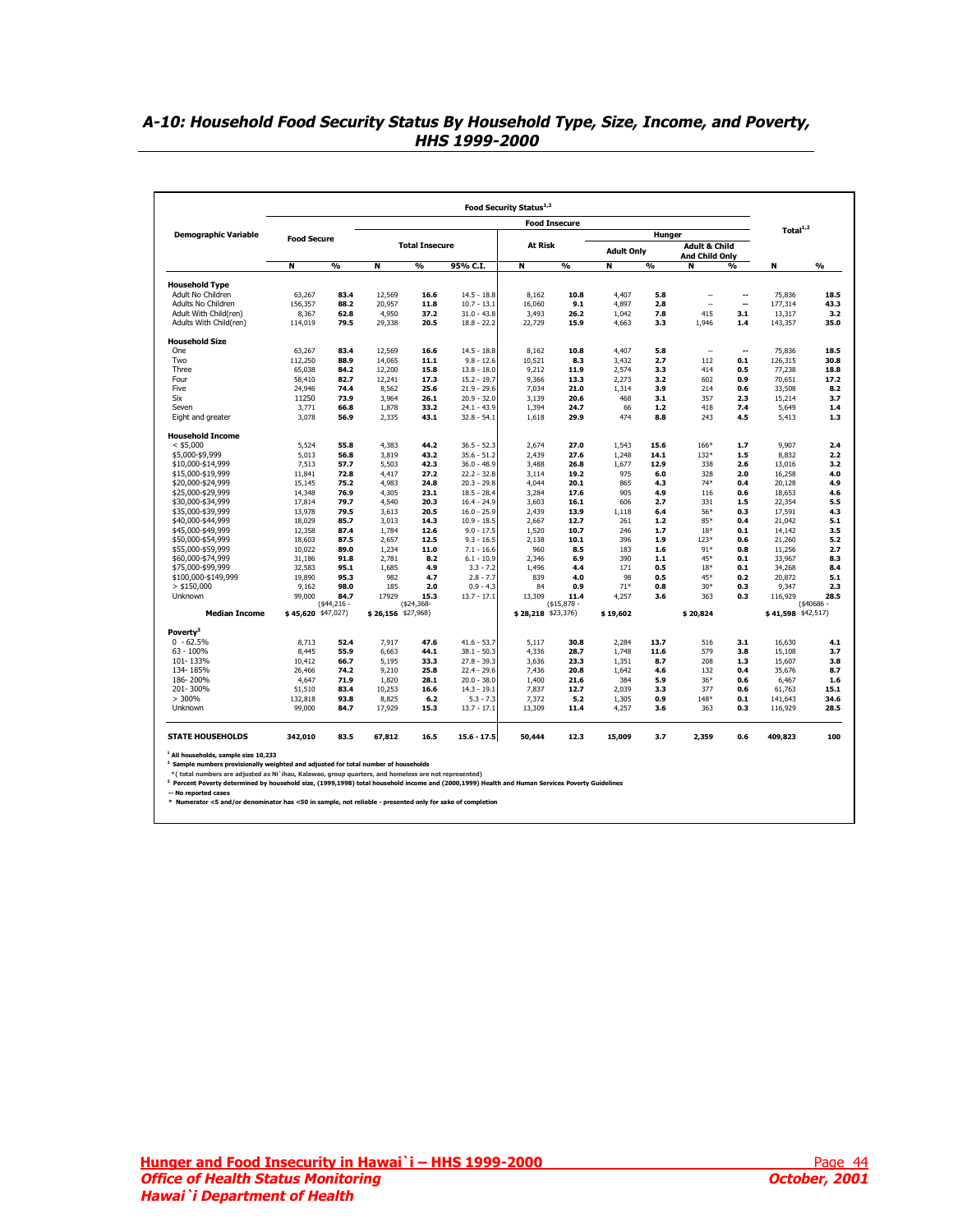|                                     |                    |       |        |                            |               |                | <b>Food Insecure</b> |                          |        |                                                   |                          |             |        |  |  |  |  |
|-------------------------------------|--------------------|-------|--------|----------------------------|---------------|----------------|----------------------|--------------------------|--------|---------------------------------------------------|--------------------------|-------------|--------|--|--|--|--|
| Variable                            | <b>Food Secure</b> |       |        |                            |               |                |                      |                          | Hunger |                                                   |                          | Total $1,2$ |        |  |  |  |  |
|                                     |                    |       |        | <b>Total Food Insecure</b> |               | <b>At Risk</b> |                      | <b>Adult Hunger Only</b> |        | <b>Adult &amp; Child</b><br><b>And Child Only</b> |                          |             |        |  |  |  |  |
|                                     | N                  | Row % | N      | Row %                      | 95% C.I.      | N              | Row %                | N                        | Row %  | N                                                 | Row %                    | N           | Col. % |  |  |  |  |
| <b>Food Stamps</b>                  |                    |       |        |                            |               |                |                      |                          |        |                                                   |                          |             |        |  |  |  |  |
| Yes                                 | 15,016             | 49.9  | 15,057 | 50.1                       | $45.6 - 54.5$ | 8,871          | 29.5                 | 5,278                    | 17.6   | 908                                               | 3.0                      | 30,073      | 7.3    |  |  |  |  |
| No                                  | 325,767            | 86.1  | 52,660 | 13.9                       | $13.0 - 14.8$ | 41,477         | 11.0                 | 9,731                    | 2.6    | 1.452                                             | 0.4                      | 378,427     | 92.3   |  |  |  |  |
| Don't know/Refused*                 | 1,227              | 92.7  | 96     | 7.3                        | $1.3 - 32.4$  | 96*            | 7.3                  | $\sim$                   | ٠.     | $\sim$                                            | --                       | 1,323*      | 0.3    |  |  |  |  |
| <b>AFDC/Welfare (DHS)</b>           |                    |       |        |                            |               |                |                      |                          |        |                                                   |                          |             |        |  |  |  |  |
| Yes                                 | 10,587             | 48.7  | 11,140 | 51.3                       | $46.0 - 56.5$ | 7,128          | 32.8                 | 3,254                    | 15.0   | 757                                               | 3.5                      | 21,727      | 5.3    |  |  |  |  |
| No                                  | 330,064            | 85.5  | 56,073 | 14.5                       | $13.6 - 15.4$ | 42,914         | 11.1                 | 11,556                   | 3.0    | 1,602                                             | 0.4                      | 386,137     | 94.2   |  |  |  |  |
| Don't know/Refused*                 | 1,358              | 69.3  | 601    | 30.7                       | $15.9 - 51.0$ | 102            | 5.2                  | 198*                     | 10.1   | $\sim$                                            | --                       | 1,959*      | 0.5    |  |  |  |  |
| <b>Social Security Income</b>       |                    |       |        |                            |               |                |                      |                          |        |                                                   |                          |             |        |  |  |  |  |
| Yes                                 | 84,212             | 84.8  | 15,085 | 15.2                       | $13.5 - 17.1$ | 11,308         | 11.4                 | 3,480                    | 3.5    | 298                                               | 0.3                      | 99,297      | 24.2   |  |  |  |  |
| No                                  | 255,816            | 83.0  | 52,317 | 17.0                       | $15.9 - 18.1$ | 38,919         | 12.6                 | 11,355                   | 3.7    | 2,042                                             | 0.7                      | 308,133     | 75.2   |  |  |  |  |
| Don't know/Refused                  | 1,982              | 82.8  | 411    | 17.2                       | $7.7 - 34.0$  | 218*           | 9.1                  | 174                      | 7.3    | $20*$                                             | 0.8                      | 2,393       | 0.6    |  |  |  |  |
| <b>Disability Benefits</b>          |                    |       |        |                            |               |                |                      |                          |        |                                                   |                          |             |        |  |  |  |  |
| Yes                                 | 16.099             | 67.5  | 7.760  | 32.5                       | $28.0 - 37.4$ | 4.687          | 19.6                 | 2,914                    | 12.2   | 160                                               | 0.7                      | 23,859      | 5.8    |  |  |  |  |
| No                                  | 323,819            | 84.4  | 59,670 | 15.6                       | $14.7 - 16.5$ | 45,497         | 11.9                 | 12,077                   | 3.1    | 2,096                                             | 0.5                      | 383,489     | 93.6   |  |  |  |  |
| Don't know/Refused                  | 2,092              | 84.5  | 383    | 15.5                       | $6.9 - 31.1$  | 261            | 10.5                 | $18*$                    | 0.7    | 105*                                              | 4.2                      | 2,475       | 0.6    |  |  |  |  |
| <b>Housing Assistance/Section 8</b> |                    |       |        |                            |               |                |                      |                          |        |                                                   |                          |             |        |  |  |  |  |
| Yes                                 | 3,470              | 42.0  | 4.789  | 58.0                       | $49.4 - 66.1$ | 2.776          | 33.6                 | 1.729                    | 20.9   | 282                                               | 3.4                      | 8,259       | 2.0    |  |  |  |  |
| No                                  | 336,861            | 84.3  | 62,917 | 15.7                       | $14.9 - 16.7$ | 47,650         | 11.9                 | 13,189                   | 3.3    | 2,077                                             | 0.5                      | 399,778     | 97.5   |  |  |  |  |
| Don't know/Refused*                 | 1,678              | 93.9  | 109*   | 6.1                        | $1.2 - 26.5$  | 18*            | 1.0                  | $91*$                    | 5.1    | $\sim$                                            | $\overline{\phantom{a}}$ | 1,787*      | 0.4    |  |  |  |  |
| <b>Free or Reduced Lunch</b>        |                    |       |        |                            |               |                |                      |                          |        |                                                   |                          |             |        |  |  |  |  |
| Yes                                 | 12,088             | 49.0  | 12,569 | 51.0                       | $46.1 - 55.8$ | 8,700          | 35.3                 | 2,715                    | 11.0   | 1,153                                             | 4.7                      | 24,657      | 6.0    |  |  |  |  |
| No                                  | 327,514            | 85.6  | 54,962 | 14.4                       | $13.5 - 15.3$ | 41,479         | 10.8                 | 12,276                   | 3.2    | 1,206                                             | 0.3                      | 382,476     | 93.3   |  |  |  |  |
| Don't know/Refused                  | 2,408              | 89.5  | 283    | 10.5                       | $4.3 - 23.5$  | 265            | 9.8                  | $18*$                    | 0.7    | $\sim$                                            | $\overline{\phantom{a}}$ | 2,691       | 0.7    |  |  |  |  |
| <b>Head Start</b>                   |                    |       |        |                            |               |                |                      |                          |        |                                                   |                          |             |        |  |  |  |  |
| Yes                                 | 2,299              | 42.7  | 3,083  | 57.3                       | $46.6 - 67.4$ | 2,386          | 44.3                 | 563                      | 10.5   | 134                                               | 2.5                      | 5,382       | 1.3    |  |  |  |  |
| No                                  | 338,154            | 84.0  | 64,611 | 16.0                       | $15.1 - 17.0$ | 48,000         | 11.9                 | 14,428                   | 3.6    | 2,183                                             | 0.5                      | 402,765     | 98.3   |  |  |  |  |
| Don't know/Refused*                 | 1,557              | 92.9  | 119    | 7.1                        | $2.6 - 18.0$  | 58*            | 3.5                  | $18*$                    | 1.1    | 42*                                               | 2.5                      | 1,676*      | 0.4    |  |  |  |  |
| <b>Unemployment Benefits</b>        |                    |       |        |                            |               |                |                      |                          |        |                                                   |                          |             |        |  |  |  |  |
| Yes                                 | 12,748             | 64.6  | 6,974  | 35.4                       | $30.2 - 40.9$ | 5,497          | 27.9                 | 1,276                    | 6.5    | 202                                               | 1.0                      | 19,722      | 4.8    |  |  |  |  |
| No                                  | 327,807            | 84.4  | 60,693 | 15.6                       | $14.7 - 16.6$ | 44,801         | 11.5                 | 13,734                   | 3.5    | 2,159                                             | 0.6                      | 388,500     | 94.8   |  |  |  |  |
| Don't know/Refused*                 | 1,455              | 90.8  | 147    | 9.2                        | $2.6 - 27.3$  | 147*           | 9.2                  | ٠.                       | ٠.     | $\overline{\phantom{a}}$                          | --                       | 1,602*      | 0.4    |  |  |  |  |
| <b>STATE HOUSEHOLDS</b>             | 342,010            | 83.5  | 67.814 | 16.5                       | $15.6 - 17.5$ | 50,445         | 12.3                 | 15,010                   | 3.7    | 2,361                                             | 0.6                      | 409,824     | 100.0  |  |  |  |  |

## <span id="page-44-0"></span>**A-11 Household Food Security Status By Household Use of Assistance Programs, HHS 1999-2000**

**-- No reported cases \* Numerator <5 and/or denominator has <50 in sample, not reliable - presented only for sake of completion**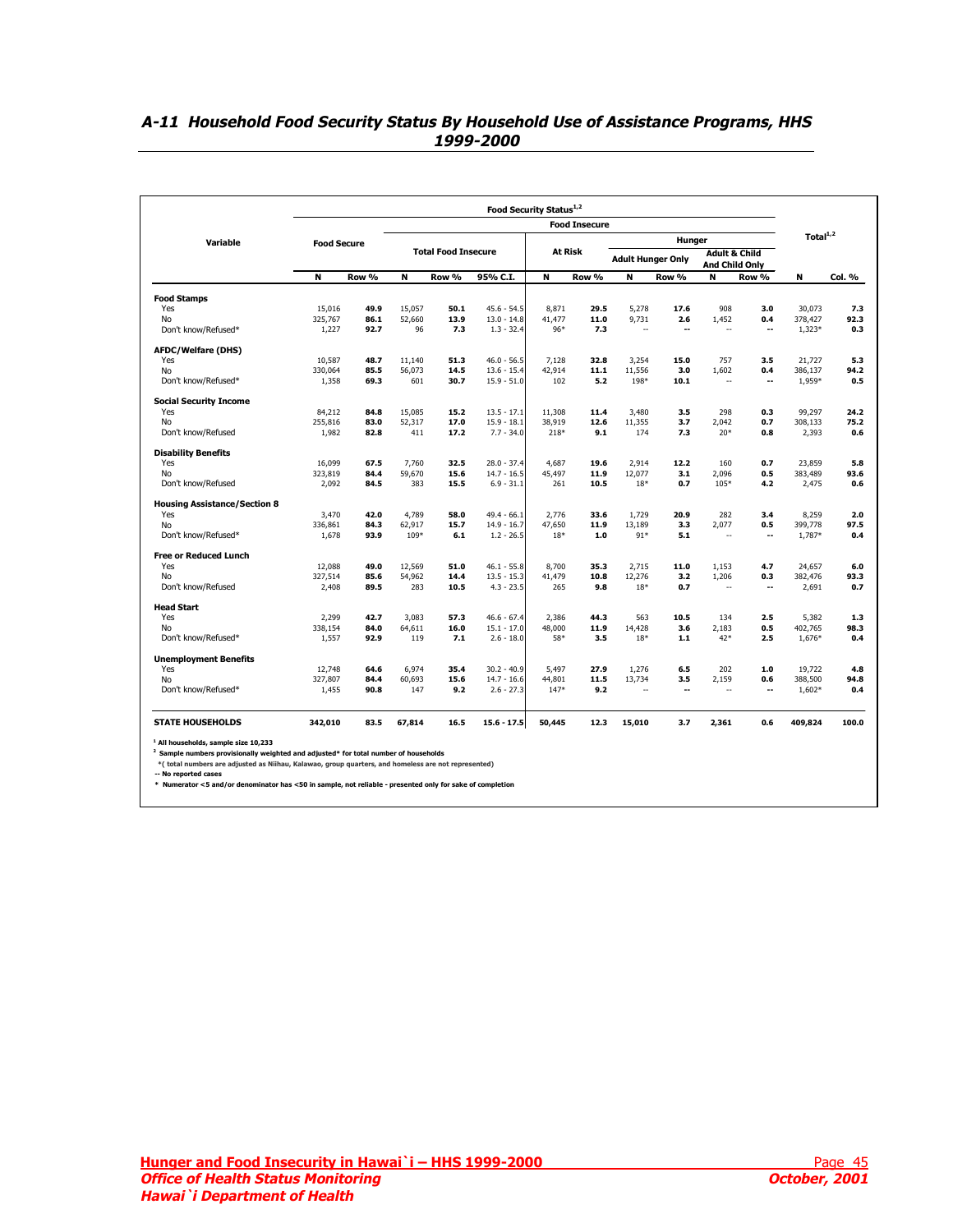|                             |                    |       |         |                          |                            |                           | <b>Food Insecure</b> |                |       |                   |        |                                            |         |  |  |  |  |  |
|-----------------------------|--------------------|-------|---------|--------------------------|----------------------------|---------------------------|----------------------|----------------|-------|-------------------|--------|--------------------------------------------|---------|--|--|--|--|--|
| <b>Demographic Variable</b> | <b>Food Secure</b> |       |         |                          | <b>Total Food Insecure</b> |                           |                      |                |       |                   | Hunger |                                            |         |  |  |  |  |  |
|                             |                    |       |         | <b>No Age Adjustment</b> |                            | Age Adjusted <sup>3</sup> |                      | <b>At Risk</b> |       | <b>Adult Only</b> |        | <b>Adult &amp; Child</b><br>And Child Only |         |  |  |  |  |  |
|                             | N                  | Row % | N       | Row %                    | 95% C.I.                   | Row %                     | 95% C.I.             | N              | Row % | N                 | Row %  | N                                          | Row %   |  |  |  |  |  |
| Gender                      |                    |       |         |                          |                            |                           |                      |                |       |                   |        |                                            |         |  |  |  |  |  |
| Male                        | 460,852            | 81.0  | 107,810 | 19.0                     | $17.7 - 20.3$              | 18.8                      | $17.6 - 20.1$        | 81,856         | 14.4  | 20,085            | 3.5    | 5,869                                      | $1.0\,$ |  |  |  |  |  |
| Female                      | 471,317            | 80.5  | 114,023 | 19.5                     | $18.2 - 20.8$              | 19.7                      | $18.4 - 21.1$        | 86,593         | 14.8  | 21,112            | 3.6    | 6,318                                      | $1.1$   |  |  |  |  |  |
| Age                         |                    |       |         |                          |                            |                           |                      |                |       |                   |        |                                            |         |  |  |  |  |  |
| < 5 Years                   | 62,220             | 74.7  | 21,064  | 25.3                     | $22.3 - 28.5$              |                           |                      | 16,486         | 19.8  | 3,359             | 4.0    | 1,218                                      | 1.5     |  |  |  |  |  |
| $5 - 14$                    | 123,798            | 75.0  | 41,333  | 25.0                     | $22.7 - 27.5$              |                           |                      | 30.657         | 18.6  | 7.347             | 4.4    | 3,328                                      | 2.0     |  |  |  |  |  |
| $15 - 24$                   | 111.155            | 75.5  | 36,166  | 24.5                     | $22.1 - 27.2$              |                           |                      | 27,729         | 18.8  | 5.791             | 3.9    | 2.646                                      | 1.8     |  |  |  |  |  |
| $25 - 34$                   | 111,619            | 78.9  | 29,846  | 21.1                     | $19.1 - 23.2$              |                           |                      | 22,002         | 15.6  | 6.593             | 4.7    | 1,251                                      | 0.9     |  |  |  |  |  |
| 35-44                       | 155,525            | 80.6  | 37,538  | 19.4                     | $17.7 - 21.4$              |                           |                      | 28,148         | 14.6  | 7.395             | 3.8    | 1.994                                      | 1.0     |  |  |  |  |  |
| 45-54                       | 141,228            | 85.5  | 23,976  | 14.5                     | $12.9 - 16.3$              |                           |                      | 17,927         | 10.9  | 5,220             | 3.2    | 830                                        | 0.5     |  |  |  |  |  |
| 55-64                       | 87,961             | 85.8  | 14,558  | 14.2                     | $12.3 - 16.3$              |                           |                      | 11,357         | 11.1  | 2,664             | 2.6    | 537                                        | 0.5     |  |  |  |  |  |
| 65-74                       | 77,251             | 89.0  | 9,565   | 11.0                     | $9.1 - 13.3$               |                           |                      | 7,552          | 8.7   | 1,815             | 2.1    | 199*                                       | 0.2     |  |  |  |  |  |
| 75-84                       | 48,161             | 89.3  | 5,787   | 10.7                     | $8.7 - 13.2$               |                           |                      | 4,768          | 8.8   | 837               | 1.6    | 182                                        | 0.3     |  |  |  |  |  |
| >84                         | 13,252             | 86.9  | 1,999   | 13.1                     | $9.2 - 18.4$               |                           |                      | 1,823          | 12.0  | 176               | 1.2    | $\overline{a}$                             | $\sim$  |  |  |  |  |  |
| <b>Ethnicity/Race</b>       |                    |       |         |                          |                            |                           |                      |                |       |                   |        |                                            |         |  |  |  |  |  |
| African American            | 14,858             | 80.0  | 3,711   | 20.0                     | $13.2 - 29.1$              | 20.3                      | $13.6 - 29.1$        | 2,209          | 11.9  | 824               | 4.4    | 562                                        | 3.0     |  |  |  |  |  |
| Caucasian                   | 216,743            | 87.1  | 32,018  | 12.9                     | $11.3 - 14.7$              | 13.2                      | $11.4 - 15.3$        | 24,230         | 9.7   | 7,133             | 2.9    | 183                                        | 0.1     |  |  |  |  |  |
| Chinese                     | 60,503             | 91.0  | 5,950   | 9.0                      | $6.4 - 12.4$               | 9.4                       | $6.7 - 12.9$         | 4,637          | 7.0   | 1,019             | 1.5    | 294                                        | 0.4     |  |  |  |  |  |
| Filipino                    | 133,317            | 72.2  | 51,439  | 27.8                     | $24.6 - 31.4$              | 27.4                      | $24.2 - 30.8$        | 40,370         | 21.9  | 8.771             | 4.7    | 2,298                                      | $1.2$   |  |  |  |  |  |
| Hawaiian/Part Hawaiian      | 170,030            | 71.1  | 69,021  | 28.9                     | $26.1 - 31.9$              | 27.1                      | $24.5 - 29.9$        | 52,482         | 22.0  | 12,082            | 5.1    | 4,457                                      | 1.9     |  |  |  |  |  |
| Japanese                    | 240,450            | 91.9  | 21.184  | 8.1                      | $6.7 - 9.7$                | 8.5                       | $7.0 - 10.2$         | 19,250         | 7.4   | 1,878             | 0.7    | 56*                                        | 0.0     |  |  |  |  |  |
| Native American             | 8,433              | 79.4  | 2,190   | 20.6                     | $14.3 - 28.7$              | 21.1                      | $15.2 - 28.4$        | 1,525          | 14.4  | 532               | 5.0    | 133                                        | 1.3     |  |  |  |  |  |
| Other PI                    | 12,493             | 48.1  | 13,475  | 51.9                     | $40.4 - 63.2$              | 45.7                      | $36.0 - 55.8$        | 7,650          | 29.5  | 3,246             | 12.5   | 2,578                                      | 9.9     |  |  |  |  |  |
| Other Asian                 | 24,062             | 86.2  | 3,837   | 13.8                     | $8.8 - 20.9$               | 13.4                      | $8.6 - 20.3$         | 3,010          | 10.8  | 731               | 2.6    | $97*$                                      | 0.3     |  |  |  |  |  |
| Other                       | 44,526             | 74.5  | 15,225  | 25.5                     | $20.8 - 30.8$              | 24.0                      | $19.8 - 28.8$        | 10,709         | 17.9  | 731               | 1.2    | 97                                         | 0.2     |  |  |  |  |  |
| Unknown/Refused             | 6,753              | 64.1  | 3,783   | 35.9                     | $24.6 - 49.0$              |                           |                      | 2,379          | 22.6  | 1,367             | 13.0   | $37*$                                      | 0.4     |  |  |  |  |  |
| <b>Insurance Status</b>     |                    |       |         |                          |                            |                           |                      |                |       |                   |        |                                            |         |  |  |  |  |  |
| Insured                     | 881,100            | 82.1  | 192.312 | 17.9                     | $16.7 - 19.2$              | 18.0                      | $16.8 - 19.2$        | 147.196        | 13.7  | 34,781            | 3.2    | 10,335                                     | 1.0     |  |  |  |  |  |
| Uninsured                   | 42,711             | 63.6  | 24,423  | 36.4                     | $32.1 - 40.9$              | 36.5                      | $32.2 - 41.1$        | 16,927         | 25.2  | 5.716             | 8.5    | 1,781                                      | 2.7     |  |  |  |  |  |
| Unknown/Refused             | 8.358              | 62.1  | 5,098   | 37.9                     | $26.1 - 51.2$              |                           |                      | 4,326          | 32.1  | 700               | 5.2    | $71*$                                      | 0.5     |  |  |  |  |  |
|                             | 932,169            | 80.8  | 221,833 | 19.2                     | $18.0 - 20.5$              |                           |                      | 168,449        | 14.6  | 41,197            | 3.6    | 12,187                                     | 1.1     |  |  |  |  |  |

## <span id="page-45-0"></span>**A-12: Household Members Food Security Status By Gender, Age, Ethnicity, and Insurance Status, HHS 1999-2000**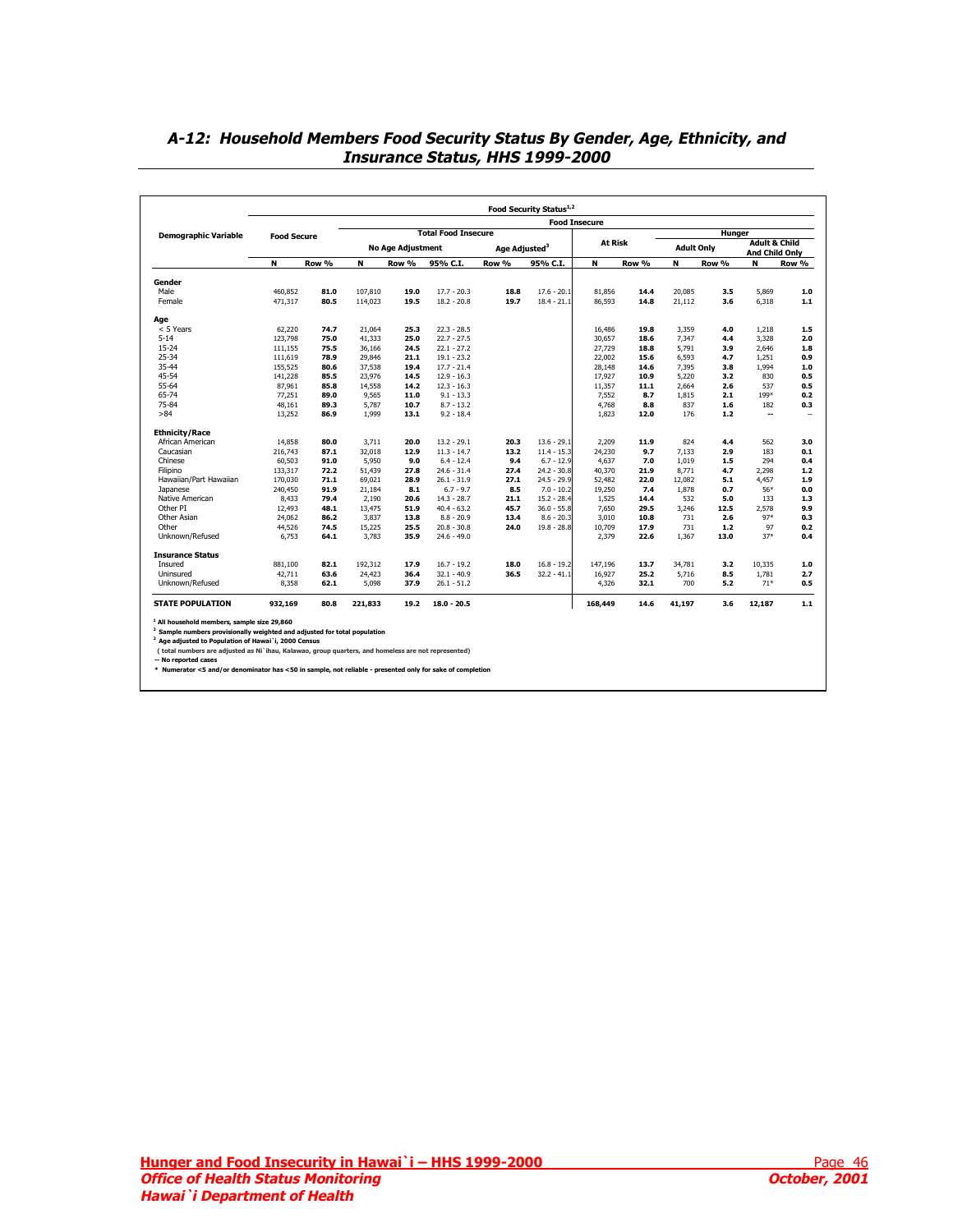## <span id="page-46-0"></span>**A-13: Adult Household Members Food Security Status By Marital Status and Education Level, HHS 1999-2000**

|                             |                    |       |                          |                       |               |                | <b>Food Insecure</b> |                   |        |                                                   |       |             |        |
|-----------------------------|--------------------|-------|--------------------------|-----------------------|---------------|----------------|----------------------|-------------------|--------|---------------------------------------------------|-------|-------------|--------|
| <b>Demographic Variable</b> | <b>Food Secure</b> |       |                          |                       |               |                |                      |                   | Hunger |                                                   |       | Total $1,2$ |        |
|                             |                    |       |                          | <b>Total Insecure</b> |               | <b>At Risk</b> |                      | <b>Adult Only</b> |        | <b>Adult &amp; Child</b><br><b>And Child Only</b> |       |             |        |
|                             | N                  | Row % | N                        | Row %                 | 95% C.I.      | N              | Row %                | N                 | Row %  | N                                                 | Row % | N           | Col. % |
| <b>Marital Status</b>       |                    |       |                          |                       |               |                |                      |                   |        |                                                   |       |             |        |
| Married                     | 404,732            | 85.9  | 66,202                   | 14.1                  | $12.9 - 15.3$ | 52,856         | 11.2                 | 10.529            | 2.2    | 2.817                                             | 0.6   | 470,934     | 54.8   |
| Widowed                     | 58,326             | 86.9  | 8,780                    | 13.1                  | $10.3 - 16.4$ | 6,513          | 9.7                  | 2,238             | 3.3    | $29*$                                             | <0.1  | 67,106      | 7.8    |
| Divorced                    | 69.605             | 80.5  | 16.826                   | 19.5                  | $16.5 - 22.8$ | 9.579          | 11.1                 | 6.725             | 7.8    | 522                                               | 0.6   | 86,431      | 10.1   |
| Separated                   | 6.470              | 62.1  | 3,946                    | 37.9                  | $27.1 - 50.0$ | 2.816          | 27.0                 | 685               | 6.6    | 445*                                              | 4.3   | 10.416      | 1.2    |
| Never Married               | 172.825            | 80.0  | 43,245                   | 20.0                  | $18.0 - 22.2$ | 32,302         | 14.9                 | 10,208            | 4.7    | 735                                               | 0.3   | 216,070     | 25.1   |
| Unknown/Refused             | 6,125              | 73.8  | 2,178                    | 26.2                  | $16.4 - 39.1$ | 1,232          | 14.8                 | 946               | 11.4   | $\sim$                                            | --    | 8,303       | 1.0    |
| <b>Education</b>            |                    |       |                          |                       |               |                |                      |                   |        |                                                   |       |             |        |
| Only Kindergarten*          | 501                | 100.0 | $\overline{\phantom{a}}$ | --                    |               | ۰.             | --                   | -                 | --     | $\sim$                                            | --    | 501*        | 0.1    |
| Grades 1-8                  | 17.730             | 76.7  | 5,378                    | 23.3                  | $17.4 - 30.4$ | 3.605          | 15.6                 | 1,388             | 6.0    | 384                                               | 1.7   | 23,108      | 2.7    |
| Grades 9-11                 | 23,554             | 73.8  | 8,381                    | 26.2                  | $21.0 - 32.3$ | 6.332          | 19.8                 | 1.695             | 5.3    | 354                                               | 1.1   | 31,935      | 3.7    |
| Grade 12 or GED             | 213,840            | 79.3  | 55,732                   | 20.7                  | $18.9 - 22.6$ | 40,486         | 15.0                 | 13.147            | 4.9    | 2,100                                             | 0.8   | 269,572     | 31.4   |
| College 1-3 Years           | 201,678            | 81.5  | 45,755                   | 18.5                  | $16.6 - 20.5$ | 36,010         | 14.6                 | 8,641             | 3.5    | 1,104                                             | 0.4   | 247,433     | 28.8   |
| College 4+ Years            | 258,588            | 91.0  | 25.421                   | 9.0                   | $7.7 - 10.3$  | 18.565         | 6.5                  | 6,250             | 2.2    | 606                                               | 0.2   | 284,009     | 33.1   |
| Unknown/Refused*            | 2,192              | 81.2  | 508                      | 18.8                  | $6.1 - 45.4$  | 299            | 11.1                 | 209               | 7.7    | $\sim$                                            | --    | 2,700*      | 0.3    |
| <b>STATE ADULTS</b>         | 718,083            | 83.6  | 141,175                  | 16.4                  | $15.5 - 17.4$ | 105,297        | 12.3                 | 31,330            | 3.6    | 4,548                                             | 0.5   | 859,258     | 100.0  |

**-- No reported cases \* Numerator <5 and/or denominator has <50 in sample, not reliable - presented only for sake of completion**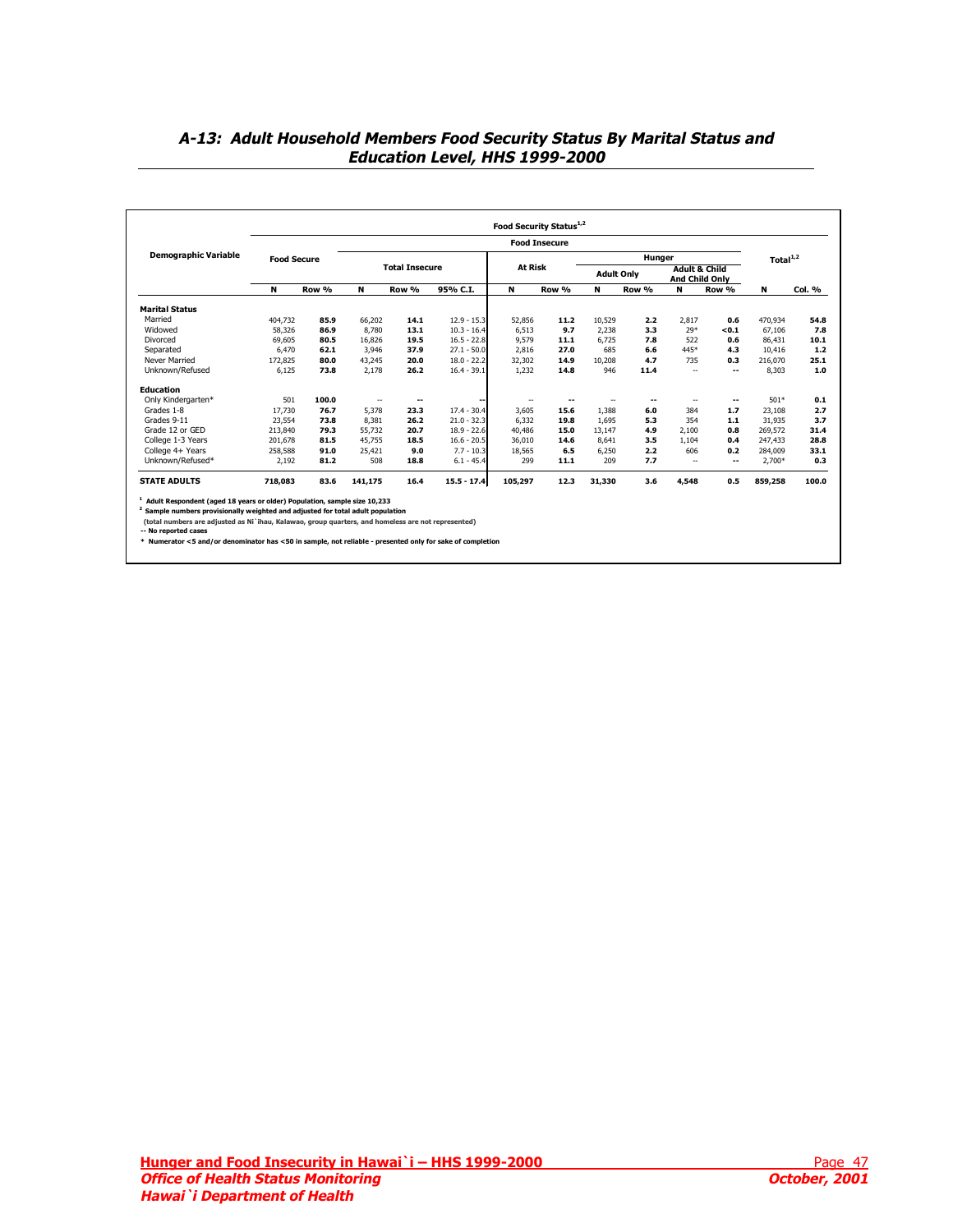## **REFERENCES**

<sup>1</sup> Anderson, S.A. [Ed.] Life Sciences Research Office, Federation of American Societies for Experimental Biology. "Core Indicators of Nutritional State for Difficult-to-Sample Populations." Journal of Nutrition. 1990;1557-1600.

<span id="page-47-0"></span>l

- <sup>2</sup> Office of Disease Prevention and Disease Promotion. U.S. Department of Health and Human Services. Healthy People 2010. (Goal 19-18). Downloaded November 17, 2000 from. http://www.health.gov/healthypeople/document/html/tracking/od19.htm.
- <sup>3</sup> Hamilton, W.L., Cook, J.T., Thompson, W.W., Buron, L.F., Frongillo Jr., E.A., Olson, C.M., and Wehler, C.A. Household Food Security in the United States in 1995: Summary Report of the Food Security Measurement Project. Report prepared for the USDA, Food Consumer Service. Alexandria, VA. 1997.
- <sup>4</sup> Nord, M., Jemison, K., and Bickel, G. Measuring Food Security in the United States: Prevalence of Food Insecurity and Hunger, by State, 1996-1998. Food and Rural Economics Division, Economic Research Service, U.S. Department of Agriculture. Food Assistance and Nutrition Research Report No. 2. September 1999.
- <sup>5</sup> Bickel G., Nord M, Price C, Hamilton W, and Cook J. Guide to measuring household food security, Revised 2000. U.S. Department of Agriculture, Food, and Nutrition Service, Alexandria, VA. March 2000.
- <sup>6</sup> Radimer, K.L. *Understanding hunger and developing indicators to assess it.* Doctoral Thesis, Cornell University, Ithaca, NY. 1990.
- $^7$  Carlson, S. J., Andrews, M. S., and Bickel, G. W. Measuring food insecurity and hunger in the United States: development of a national benchmark measure and prevalence estimates. Journal of Nutrition. 1999;129:510S-516S.
- 8 Derrickson, J.P., Anderson, J. E. Face validity of the core food security module with Asians and Pacific Islanders. Journal of Nutrition Ed. 2000;32:21-30.
- 9 Derrickson, J.P., Anderson, J.E., Fisher, A.G., and Brown A.C. An assessment of various household food security measures in Hawai`i has implications for national food security research and monitoring Journal of Nutrition. 2001.
- $10$  Derrickson, J.P. and Brown, A.C. Perceptions of Food security stakeholders in Hawai`i. Journal of Nutrition Education. 2001. In Press.
- <sup>11</sup> Derrickson JP. Summary of Three Years of Food security Research in Hawai`i: University of Wisconsin, Institute for Research on Poverty, Discussion paper. University of Wisconsin, Institute for Research on Poverty, Discussion Paper 2001;1226-1. pp. 72. http://www.ssc.wwasc.edu/irp/pubs/dp122601.pdf.
- <sup>12</sup> Health Surveys and Disease Registry, Office of Health Status Monitoring Department of Health. Hawai`i Health Survey (HHS). http://www.hawaii.gov/health/stats/index.html. 2000.
- <sup>13</sup> SMS Research & Marketing Services, Ind., and Hawai`i Department of Health, Office of Health Status Monitoring. Hawai`i Health Survey 2000, Procedure Manual. 2001.
- <sup>14</sup> SMS Research & Marketing Services, Ind., and Hawai`i Department of Health, Office of Health Status Monitoring. Hawai`i Health Survey 1999, Procedure Manual. 2000.